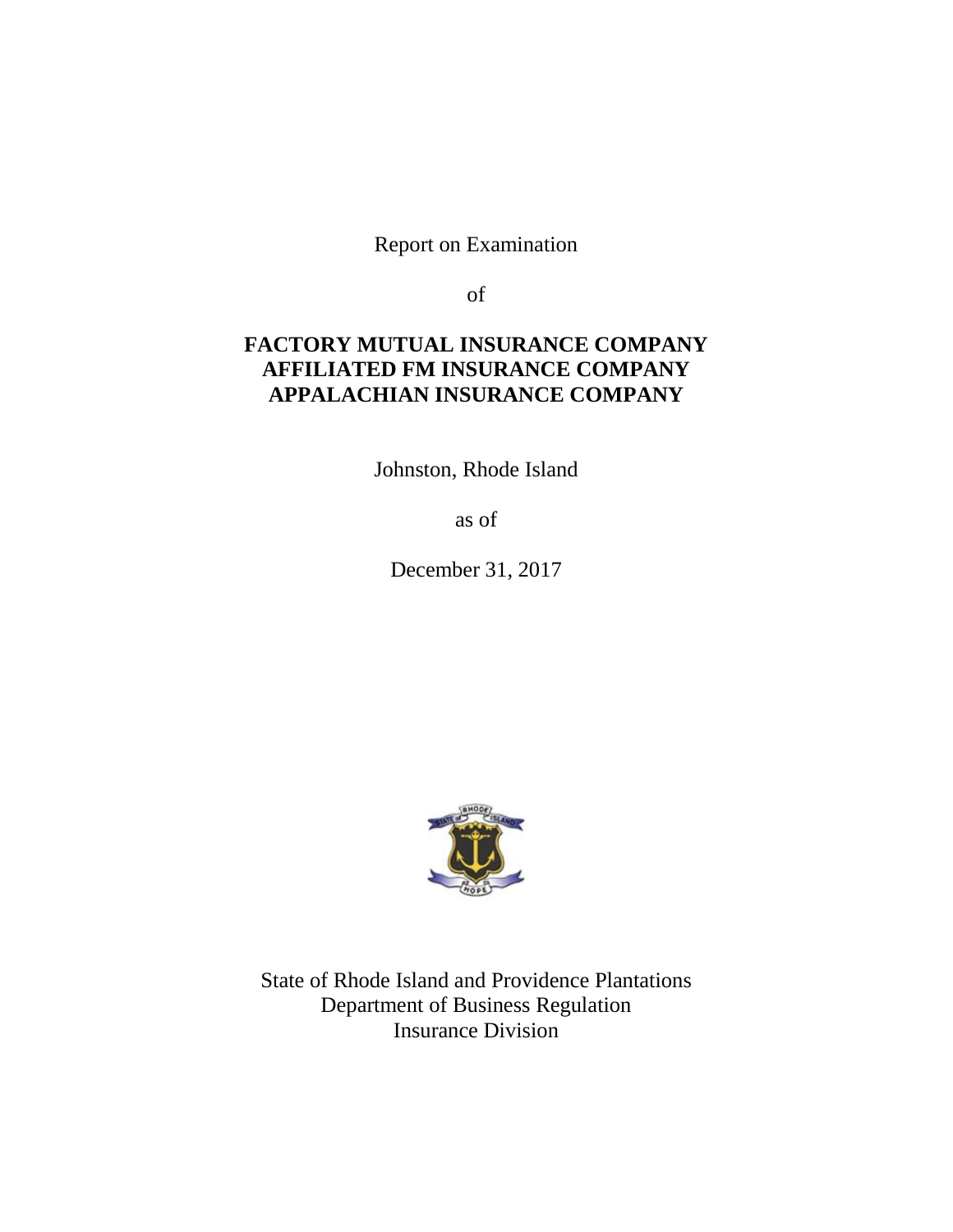

**State of Rhode Island and Providence Plantations** DEPARTMENT OF BUSINESS REGULATION 1511 Pontiac Avenue, Bldg. 69-2 **Cranston, Rhode Island 02920** 

**Insurance Division** 

# **ADOPTION ORDER**

The attached Report of Examination as of December 31, 2017, of the condition and affairs of

# FACTORY MUTUAL INSURANCE COMPANY AFFILIATED FM INSURANCE COMPANY APPALACHIAN INSURANCE COMPANY

was recently completed by duly qualified examiners, pursuant to the provisions of the Rhode Island General Laws.

Due consideration has been given to the comments of the examiners regarding the operation of the Companies and their financial condition, as reflected in the report.

It is therefore ORDERED that said Report be, and it is hereby, adopted and filed and made an official record of this Department as of this date.

Department of Business Regulation

Dated: November 8, 2018

Elizabeth Kelleher Dwyer Superintendent of Insurance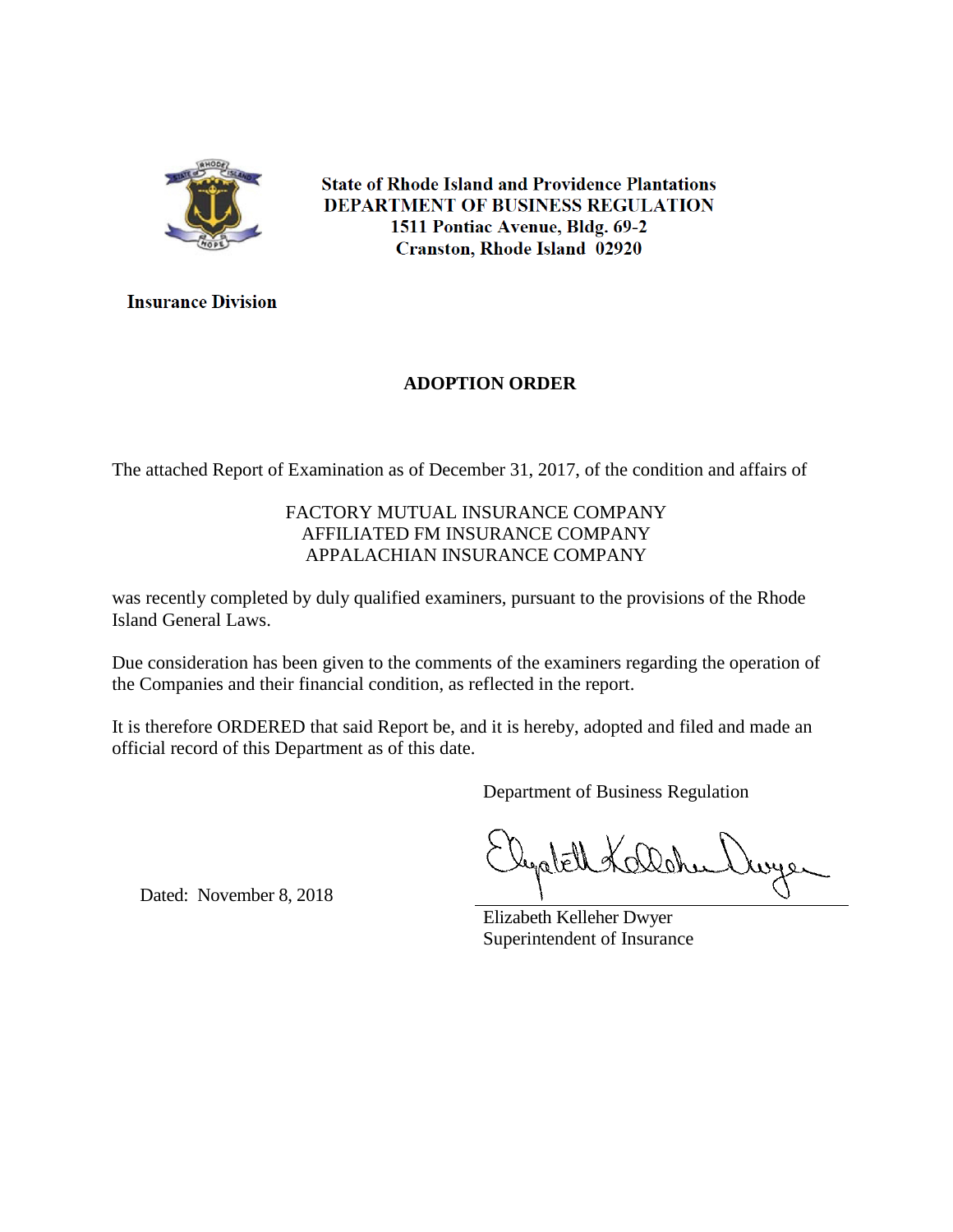# **TABLE OF CONTENTS**

|                                                                                                        | <u>Page</u>                          |
|--------------------------------------------------------------------------------------------------------|--------------------------------------|
|                                                                                                        | 1                                    |
|                                                                                                        | $\overline{2}$                       |
| Stockholder Dividends and Capital Contributions                                                        | 3<br>8                               |
|                                                                                                        | 9<br>9<br>10<br>13<br>14<br>16<br>17 |
|                                                                                                        | 20                                   |
|                                                                                                        | 22<br>22<br>24<br>30                 |
| <b>Factory Mutual Insurance Company</b>                                                                | 31<br>32                             |
| Comparative Statement of Liabilities and Capital and Surplus                                           | 33<br>34<br>35<br>36                 |
| <b>Affiliated FM Insurance Company</b><br>Comparative Statement of Liabilities and Capital and Surplus | 37<br>38<br>39<br>40<br>41           |
| Appalachian Insurance Company<br>Comparative Statement of Liabilities and Capital and Surplus          | 42<br>43<br>44<br>45<br>46           |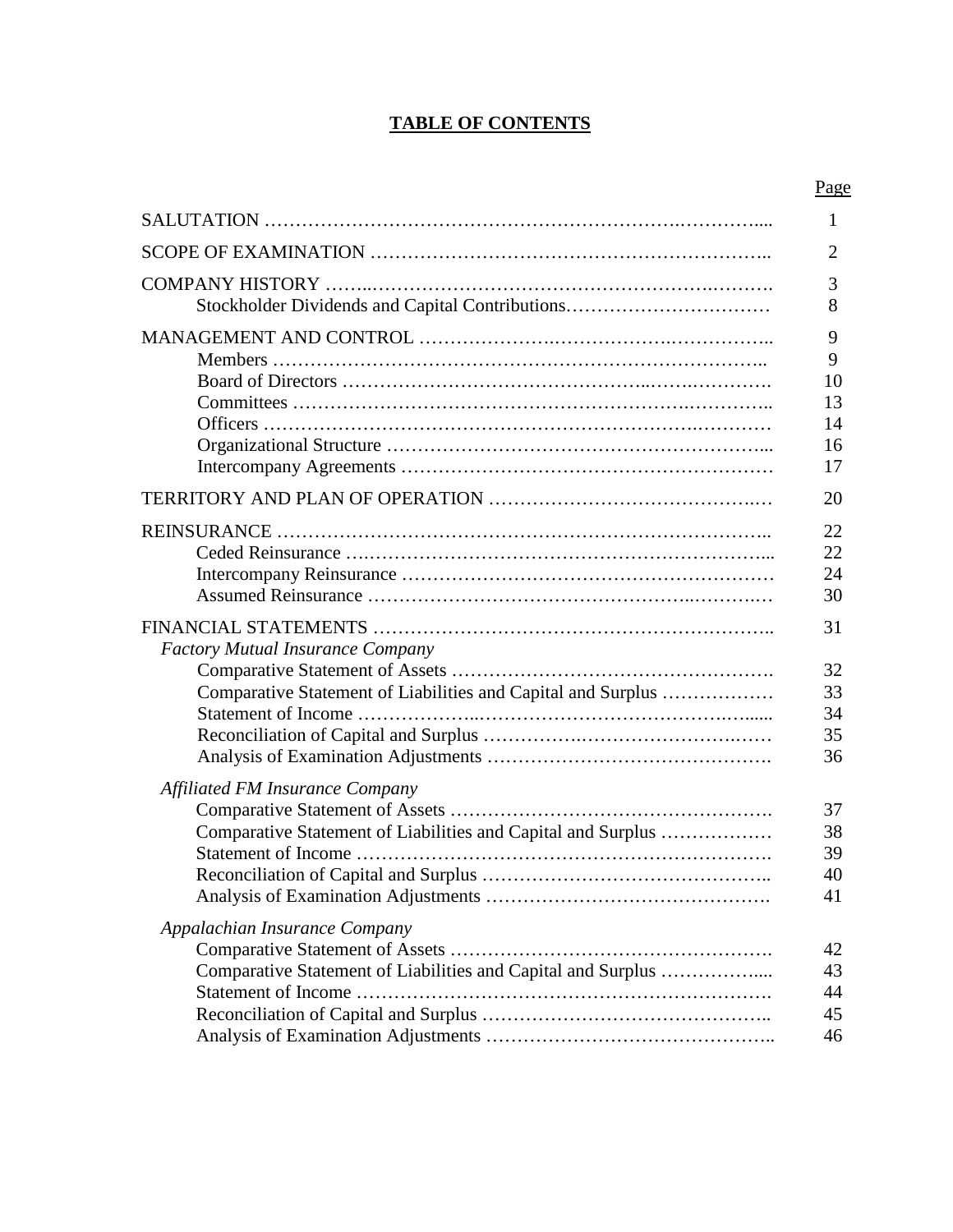# **TABLE OF CONTENTS (CONTINUED)**

# Page

| 47<br>47 |
|----------|
| 48<br>48 |
| 49       |
| 50       |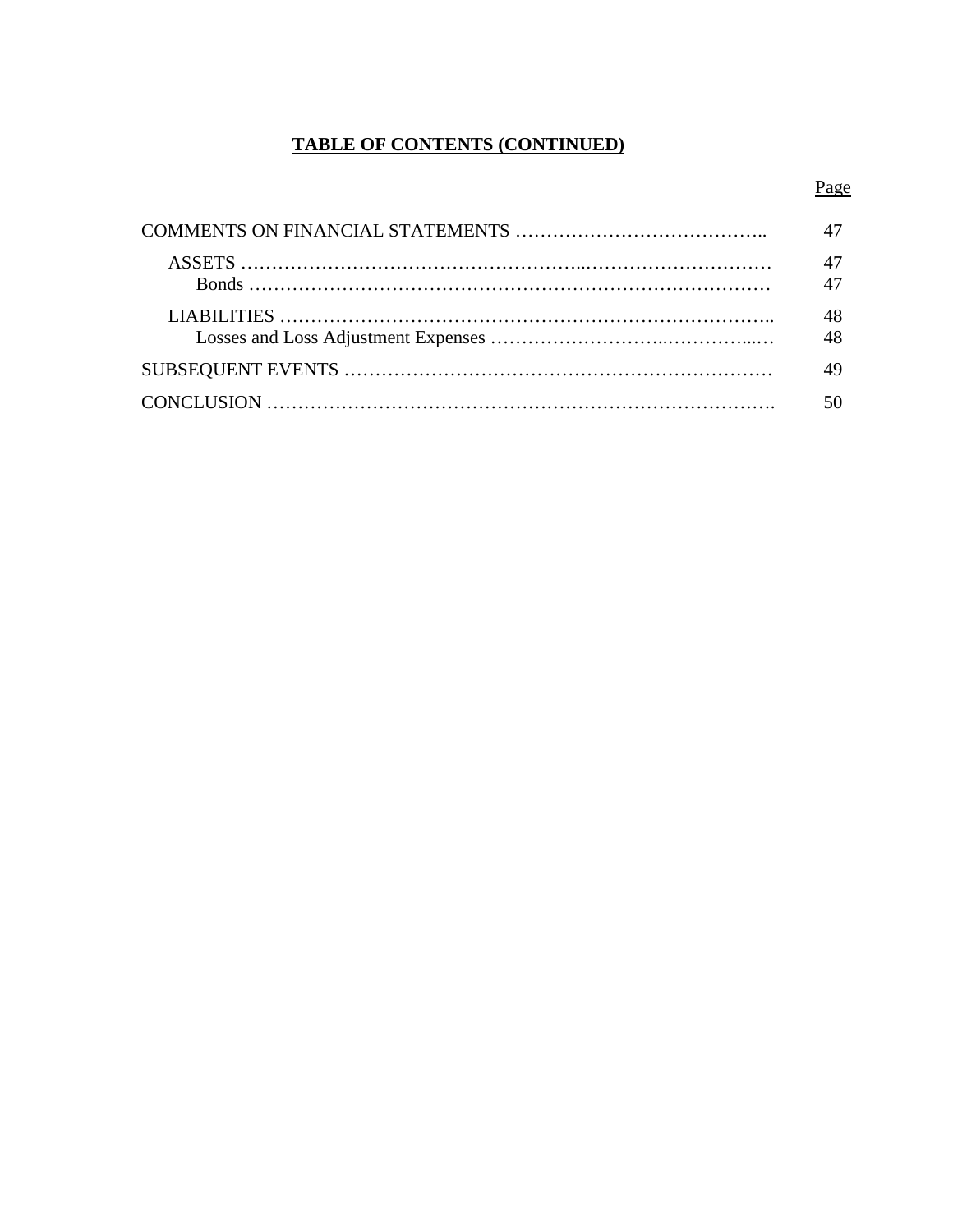November 1, 2018

Ms. Elizabeth Kelleher Dwyer Deputy Director and Superintendent of Financial Services State of Rhode Island and Providence Plantations Department of Business Regulation 1511 Pontiac Avenue, Bldg. 69-2 Cranston, Rhode Island 02920

Dear Superintendent Dwyer:

In accordance with your instructions and pursuant to Chapters 13.1 and 35 of Title 27 of the General Laws of the State of Rhode Island, an examination has been made as of December 31, 2017, of the financial condition and affairs of

## **FACTORY MUTUAL INSURANCE COMPANY AFFILIATED FM INSURANCE COMPANY APPALACHIAN INSURANCE COMPANY**

located at 270 Central Avenue, Johnston, Rhode Island. The report of such examination is herewith submitted.

The above companies are referred to within this report collectively as the "Companies" or the "FM Global Group." The Companies were previously examined as of December 31, 2012, and both the current and prior examinations were conducted by the Insurance Division of the State of Rhode Island ("Insurance Division") representing the Northeast Zone of the National Association of Insurance Commissioners.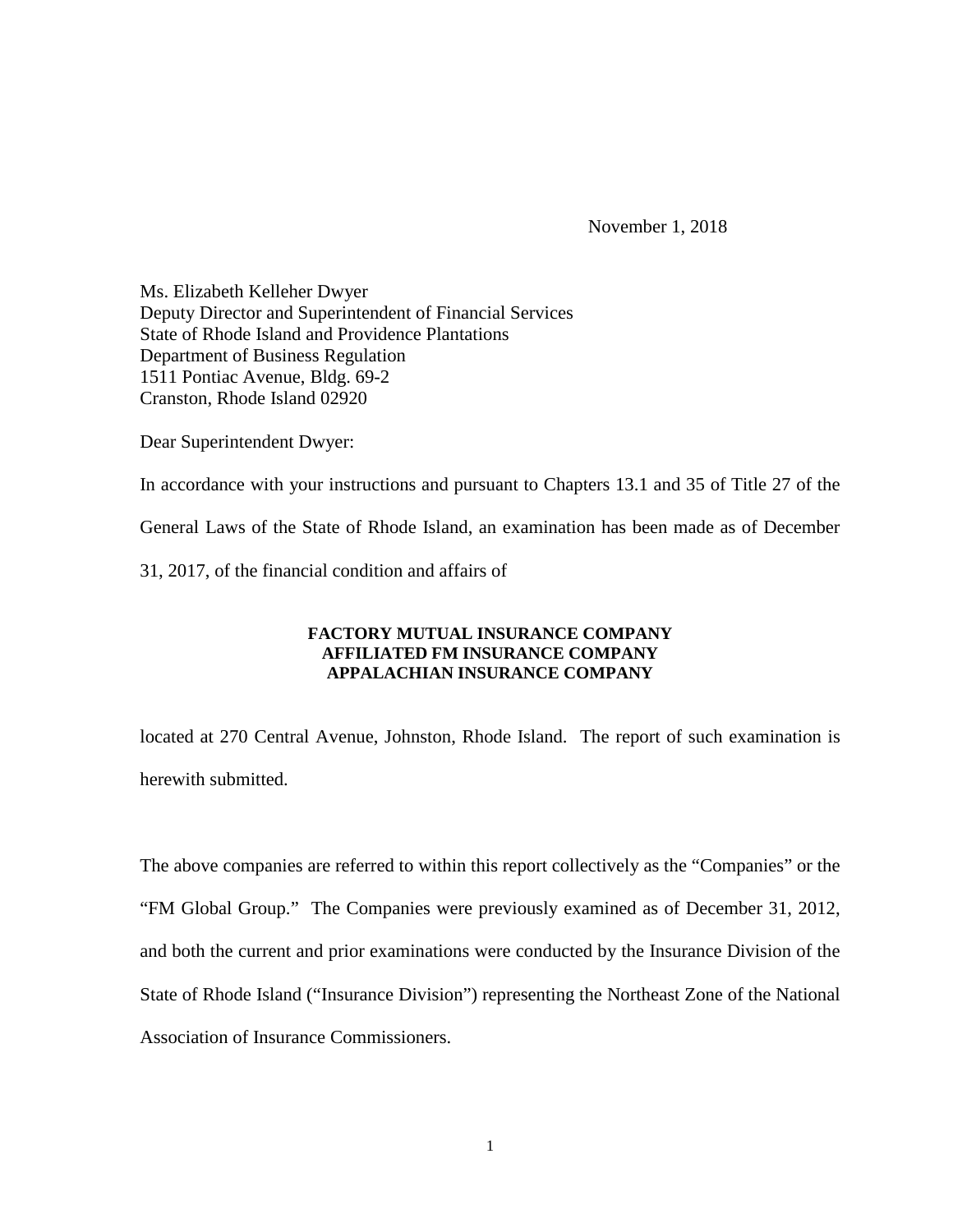#### **SCOPE OF EXAMINATION**

The last examination of the Companies covered the four-year period from January 1, 2009 through December 31, 2012. The current examination covered the five-year period from January 1, 2013 through December 31, 2017 and was performed in compliance with the above mentioned sections of the General Laws of the State of Rhode Island, as amended. The current examination was conducted as a single-state full scope risk-focused examination in accordance with the National Association of Insurance Commissioners ("NAIC") *Financial Condition Examiners Handbook* ("Handbook").

The Handbook requires that we plan and perform the examination to evaluate the financial condition, assess corporate governance, identify current and prospective risks of the Companies and evaluate system controls and procedures used to mitigate those risks. An examination also includes identifying and evaluating significant risks that could cause an insurer's surplus to be materially misstated both currently and prospectively.

All accounts and activities of the Companies were considered in accordance with the riskfocused examination process. This may include assessing significant estimates made by management and evaluating management's compliance with Statutory Accounting Principles. The examination does not attest to the fair presentation of the financial statements included herein. If, during the course of the examination an adjustment is identified, the impact of such adjustment will be documented separately following the Companies' financial statements.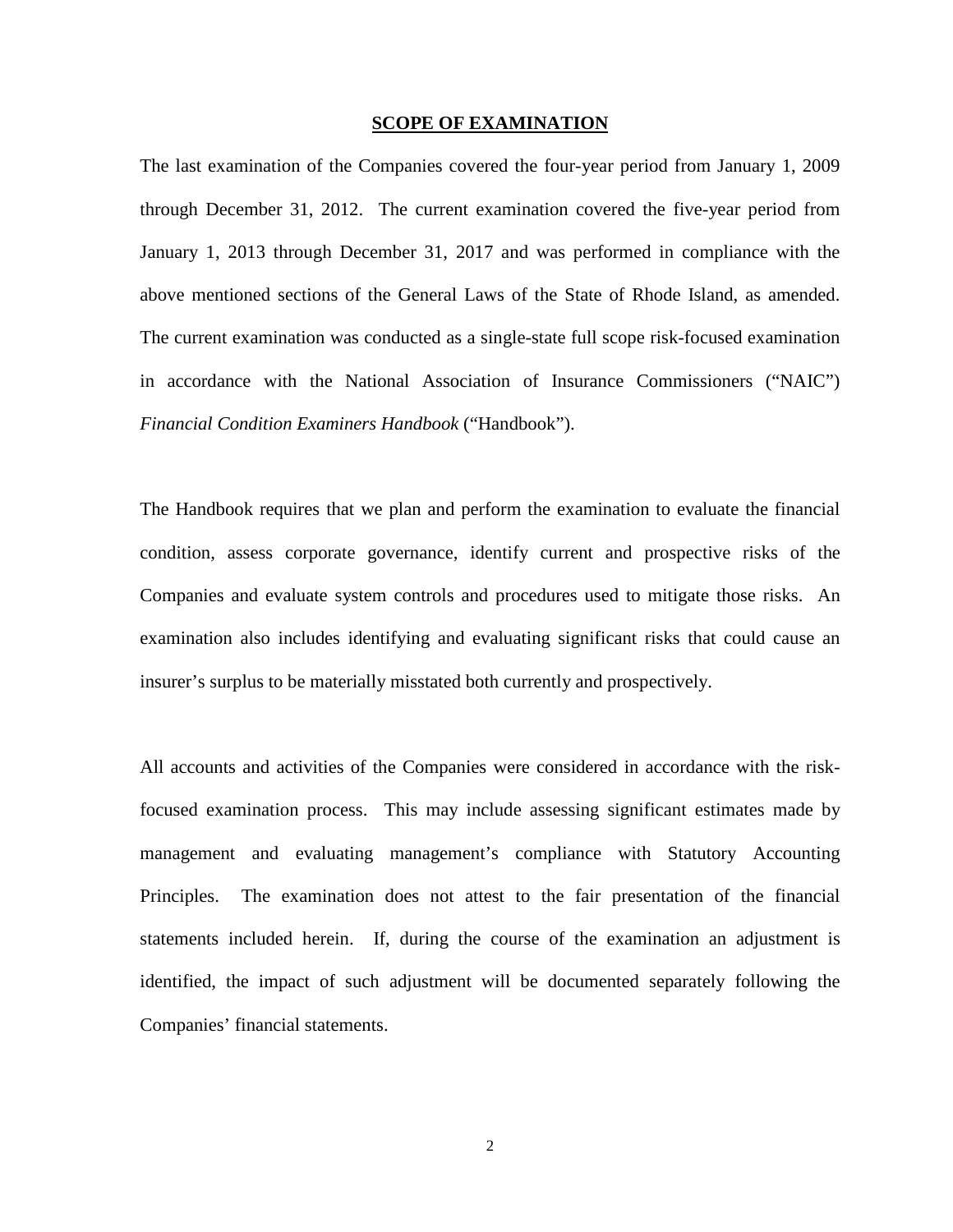This examination report includes significant findings of fact, and general information about the insurers and their financial condition. There may be other items identified during the examination that, due to their nature (e.g. subjective conclusions, proprietary information, etc.) are not included within the examination report but separately communicated to other regulators and/or the Companies.

#### **COMPANY HISTORY**

## *Factory Mutual Insurance Company*

Factory Mutual Insurance Company ("FMIC") derives its corporate existence and powers from special Acts of the General Assembly of the State of Rhode Island, which are collectively referred to as its charter.

At its January 1968 session, the General Assembly passed an Act which had the effect of amending the charters of three Rhode Island insurance companies: Manufacturers Mutual Fire Insurance Company incorporated in 1835, Firemen's Mutual Insurance Company incorporated in 1854, and Blackstone Mutual Insurance Company incorporated in 1868. All three companies were members of a group of mutual insurance companies generally known as the Factory Mutual System. The charter amendments provided for consolidation of the three companies into a single corporation with the name "MFB Mutual Insurance Company," which retained the incorporation date 1835, being that of the oldest consolidating company. Actual consolidation of the operations, books and records of the three companies took place on July 1, 1968. Subsequently, the General Assembly amended the consolidated Company's charter to change its name to "Allendale Mutual Insurance Company" effective July 1, 1971,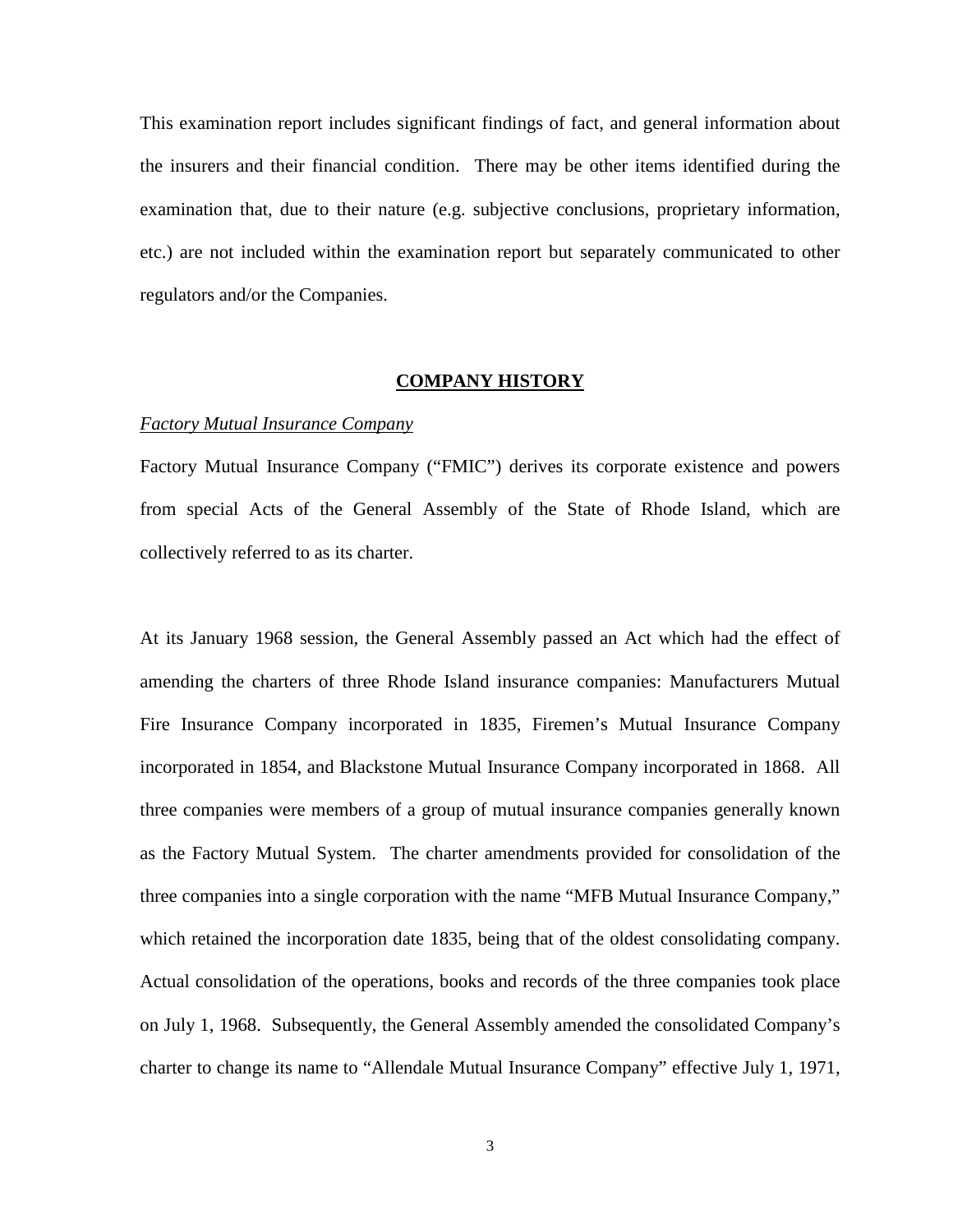and to change its corporate location to Johnston, Rhode Island.

Over the past century, and until mid-1999, the Factory Mutual System had consolidated from an original forty companies down to three members, Allendale Mutual Insurance Company ("Allendale Mutual"), Arkwright Mutual Insurance Company ("Arkwright Mutual") and Protection Mutual Insurance Company ("Protection Mutual"). Effective July 1, 1999, these three remaining companies merged, with the surviving entity, Allendale Mutual, changing its name to FMIC. The Group currently operates under the name "FM Global." With the merger, FMIC became the sole surviving Factory Mutual System member.

As a mutual company, FMIC is owned by its policyholders with the majority of those policyholders being Fortune 1000 companies with significant amounts of industrial, commercial, or institutional property to protect. Management of the Company is responsible to the policyholders through its Board of Directors, which is comprised of executive officers of some of the Company's largest policyholders.

#### *Affiliated FM Insurance Company*

Affiliated FM Insurance Company ("Affiliated FM") was chartered by an Act of the General Assembly of the State of Rhode Island at its January 1949 session. The Charter was amended in 1969, 1975, 1980, 1988, and 1994.

Prior to July 1, 1971, Affiliated FM was owned by the Associated Factory Mutual Insurance Companies, which consisted of Allendale Mutual (then named MFB Mutual Insurance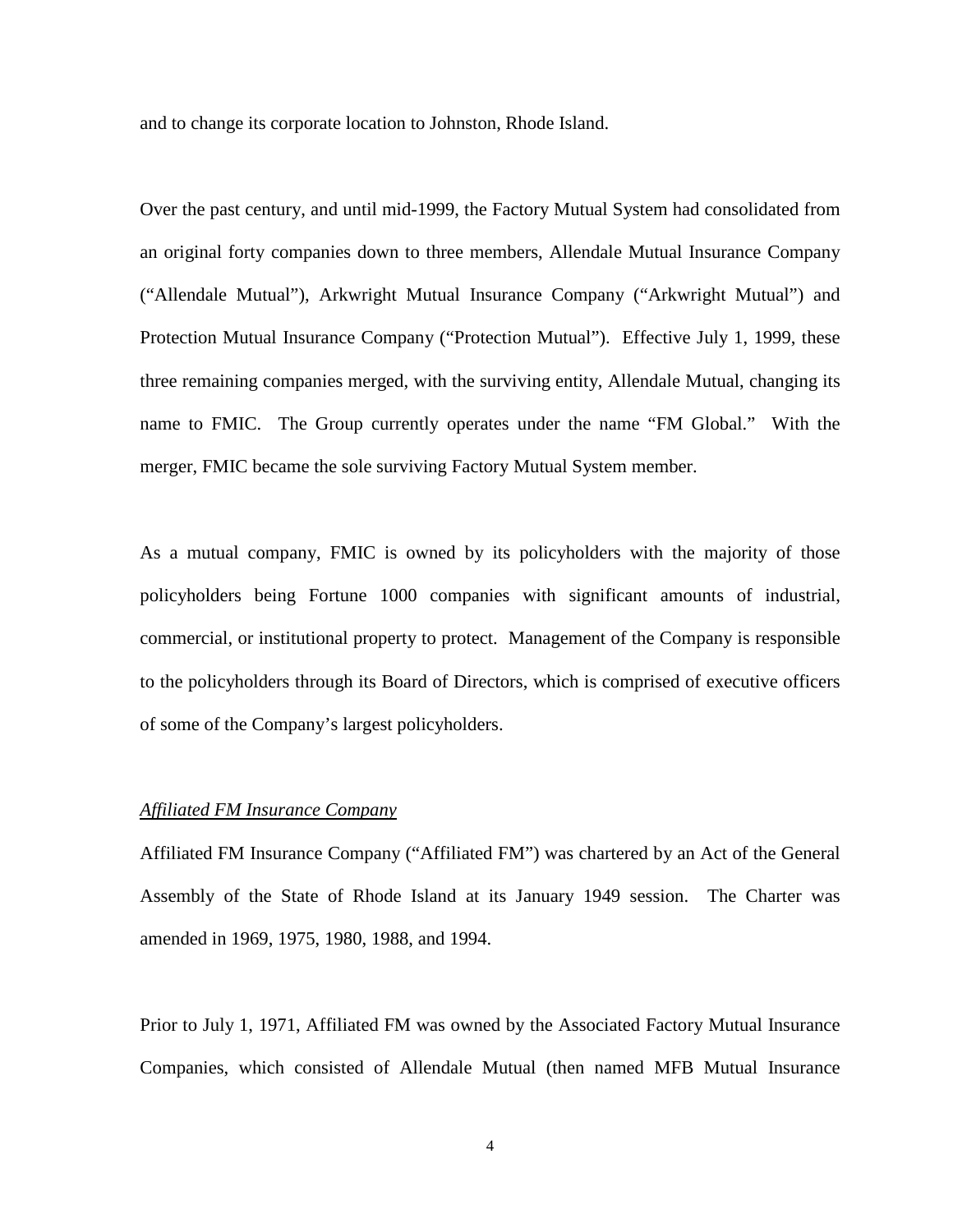Company), Arkwright-Boston Manufacturers Mutual Insurance Company ("Arkwright-Boston"), Philadelphia Manufacturers Mutual Insurance Company ("Philadelphia Manufacturers") (which has since merged with Arkwright-Boston) and Protection Mutual. On July 1, 1971, Allendale Associates, Inc. a wholly owned subsidiary of Allendale Mutual acquired the capital stock of Affiliated FM that was owned by Allendale Mutual and Arkwright-Boston. Further acquisitions in 1974 and 1977 from Protection Mutual and Philadelphia Manufacturers resulted in Allendale Associates, Inc. attaining 100% ownership of the 30,000 shares of Affiliated FM's outstanding common stock. Finally, on July 1, 1999, Allendale Associates, Inc. changed its name to FMIC Holdings Inc. The name change was the result of the three remaining Factory Mutual companies (Allendale Mutual, Arkwright Mutual, and Protection Mutual) merging into Allendale Mutual, with Allendale Mutual subsequently changing its name to FMIC.

In 1975 Affiliated FM issued \$100 par value 7% cumulative preferred stock in accordance with a charter amendment completed that same year. In 1978 and 1979 Affiliated FM issued additional preferred stock, and in 1982 it accomplished a reorganization whereby one-half of the total 7% cumulative preferred stock outstanding at that time, amounting to \$7,250,000, was exchanged by the holders thereof for surplus notes bearing interest at 7%. Affiliated FM's preferred stock has always been issued at par. The holders of preferred stock have no voting rights and Affiliated FM may, at its discretion, redeem any such shares issued and outstanding.

On October 11, 1995, Allendale Associates, Inc. purchased an additional 50,000 shares of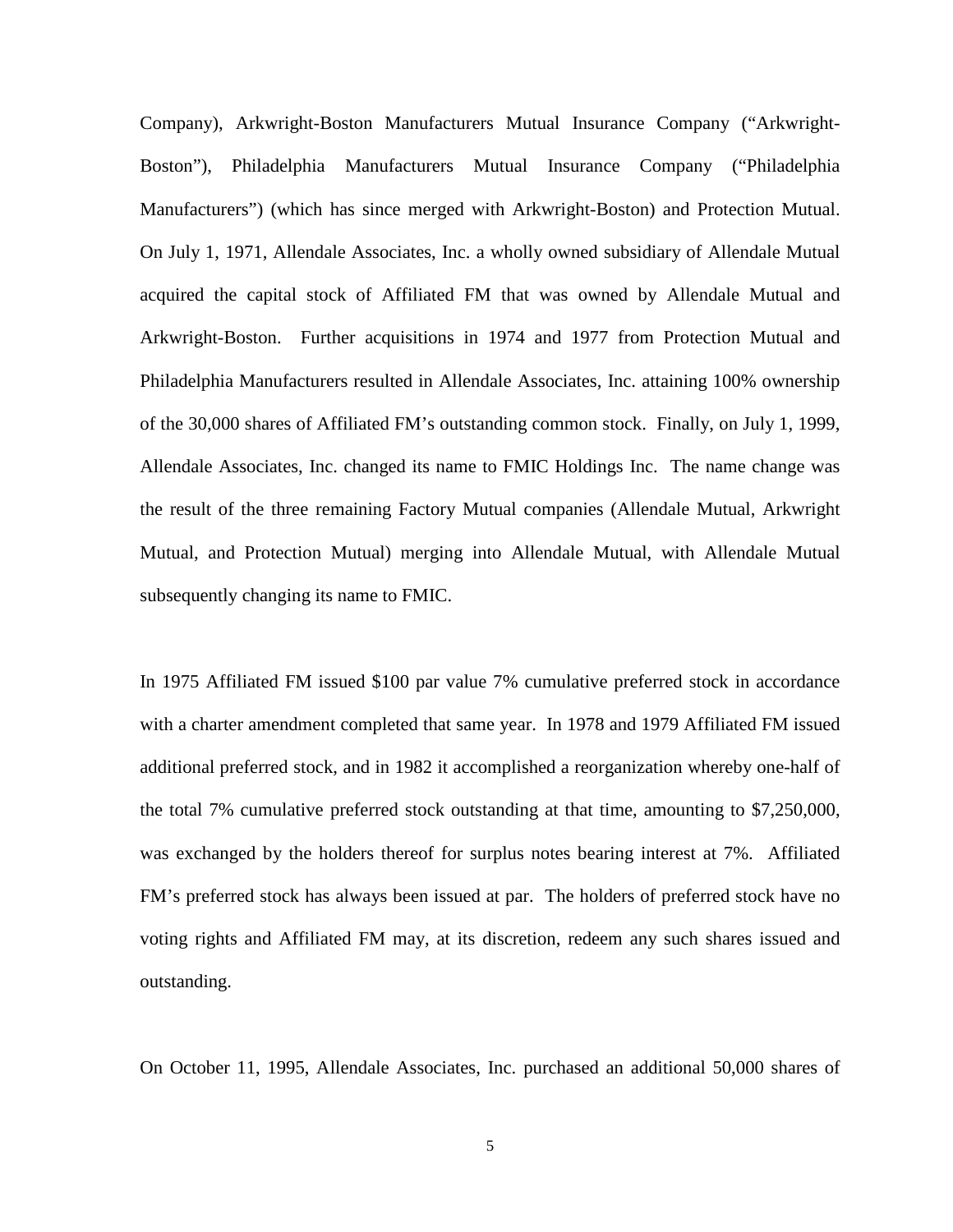Affiliated FM's \$50 par value common stock. This capital stock purchase received the necessary approval from the Rhode Island Insurance Division, and Affiliated FM filed the necessary amendments to its Articles of Incorporation.

To enable Affiliated FM to increase its capacity to write additional business, and to improve its surplus position, from time to time it has issued interest-bearing surplus notes. Originally issued for a one-year term, the notes contained a provision that they would be automatically renewed from year to year unless Affiliated FM redeemed them. The redemption was only to take place, once prior written approval of the Rhode Island Department of Business Regulation was obtained. As of December 31, 2017, all surplus notes had been redeemed.

At December 31, 2017, FMIC Holdings, Inc. owned all 80,000 shares of Affiliated FM's \$50 par value common stock for a total of \$4,000,000; and it owned 47,500 shares, or 65.5%, of the \$100 par value 7% cumulative preferred stock for a total of \$4,750,000. Appalachian Insurance Company ("Appalachian") owns 25,000 shares or 34.5% of Affiliated FM's \$100 par value 7% cumulative preferred stock for a total of \$2,500,000.

#### *Appalachian Insurance Company*

Appalachian was chartered under the name "Appalachian Insurance Company of Providence," by an Act of the Rhode Island General Assembly at its April 1941 session, with the Charter providing for an original paid-up capital of \$25,000, and a maximum authorized capital of \$1,000,000 "divided into shares of \$5 each." The Charter also required an initial paid-in surplus equal in amount to the initial paid-up capital.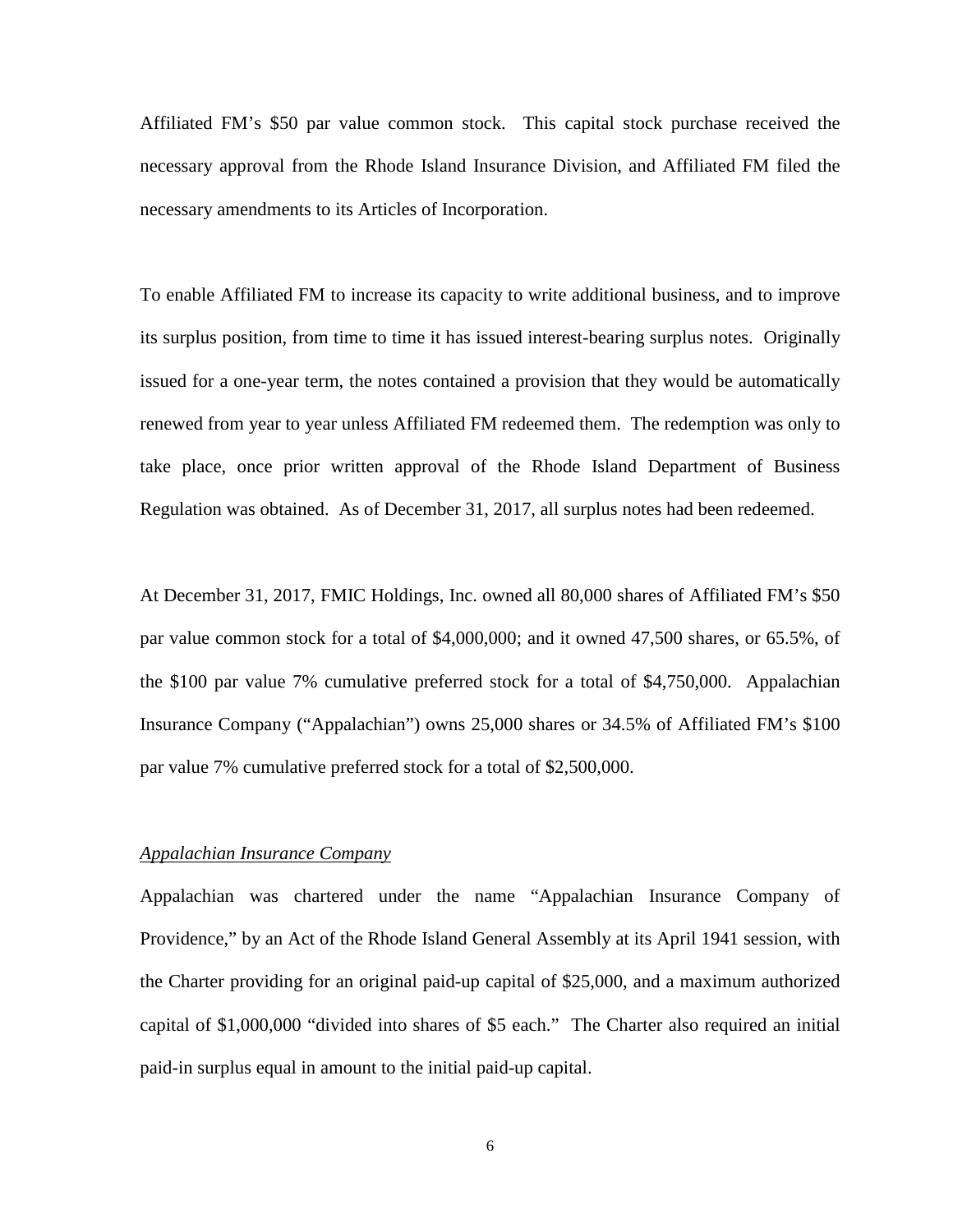The Charter was amended by acts of the General Assembly in 1964 and 1975. The 1964 amendment authorized the Board of Directors to increase the capital stock of Appalachian to an amount not exceeding \$5,000,000, and the 1975 amendment deleted the words "of Providence" from the corporate name.

Ownership of Appalachian's capital stock rested with individuals from its inception until 1957. In that year the Freeway Realty Corporation, of Providence, Rhode Island, a wholly owned subsidiary of the Firemen's Mutual Insurance Company, also of Providence, Rhode Island, acquired control of Appalachian through the purchase of a majority of its outstanding stock. Through additional purchases made in 1958, Freeway Realty acquired the remaining capital stock of Appalachian.

In 1968 the three Rhode Island-based Factory Mutual Insurance Companies, Blackstone Mutual Insurance Company, Firemen's Mutual Insurance Company and Manufacturers Mutual Fire Insurance Company, consolidated to form MFB Mutual Insurance Company ("MFB"). Ownership of the Freeway Realty Corporation then passed to the MFB. In 1971 MFB changed its name to Allendale Mutual, and Freeway Realty Corporation changed its name to Allendale Associates, Inc. Finally, on July 1, 1999, Allendale Associates, Inc. changed its name to FMIC Holdings Inc. The name change was the result of the merger of the three remaining factory mutual companies (Allendale Mutual, Arkwright Mutual, and Protection Mutual, with Allendale Mutual changing its name to FMIC. The group currently operates under the name FM Global.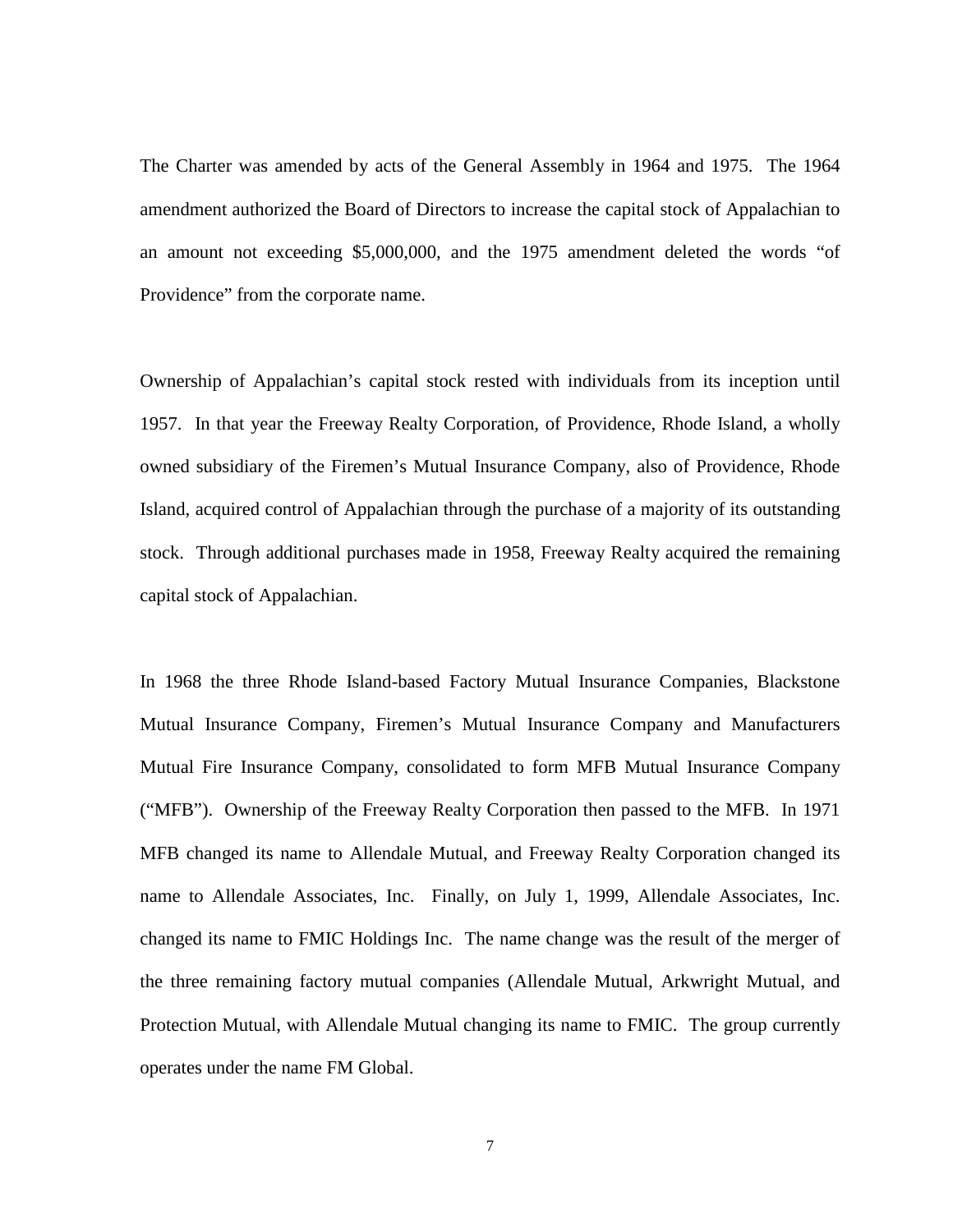At December 31, 2017, FMIC Holdings, Inc. owned 100% of Appalachian's outstanding common stock.

# **Stockholder Dividends and Capital Contributions**

## *Stockholder Dividends*

During the period covered by this examination, the following stockholder dividends and LLC

| Year | Amount     | Payor                                  | Payee                                   |
|------|------------|----------------------------------------|-----------------------------------------|
| 2013 | \$175,000  | <b>Affiliated FM Insurance Company</b> | Appalachian Insurance Company           |
|      | 332,500    | <b>Affiliated FM Insurance Company</b> | FMIC Holdings, Inc.                     |
| 2014 | 175,000    | <b>Affiliated FM Insurance Company</b> | Appalachian Insurance Company           |
|      | 332,500    | <b>Affiliated FM Insurance Company</b> | FMIC Holdings, Inc.                     |
|      | 18,734,440 | FM Approvals, LLC                      | <b>Factory Mutual Insurance Company</b> |
| 2015 | 175,000    | Affiliated FM Insurance Company        | Appalachian Insurance Company           |
|      | 332,500    | <b>Affiliated FM Insurance Company</b> | FMIC Holdings, Inc.                     |
|      | 29,500,000 | FM Approvals, LLC                      | <b>Factory Mutual Insurance Company</b> |
| 2016 | 175,000    | <b>Affiliated FM Insurance Company</b> | Appalachian Insurance Company           |
|      | 332,500    | <b>Affiliated FM Insurance Company</b> | FMIC Holdings, Inc.                     |
|      | 10,000,000 | FM Approvals, LLC                      | <b>Factory Mutual Insurance Company</b> |
| 2017 | 175,000    | <b>Affiliated FM Insurance Company</b> | Appalachian Insurance Company           |
|      | 332,500    | <b>Affiliated FM Insurance Company</b> | FMIC Holdings, Inc.                     |
|      | 10,000,000 | FM Approvals, LLC                      | <b>Factory Mutual Insurance Company</b> |

distributions were paid by the companies under examination:

# *Capital Contributions*

During the period covered by this examination, FMIC made the following capital contributions (net of returns of capital) to its non-insurer affiliates:

| Year | Amount     | Payee                                          |
|------|------------|------------------------------------------------|
| 2013 |            | $$25,772,450$ FMRE Holdings LLC                |
|      |            | $4,037,983$   FMIC Holdings, Inc.              |
|      | (343, 382) | TSB Loss Control Consultants, Inc.             |
|      | (434,782)  | FMIC Escitorio de Representacao No Brasil LTDA |
| 2014 |            | 128,838,380   FMRE Holdings, LLC               |
|      |            | 121,828,306   FMIC Holdings, Inc.              |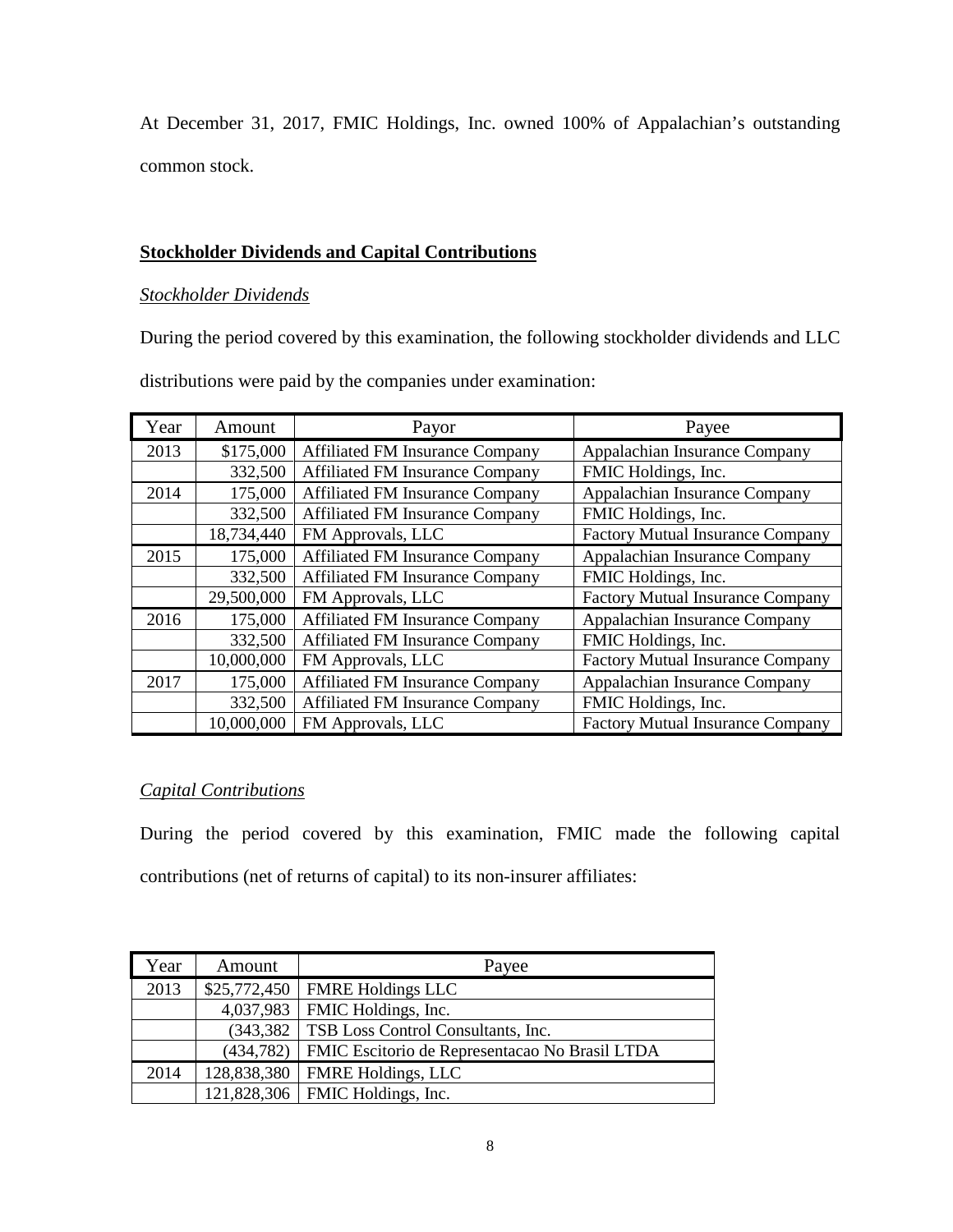|      | 48,220      | TSB Loss Control Consultants, Inc.             |
|------|-------------|------------------------------------------------|
|      | (9,765,560) | <b>FM Approvals LLC</b>                        |
| 2015 | 62,321,505  | <b>FMRE Holdings LLC</b>                       |
|      | 482,456     | TSB Loss Control Consultants, Inc.             |
|      | (1,818,102) | FMIC Holdings, Inc.                            |
| 2016 | 73,144,811  | <b>FMRE Holdings LLC</b>                       |
|      | 10,000,000  | FM Global de Mexico S.A. de C.V.               |
|      | 1,150,952   | FMIC Holdings, Inc.                            |
|      | 748,996     | TSB Loss Control Consultants, Inc.             |
|      | 491,000     | FMIC Escitorio de Representacao No Brasil LTDA |
|      | 256,242     | FM Global Services LLC                         |
|      | 32,175      | FM Insurance Europe S.A.                       |
| 2017 | 294,133,390 | FM Insurance Europe S.A.                       |
|      | 20,329,936  | <b>FMRE Holdings LLC</b>                       |
|      | 1,292,847   | TSB Loss Control Consultants, Inc.             |
|      | 866,567     | FMIC Holdings, Inc.                            |
|      | 90,819      | FM Global Services LLC                         |

### **MANAGEMENT AND CONTROL**

## **Members**

FMIC's Charter provides that each natural person, partnership, association, corporation or legal entity insured on the mutual plan by FMIC shall be a Member of the Company during the life of its policy, but no longer, and at all meetings of the Members shall be entitled to one vote either in person or by proxy; provided, however, that where there is more than one insured under any policy, such insured shall nevertheless be deemed to be a single Member of FMIC for all purposes. FMIC may issue policies that do not entitle the insured to membership in FMIC or to participate in its surplus.

The bylaws, as amended, provide that the annual meeting of the Company shall be held at the principal offices of the Company, or at such other place as may be stated in the notice of the meeting, at 9:00 a.m. on the second Thursday of April in each year. Special meetings shall be called at any time by the Chairman of the Board, the Chairman of the Executive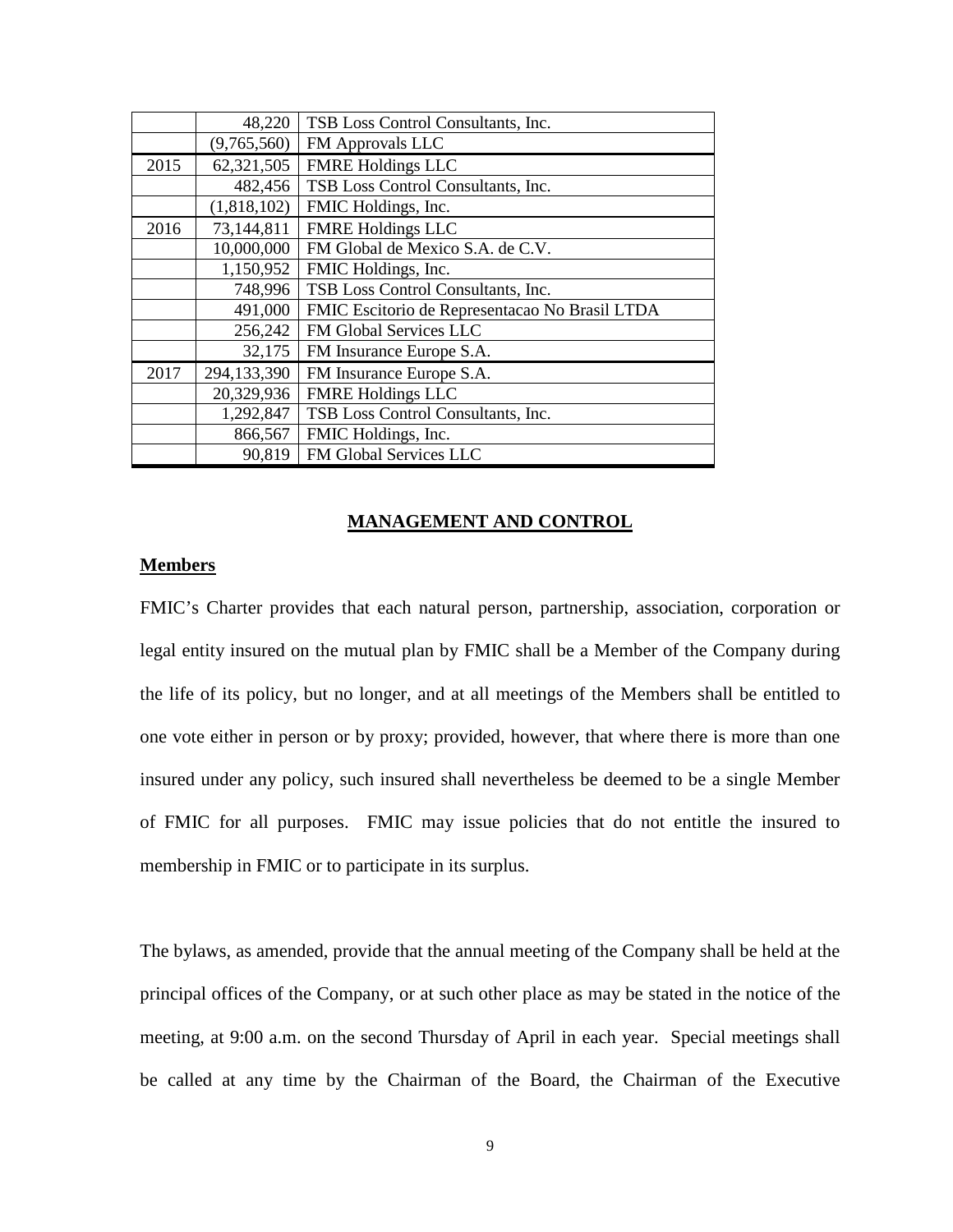Committee, or the President, or by request in writing addressed to the Secretary by any five Directors.

At all meetings of the Members, the presence, in person or by proxy, of one-fifth of the Members shall be necessary to constitute a quorum. The vote of a smaller number of Members may adjourn the meetings from time to time. When a quorum is present at any meeting, all questions except amendments to the bylaws shall be decided by a majority vote of those present in person or by proxy.

#### **Board of Directors**

The Charter provides that the management of the business and affairs of the Company shall be vested in a Board of Directors, the number of which shall be fixed from time to time by the bylaws. At the Annual Meeting of the Company, directors shall be elected by the Members in the case of FMIC, and shareholders in the case of Affiliated FM and Appalachian, each for a term of three years, to succeed that class of directors whose term then expires. In case of any increase in the number of directors, one-third of the additional number shall be elected for the then unexpired portion of the term of those directors whose term expires in the year in which the increase is made; one-third for the unexpired portion of the term of those directors whose term expires in the year following that in which such increase is made, and one-third for the unexpired portion of the term of those directors whose term expires in the second year next after that in which such increase is made. All directors shall serve until their successors are elected and qualified.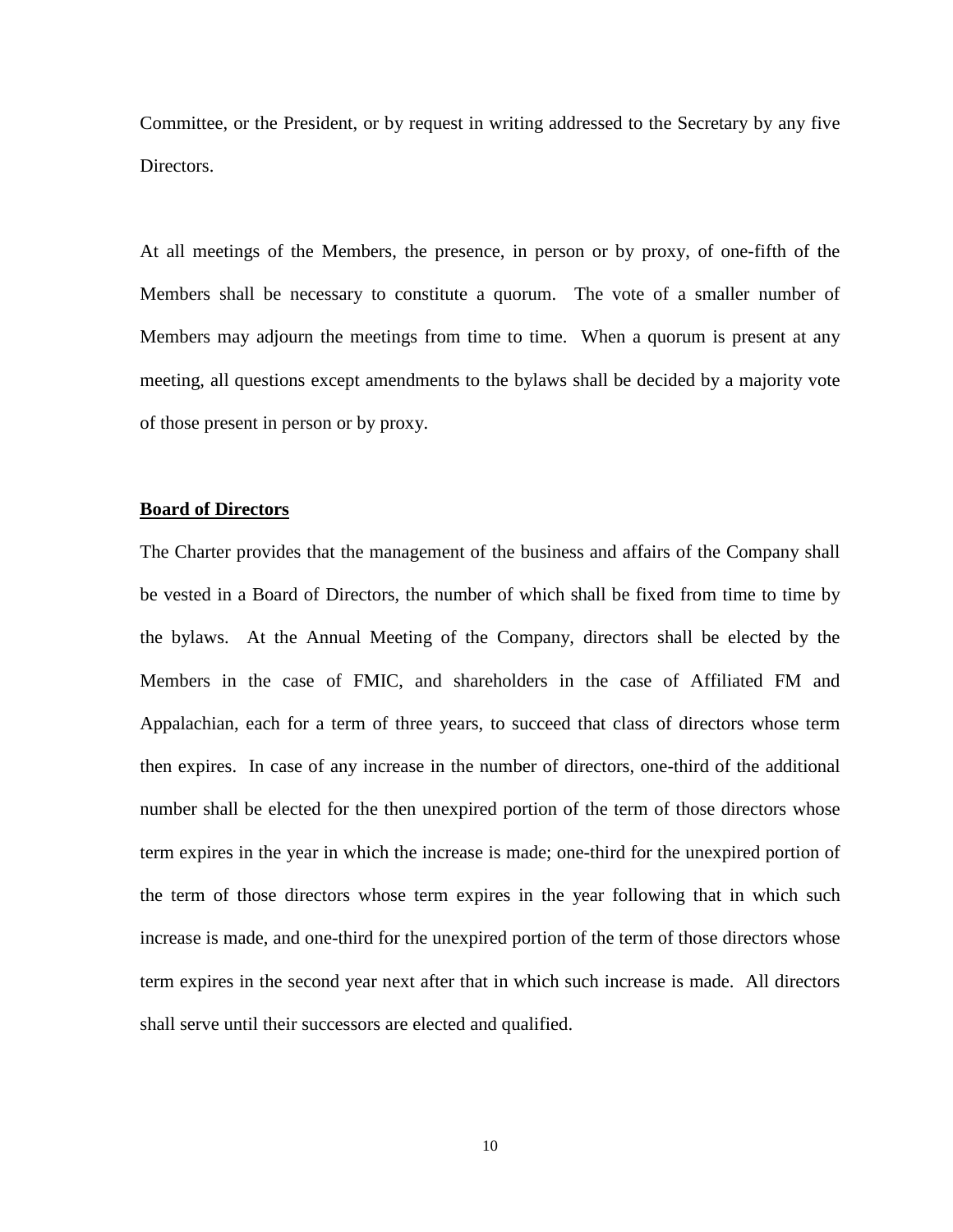The bylaws provide that the number of directors shall be set at up to twenty-one unless and until a different number shall be determined by action of the Board. If the Board of Directors shall decrease the number of directors, such decrease shall not be effective with respect to terms of directors then holding office until the expiration of each such directors term.

Directors shall be elected as prescribed by FMIC's Charter. For Affiliated FM and Appalachian, directors shall be elected by the shareholders. The directors may fill any vacancy in their own body occurring between annual meetings. For FMIC, the Members at said meeting may fill any vacancy existing at the time of the annual meeting. For Affiliated FM and Appalachian, any vacancy existing at the time of the annual meeting may be filled by the shareholders at said meeting. The person chosen to fill any vacancy shall hold office for the unexpired term of the class in which such vacancy exists.

FMIC's bylaws stipulate that an organizational meeting of the Board of Directors shall be held immediately following the Annual Meeting of the Company for the election of officers and of committees, and for any other business that may come before said meeting. Thereafter, the Board of Directors shall hold regular meetings during the year at such times and places as it shall by vote prescribe.

A quorum of the Board of Directors shall consist of a majority, and a majority vote of the directors in attendance at any meeting of the Board of Directors shall, in the presence of a quorum, decide its action. Less than a quorum of the Board of Directors may adjourn the meeting from time to time. When a meeting is adjourned to a specific time and place, notice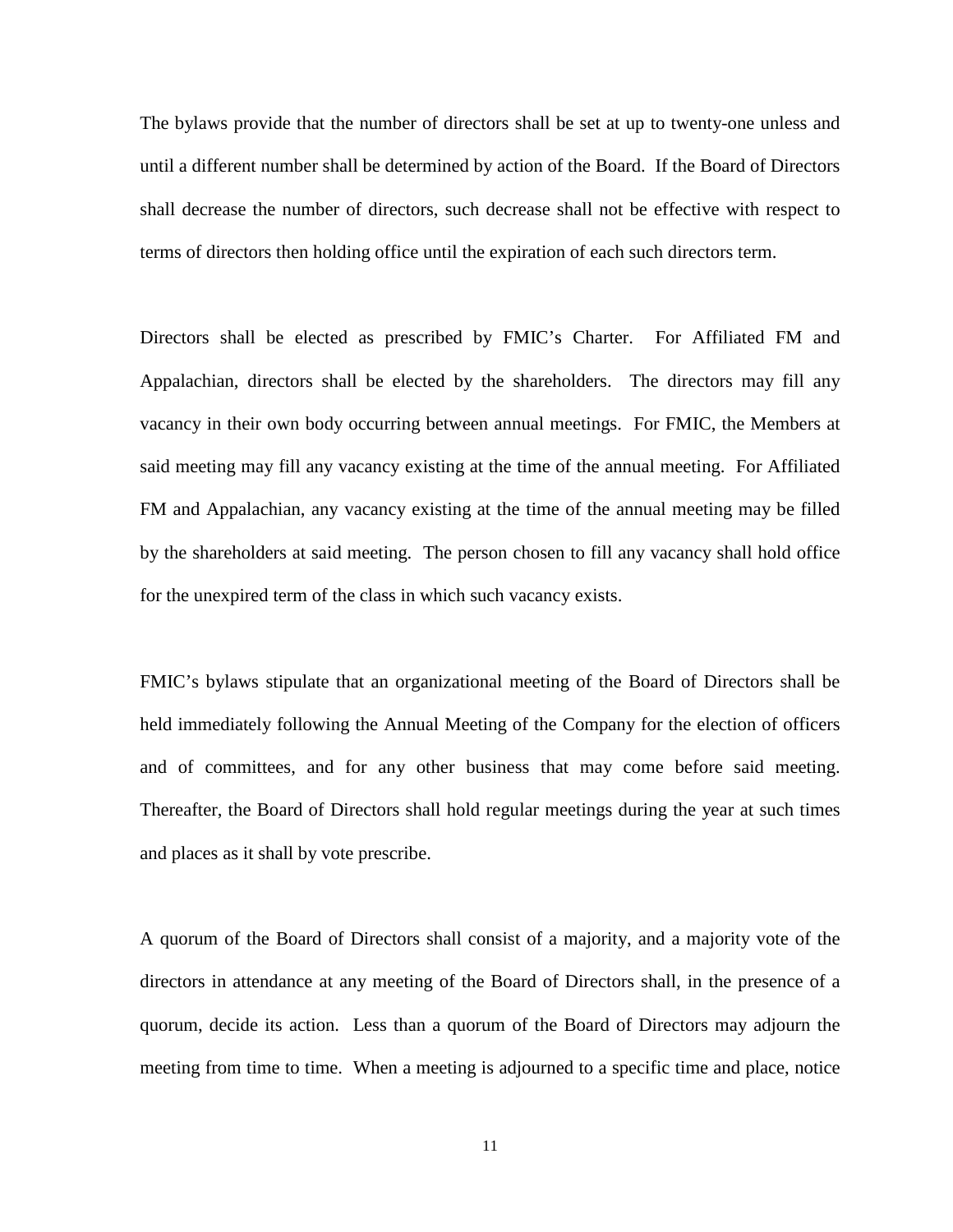of the adjourned meeting need not be given.

At all times, the Chairman of the Board, the Vice Chairman of the Board, if any, and the President shall be members of the Board. To be eligible for election as a director, all other individuals must be a senior officer, director, trustee, partner, or official representative of an entity that is a policyholder of FMIC. While the bylaws make no reference to a mandatory retirement age for directors, at age 72 an individual director may serve until the following annual meeting.

At December 31, 2017, the membership of the Board of Directors serving each of the companies, together with the principal business or professional affiliation of each director is as follows: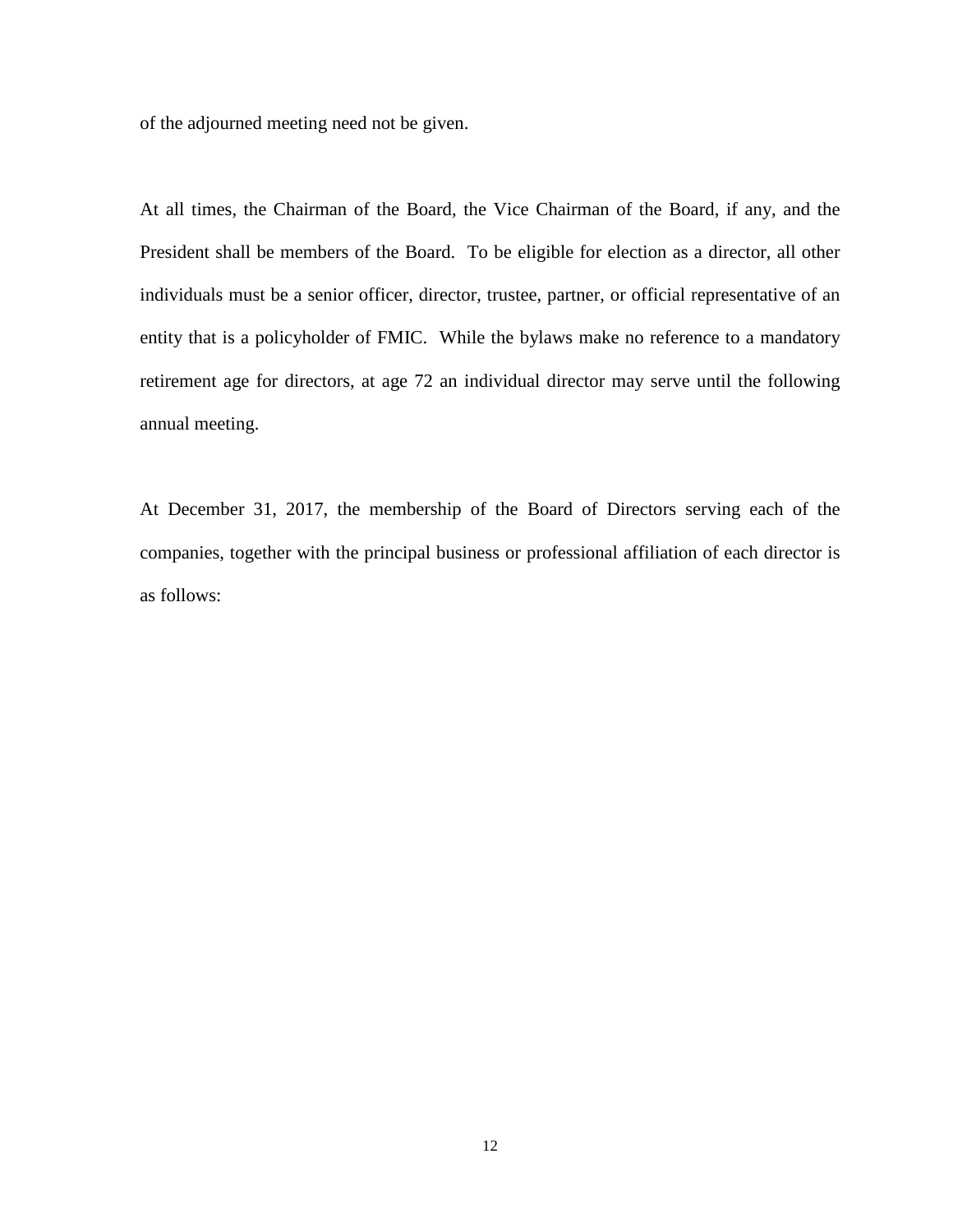| <b>Name</b>            | <b>Business Affiliation</b>                                                              | <b>Term</b><br><b>Expires</b> |
|------------------------|------------------------------------------------------------------------------------------|-------------------------------|
| Frank T. Connor        | Executive Vice President and Chief Financial Officer,<br>Textron Inc.                    | 2020                          |
| Colin R. Day           | Retired Chief Executive Officer, Essentra, plc                                           | 2019                          |
| Michel Giannuzzi       | Chairman and Chief Executive Officer, Verallia<br>Packaging S.A.S.                       | 2019                          |
| Daniel L. Knotts       | President and Chief Executive Officer, RR Donnelley<br>and Sons Company                  | 2019                          |
| Glenn R. Landau        | Senior Vice President and Chief Financial Officer,<br><b>International Paper Company</b> | 2018                          |
| Thomas A. Lawson       | President and Chief Executive Officer, Factory Mutual<br><b>Insurance Company</b>        | 2018                          |
| John A. Luke Jr.       | Chairman, WestRock Company                                                               | 2020                          |
| Gracia C. Martore      | Retired President and Chief Executive Officer,<br>TEGNA Inc.                             | 2020                          |
| Christine M. McCarthy  | Senior Executive Vice President and Chief Financial<br>Officer, The Walt Disney Company  | 2019                          |
| Stuart B. Parker       | Chief Executive Officer, USAA                                                            | 2018                          |
| Edward J. Rapp         | Retired Group President, Caterpillar, Inc.                                               | 2018                          |
| <b>Israel Ruiz</b>     | <b>Executive Vice President and Treasurer, Massachusetts</b><br>Institute of Technology  | 2020                          |
| Shivan S. Subtramaniam | Chairman of the Board, Factory Mutual Insurance<br>Company                               | 2018                          |

## **Committees**

The bylaws, as amended, provide that the Board of Directors shall elect an Audit Committee, an Executive Committee and a Finance Committee to which certain powers and responsibilities may be delegated. The bylaws also provide that the Board may elect from their own number, any other committees they deem advisable, and may delegate to such committees authority to exercise the powers of the Board with respect to the duties of the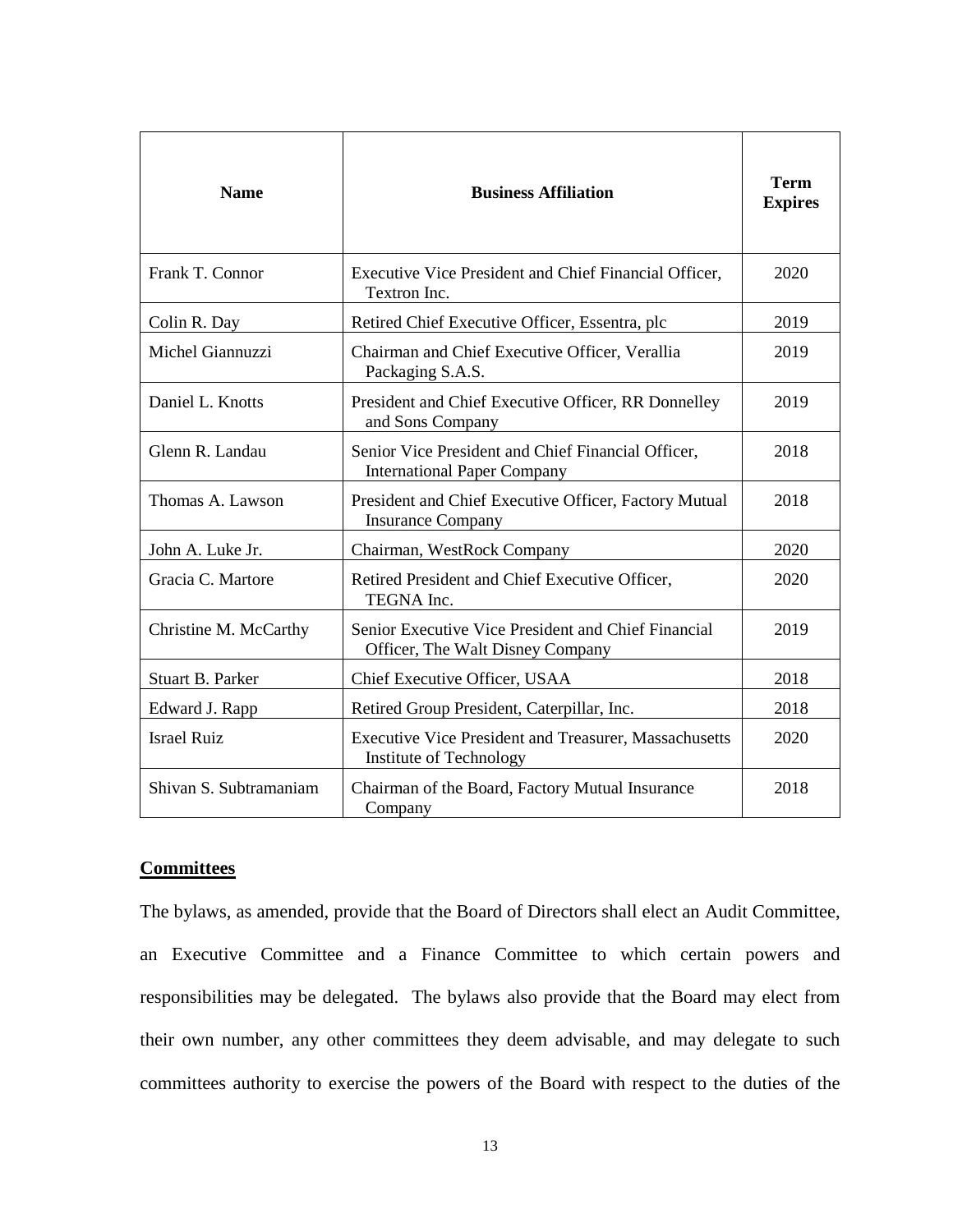committee. Committees elected by the Board of Directors consisted of the following at December 31, 2017:

## **Executive Committee <b>Audit Committee**

Shivan S. Subramaniam, *Chair* Edward J. Rapp, *Chair* Thomas A. Lawson Colin R. Day John A. Luke, Jr. Michel Giannuzzi Gracia C. Martore Daniel L. Knotts Christine M. McCarthy Gracia C. Martore Edward J. Rapp

Christine M. McCarthy, *Chair* John A. Luke, Jr., *Chair* Colin R. Day Frank T. Connor Glenn R. Landau Gracia C. Martore Thomas A. Lawson Edward J. Rapp Stuart B. Parker Israel Ruiz Shivan S. Subramaniam

## **Finance Committee Compensation Committee**

### **Officers**

The bylaws provide that the Board of Directors shall elect the executive officers of the Company. Executive officers consist of a Chairman of the Board, a President, a Secretary, a Treasurer and, at the option of the Board of Directors, one or more Vice Chairmen of the Board, a Chairman of the Executive Committee, one or more Executive Vice Presidents, and one or more Senior Vice Presidents. The executive officers elected shall serve until the first meeting of the directors following the succeeding annual meeting of the Company and until their respective successors are elected and qualified, unless sooner removed by the vote of the Board of Directors. In addition, the directors may from time to time elect officers to hold office at the pleasure of the Board. Any person may hold more than one office, except that the offices of President and Secretary may not be held by the same person.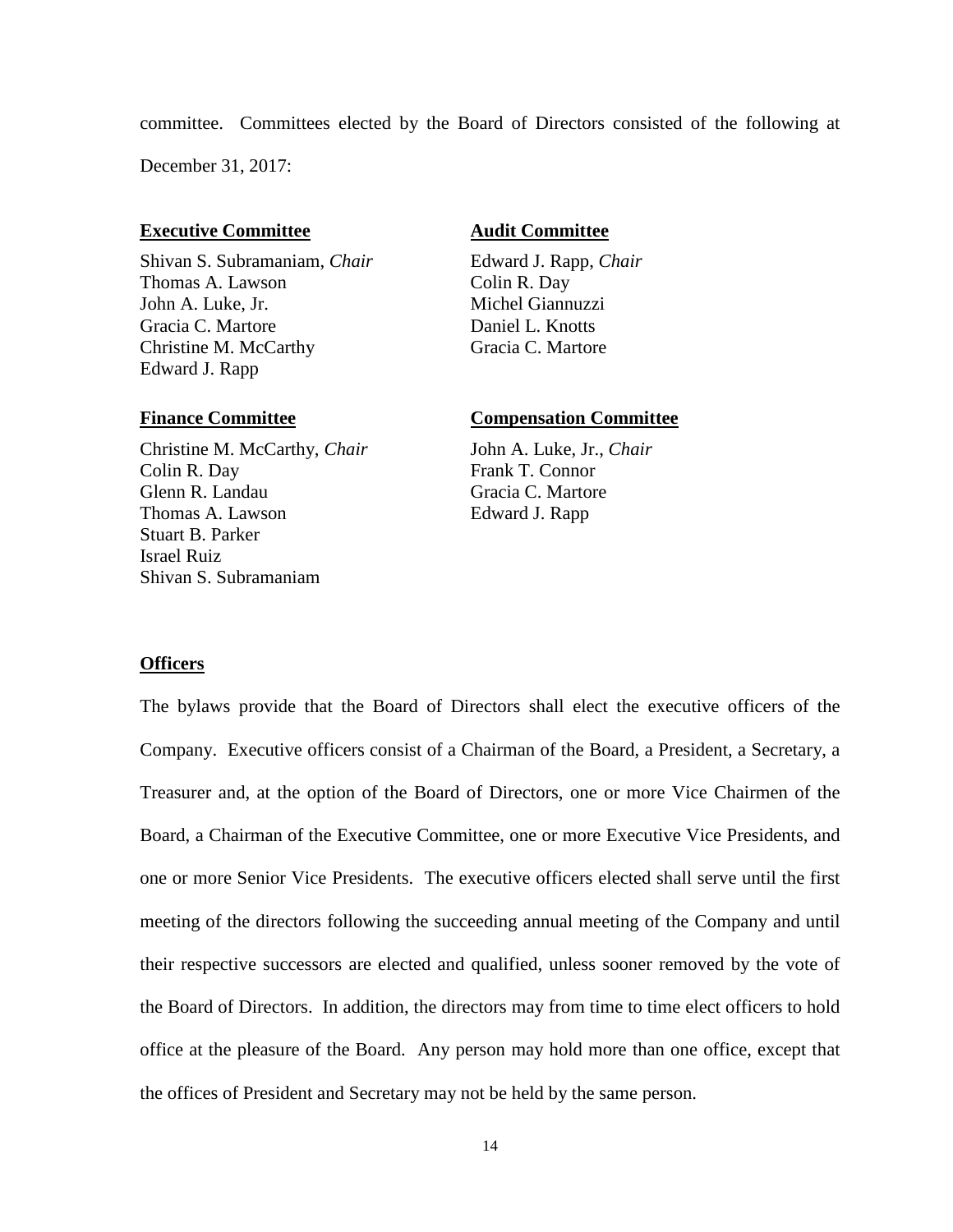The executive officers of the Company shall have all the powers and privileges and shall perform all the duties incumbent upon them by law or prescribed by the bylaws or by the Board of Directors of the Company. The executive officers of the Company shall also have the authority to incur all necessary expenses for the proper conduct of the business of the Company.

The officers serving the FM Global Group, and their respective titles at December 31, 2017, are as follows:

| Name                  | Title                                 |
|-----------------------|---------------------------------------|
| <b>Thomas Lawson</b>  | President and Chief Executive Officer |
| Jonathan Hall         | <b>Chief Operating Officer</b>        |
| <b>Bret Ahnell</b>    | <b>Executive Vice President</b>       |
| Chris Johnson         | <b>Executive Vice President</b>       |
| <b>Michael Turner</b> | <b>Executive Vice President</b>       |
| Gerardo Alonso        | <b>Senior Vice President</b>          |
| Kevin Bradshaw        | Senior Vice President                 |
| Roberta Butler        | Senior Vice President                 |
| <b>Brion Callori</b>  | <b>Senior Vice President</b>          |
| <b>Rodney Fisher</b>  | Senior Vice President                 |
| <b>James Galloway</b> | Senior Vice President                 |
| Kevin Ingram          | <b>Senior Vice President</b>          |
| Derry Johnson         | <b>Senior Vice President</b>          |
| Paul LaFleche         | Senior Vice President                 |
| Kenneth Lavigne       | Senior Vice President                 |
| Michael Lebovitz      | Senior Vice President                 |
| Jeanne Lieb           | Senior Vice President                 |
| William Lonchar       | <b>Senior Vice President</b>          |
| William Mekrut        | Vice President and Treasurer          |
| Jonathan Mishara      | Senior Vice President and Secretary   |
| George Plesce         | <b>Senior Vice President</b>          |
| Enzo Rebula           | Senior Vice President                 |
| Vincent Reyda         | Senior Vice President                 |
| <b>Malcom Roberts</b> | Senior Vice President                 |
| Stefano Tranquillo    | <b>Senior Vice President</b>          |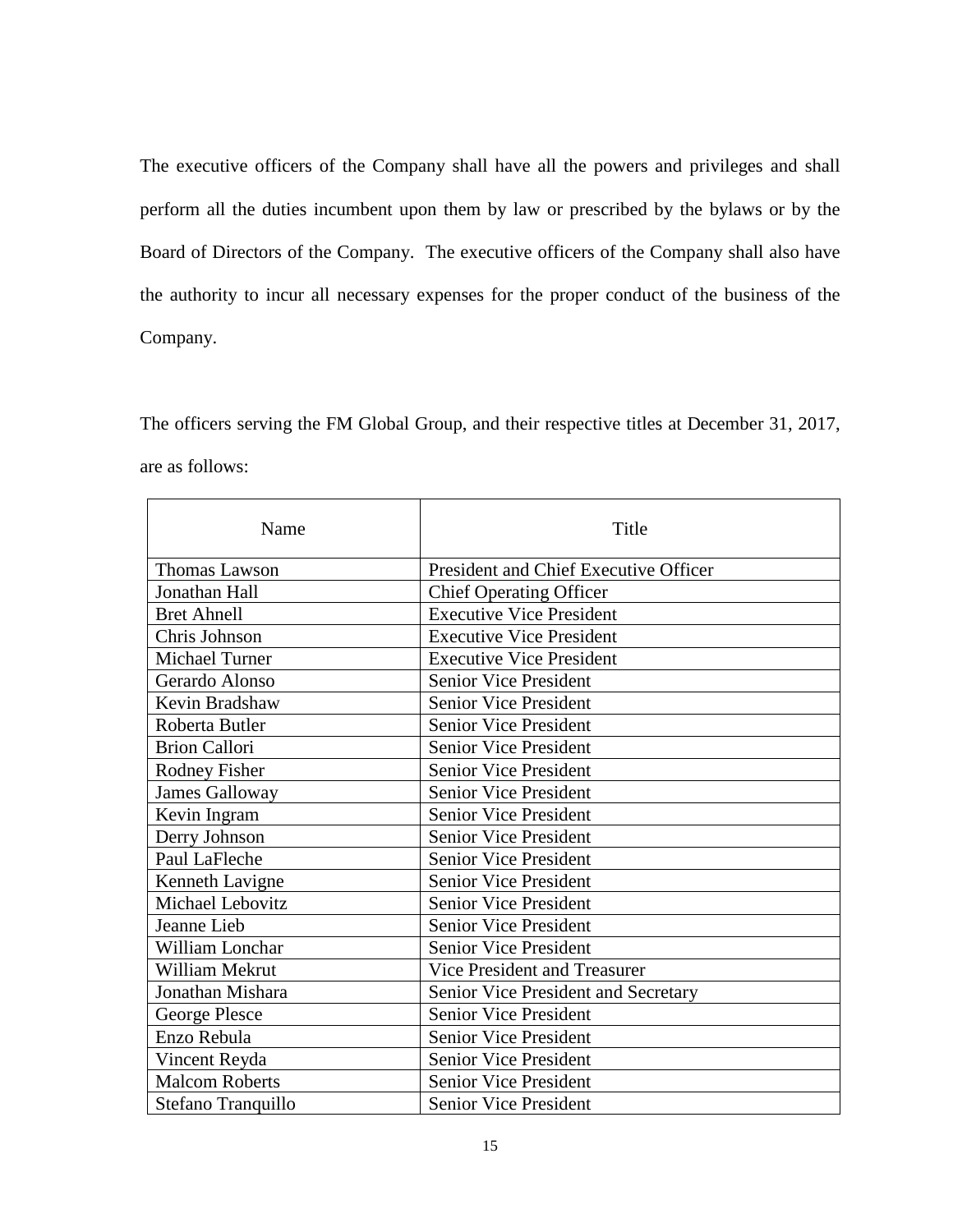## **Organizational Structure**

The following represents an organizational chart, as of December 31, 2017, which reflects the identities and interrelationships between FMIC, its affiliated insurers and other members of the holding company system:



An organizational chart of the FM Global real estate structure follows: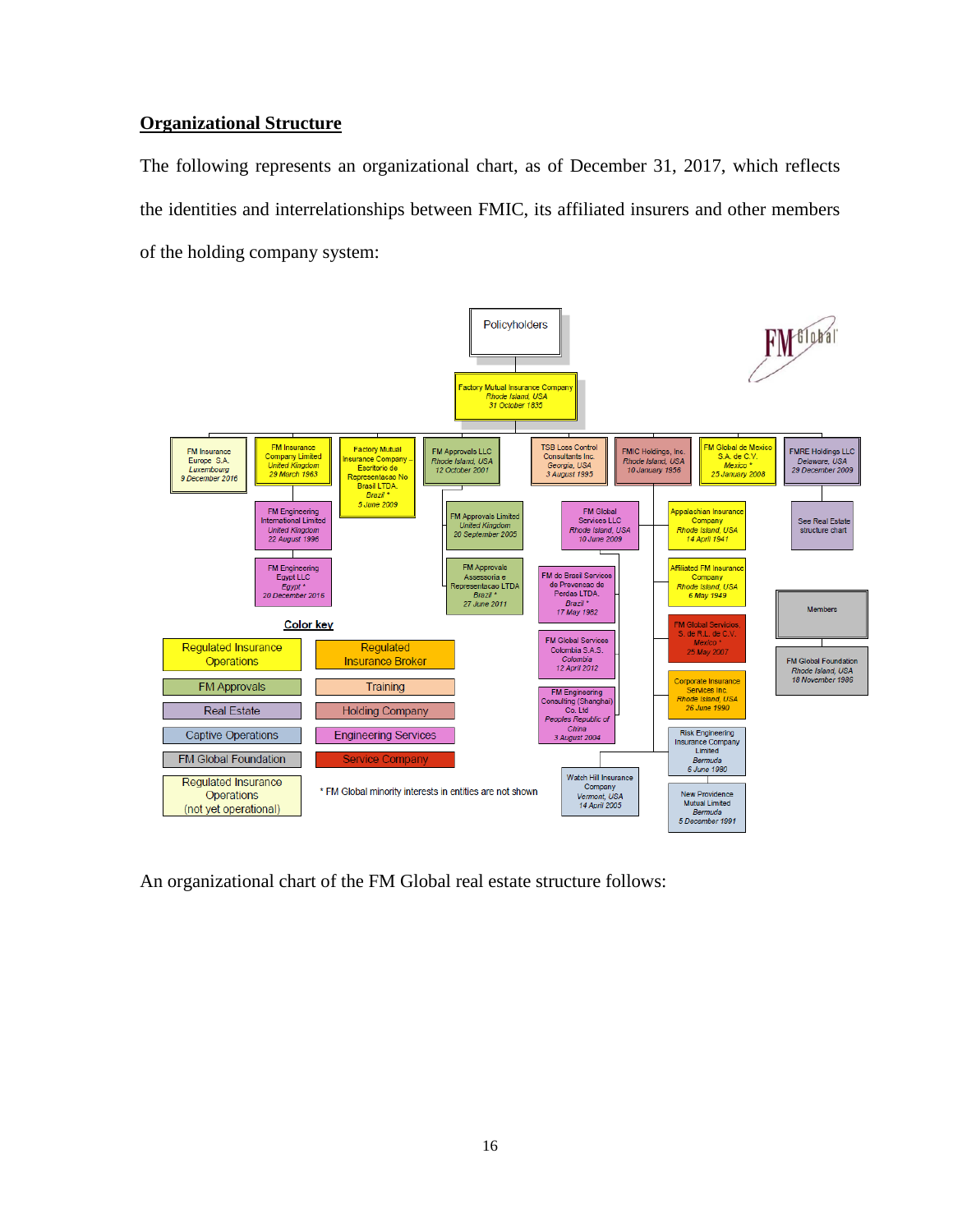

## **Intercompany Agreements**

Following is a summary of the primary intercompany agreements in effect between FMIC and the various members of the FM Global holding company system as of December 31, 2017:

## *Performance Guarantee*

Effective January 1, 2004 FMIC, as the sole shareholder of FM Insurance Company Limited ("FMI"), executed a Performance Guarantee, under which FMIC guarantees the full, prompt and complete performance by FMI of its lawful obligations under its contracts of insurance or reinsurance. FMIC further guarantees the unconditional payment when due of all losses, unearned premium and other obligation of such insurance or reinsurance. The Performance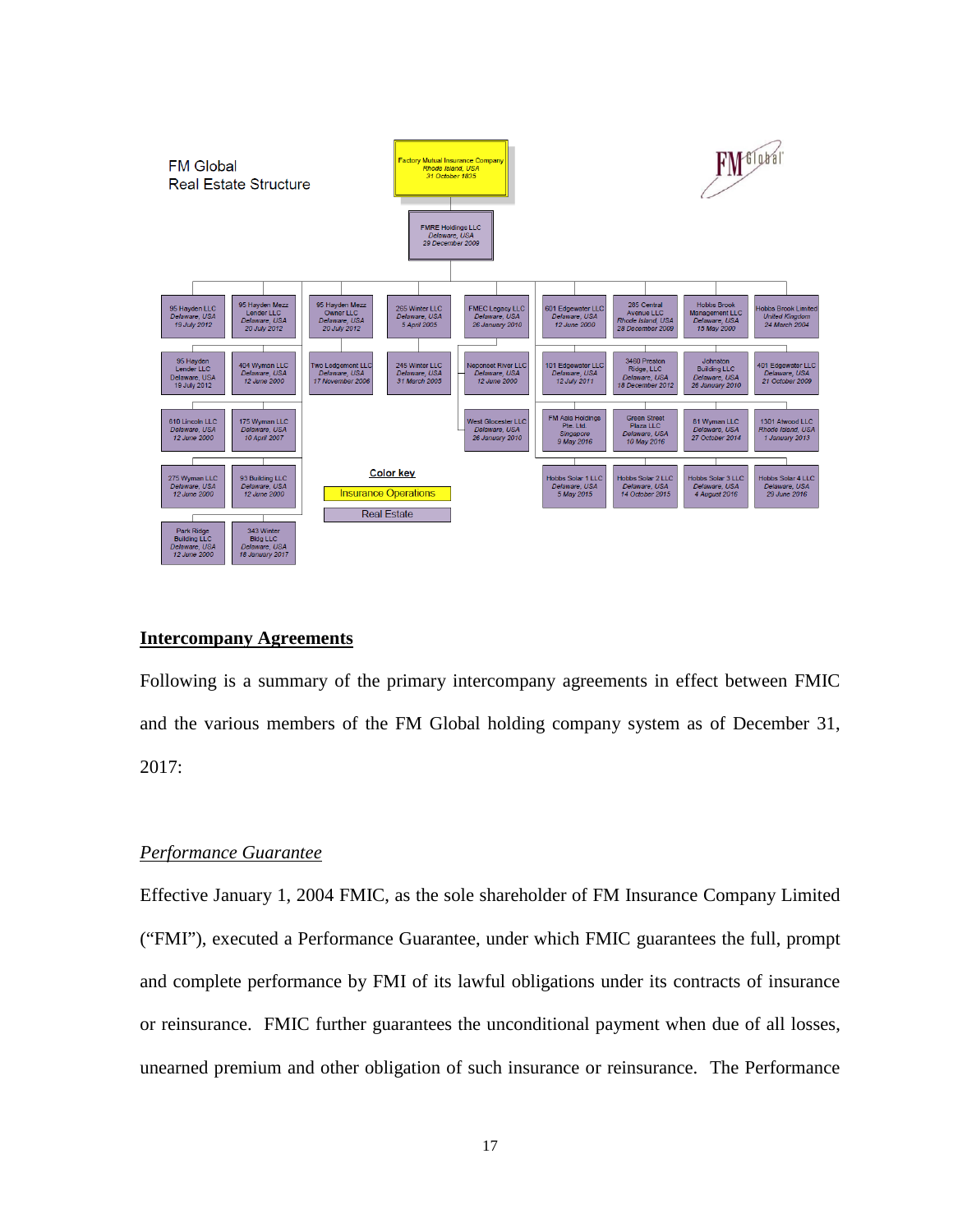Guarantee shall remain in full force and effect until such time, if ever, as FMIC sells FMI.

Effective January 1, 2014, FMIC, as owner of all the issued and outstanding common stock of FMIC Holdings, Inc., the owner of all the issued and outstanding common stock of Affiliated FM, entered into a Performance Guarantee agreement for the benefit of the policyholders of Affiliated FM, under which FMIC guarantees the full performance by Affiliated FM of its lawful obligations with respect to contracts of insurance and reinsurance issued by Affiliated FM.

#### *Intercompany Cash Management Agreement*

Effective February 1, 2015, FMIC entered into a Cash Management Agreement ("Agreement") with several affiliates. Under the terms of the Agreement, any party ("Lender") may from time to time loan to another ("Borrower") such amounts as shall be determined and mutually agreed upon by and between the Lender and Borrower, provided that Lender at all times shall maintain sufficient cash amounts for normal working requirements. All loans made under the Agreement are made on an unsecured basis and as of the end of any quarter the indebted amount due from any company shall not exceed \$400,000,000. Indebtedness amounts in excess of the limit are required to be settled within 30 days. Under the terms of the Agreement, interest on any loaned money shall be payable at an annual rate equal to the simple average of the weekly ninety-day U.S. Treasury Bill rates appearing in the Federal Reserve Data section of the *Wall Street Journal*. The settlement terms require that outstanding balances of principal and accrued interest shall be due and payable no later than sixty (60) days following the last day of each calendar quarter. Lender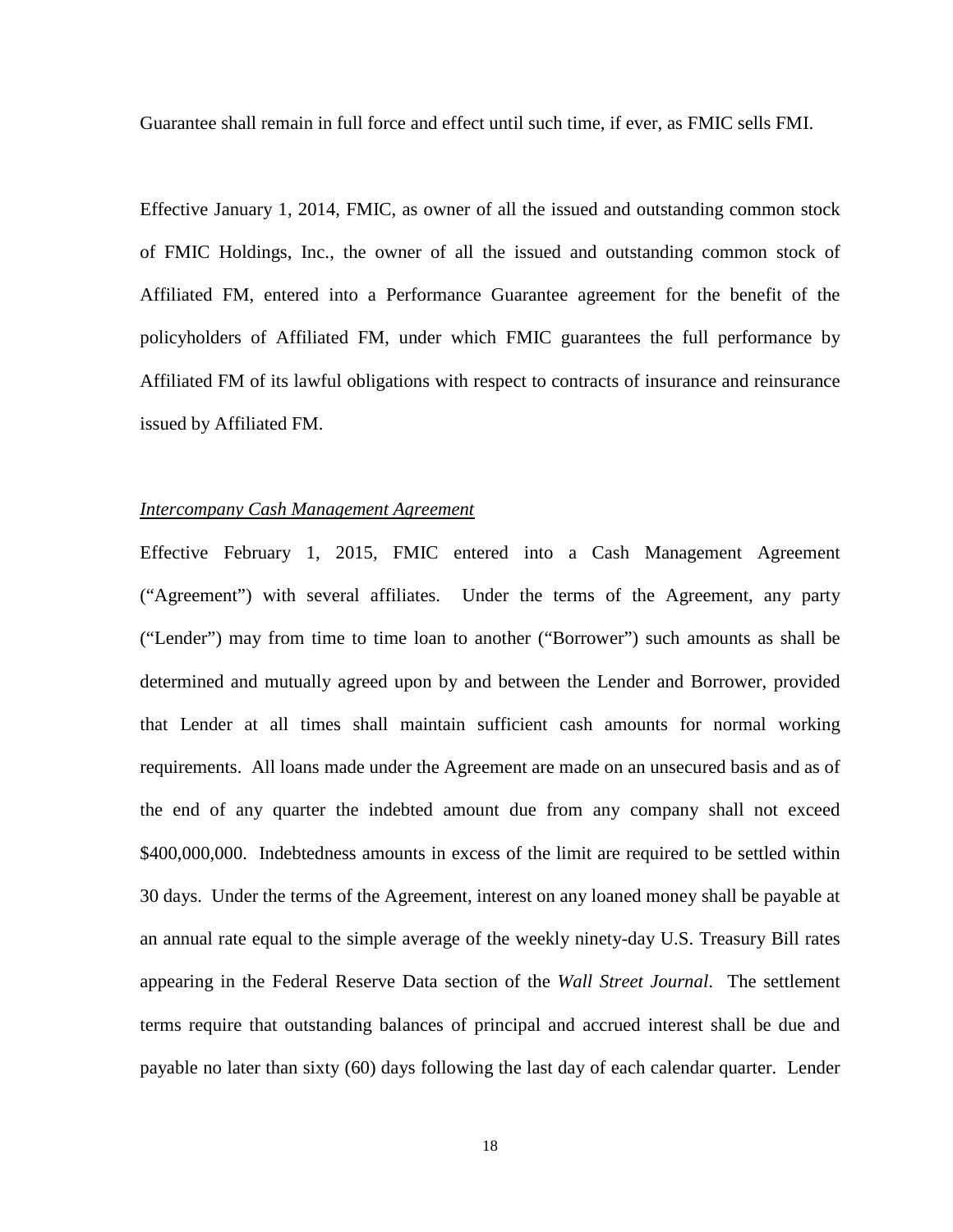may demand any part, or all funds loaned under the Agreement by giving three (3) business days' notice to the Borrower.

#### *Intercompany Tax Sharing Agreement*

Effective January 4, 2002 and revised effective July 1, 2010, FMIC and certain subsidiaries entered into a tax sharing agreement whereby FMIC collects from or refunds to the subsidiaries the amount of taxes or benefits determined as if FMIC and the subsidiaries filed separate returns, with current credit for net losses incurred to the extent those losses are included in the consolidated return. Amounts are settled within ninety (90) days of filing of the consolidated federal income tax return.

#### *Management and Service Agreements*

Effective July 1, 2001, FMIC entered into two separate Management and Service Agreements with Affiliated FM and Appalachian. Under the terms of each agreement, FMIC provides Affiliated FM and Appalachian with the personnel, space, equipment and facilities necessary to conduct business. The agreements stipulate that FMIC shall be paid a monthly fee to be paid within fifty-five (55) days after the end of the month to which it applies. The monthly fee shall be an amount determined by product line cost analysis.

Effective September 1, 2017, FMIC entered into a Mutual Services Agreement with FM Insurance Europe S.A. ("FMIE") for the provision of core business services, general management including executive management, operational support, and supportive services.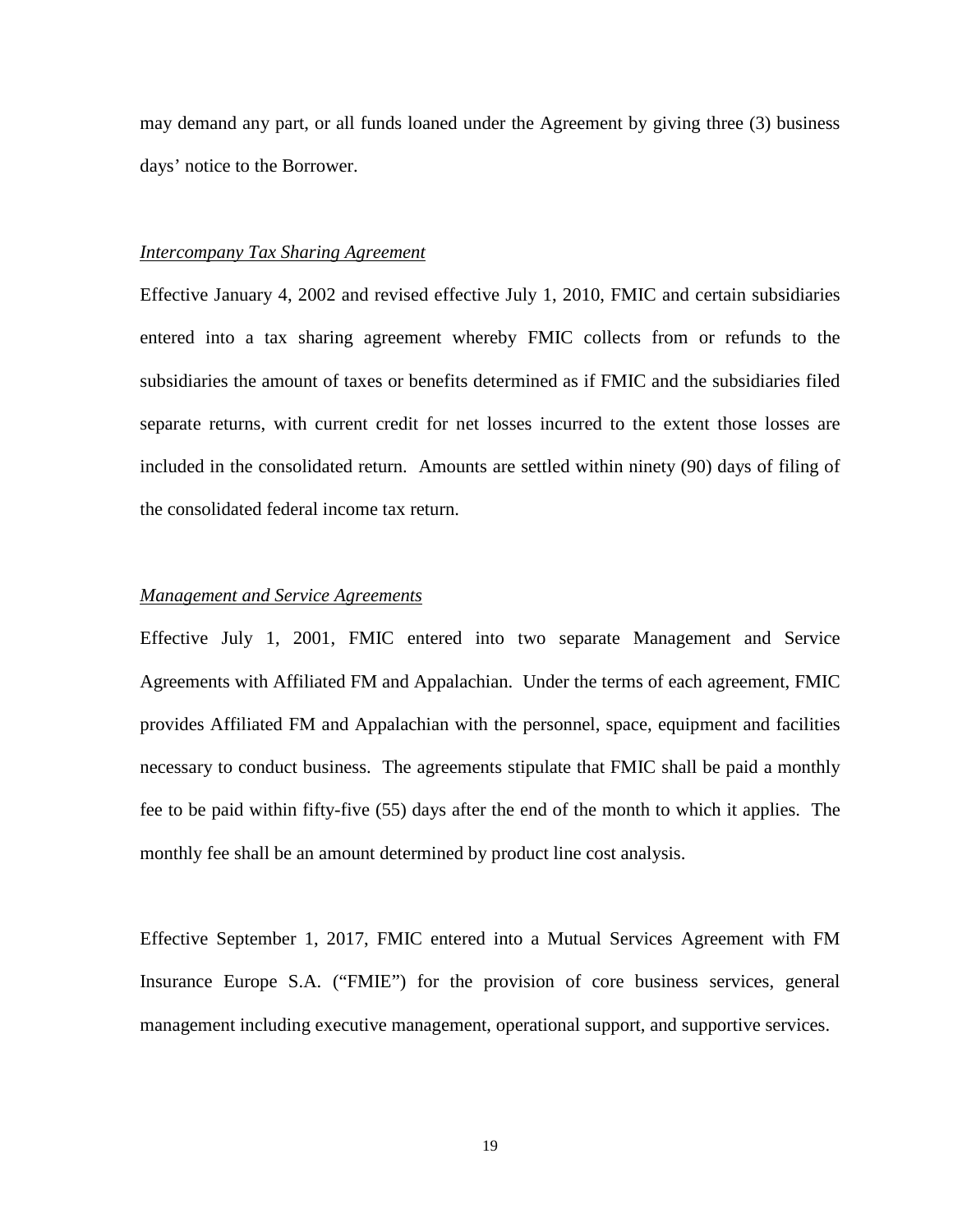Effective January 1, 2017, FMIC entered into a Mutual Services Agreement with FMI for the provision of core business services, general management including executive management, operational support, and supportive services.

## **TERRITORY AND PLAN OF OPERATION**

Insurance coverage provided by FMIC includes all-risk policies and policies providing fire and extended coverage, boiler and machinery, difference in conditions, ocean cargo, or any combination of these lines of coverage. Business interruption insurance is also offered as a supplement to these lines of coverage. With the implementation of the U.S. government reinsurance of terrorism exposures in November 2002, FM Global is also required to offer terrorism coverage to all its insureds with full limits. Affiliated FM specializes in underwriting small and mid-sized highly protected risks ("HPR") as well as better quality non-HPR accounts of all sizes. In addition, Affiliated FM writes associated coverage, including boiler and machinery and ocean cargo. Appalachian writes coverage on a surplus lines basis.

FM Global is afforded a distinct competitive advantage over most insurers by virtue of its professional property engineering expertise, inspection and loss prevention services, training and research. These bundled professional services assist in the identification, assessment and management of property risks. A majority of FM Global's policyholders maintain worldwide operating facilities and are typically large industrial companies in varied manufacturing and servicing industries. Business is produced on a direct basis and through brokers.

20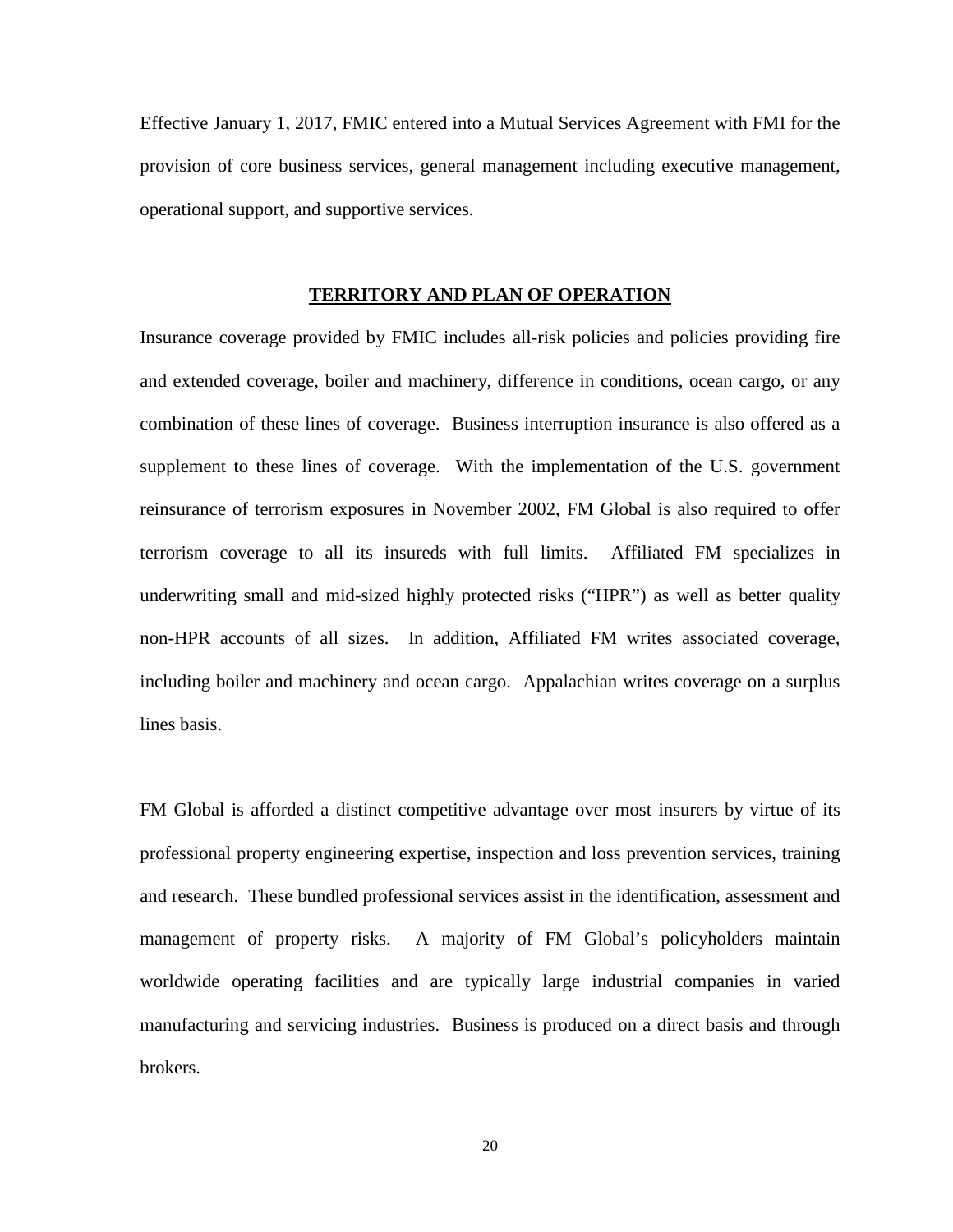FMIC is licensed to transact business in all states, the District of Columbia, Guam, The Commonwealth of the Northern Mariana Islands, Puerto Rico, the Virgin Islands, and in all provinces of Canada, including the Northwest Territories.

FMIC owns subsidiary companies with local insurance licenses, such as FM Insurance Company Ltd. ("FMI"), a United Kingdom insurer, FM Global de Mexico S.A. de C.V., a Mexican insurer and FM Insurance Europe S.A. (FMIE), a Luxembourg insurer. The Company arranges local insurance in foreign countries on behalf of clients through a network of local insurers, called WorldReach Partners. FMIC reinsures the WorldReach Partners. FMIC also has branches in five Asia Pacific jurisdictions; Australia, Hong Kong, Japan, Singapore, and New Zealand.

FMI provides coverage for U.K and Switzerland locations from its U.K.-based headquarters. FMIE provides coverage for EU locations utilizing branch offices in France, Belgium, Italy, Germany, Spain and Sweden. Effective January 1, 2017, FMI retains 47% of its premium volume, net of third-party reinsurance and FMIE retains 51% of its premium volume, net of third party reinsurance. Nearly half of FMI's coverage is related to the foreign operations of U.S. insureds.

Risk Engineering Insurance Company Limited ("REICL") is incorporated in Bermuda and its ultimate parent is FMIC. REICL is registered in Bermuda as a Class 3A insurer under the Bermuda Insurance Act of 1978, as amended. REICL provides facultative reinsurance to its parent and affiliates.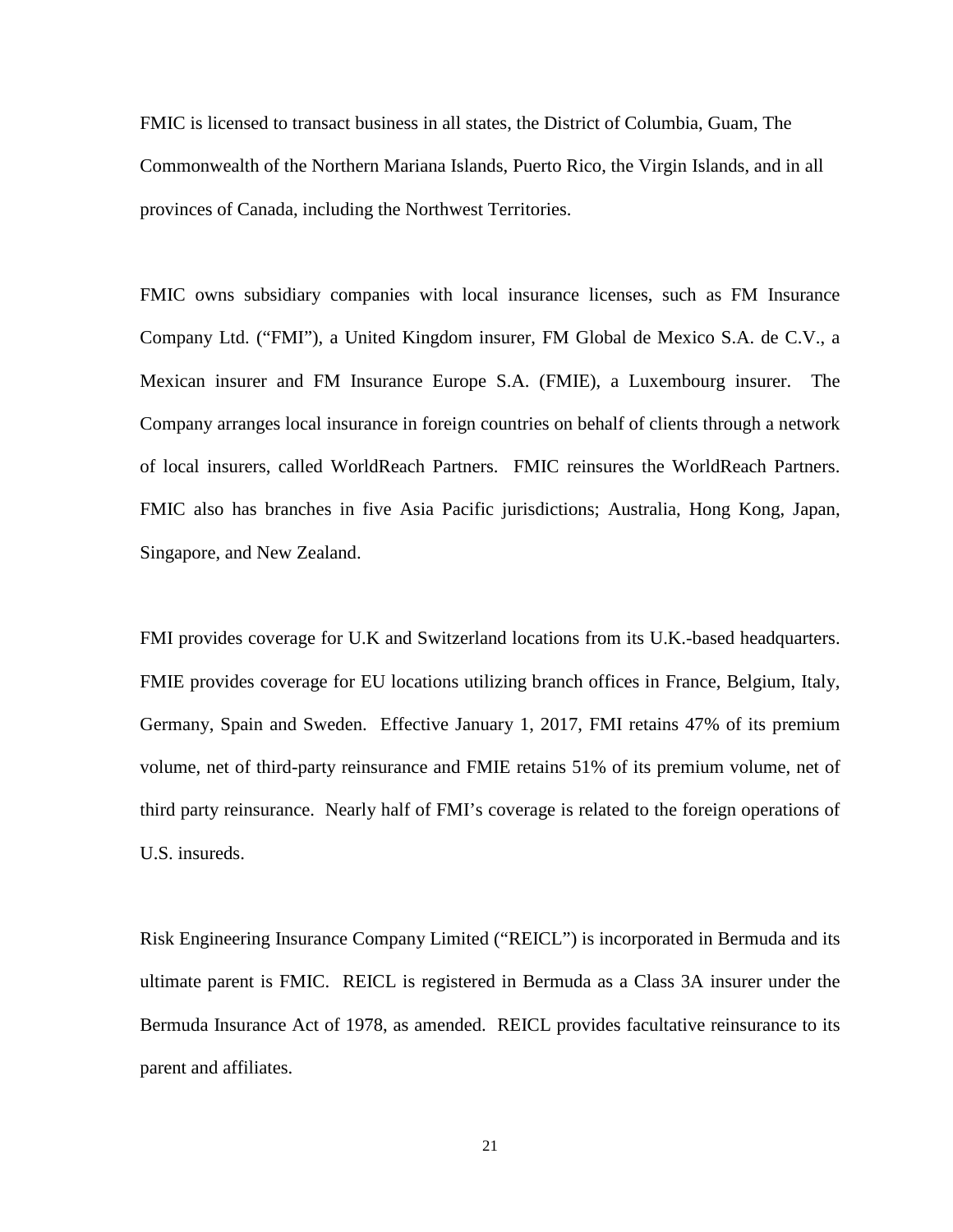#### **REINSURANCE**

### **Ceded Reinsurance**

FMIC and its subsidiaries, Affiliated FM, Appalachian, FMI, FM Global de Mexico, S.A. de C.V. ("FM Mexico"), FMIE and such other companies as may be controlled by these companies, if any, and their Quota Share Reinsurers (collectively referred to as the "Company" for purposes of this section) are named reinsureds on the following reinsurance treaties in force at December 31, 2017:

## • Core Reinsurance Treaty ("CRT")

Effective July 1, 2017, the Company entered into a reinsurance treaty covering risks classified as property, boiler and machinery, and non-physical damage per the Company's original policies. The limit of coverage is \$200,000,000 in respect to each risk declared, each loss. The maximum recovery in any one loss occurrence shall not exceed \$750,000,000. As respects to earth movement losses in the Pacific Northwest Region (the states of Washington, Oregon and the Canadian Province of British Columbia), the maximum recovery per occurrence is increased by \$100,000,000 to \$850,000,000. The CRT can be used on a pro rata or excess of loss basis.

#### • Property Excess of Loss Reinsurance Contract

Effective July 1, 2017, the Company entered into a joint protection program which provides per risk and catastrophe reinsurance on business classified as property, boiler and machinery, and non-physical damage. The limit and retention for each layer as of December 31, 2017 is as follows: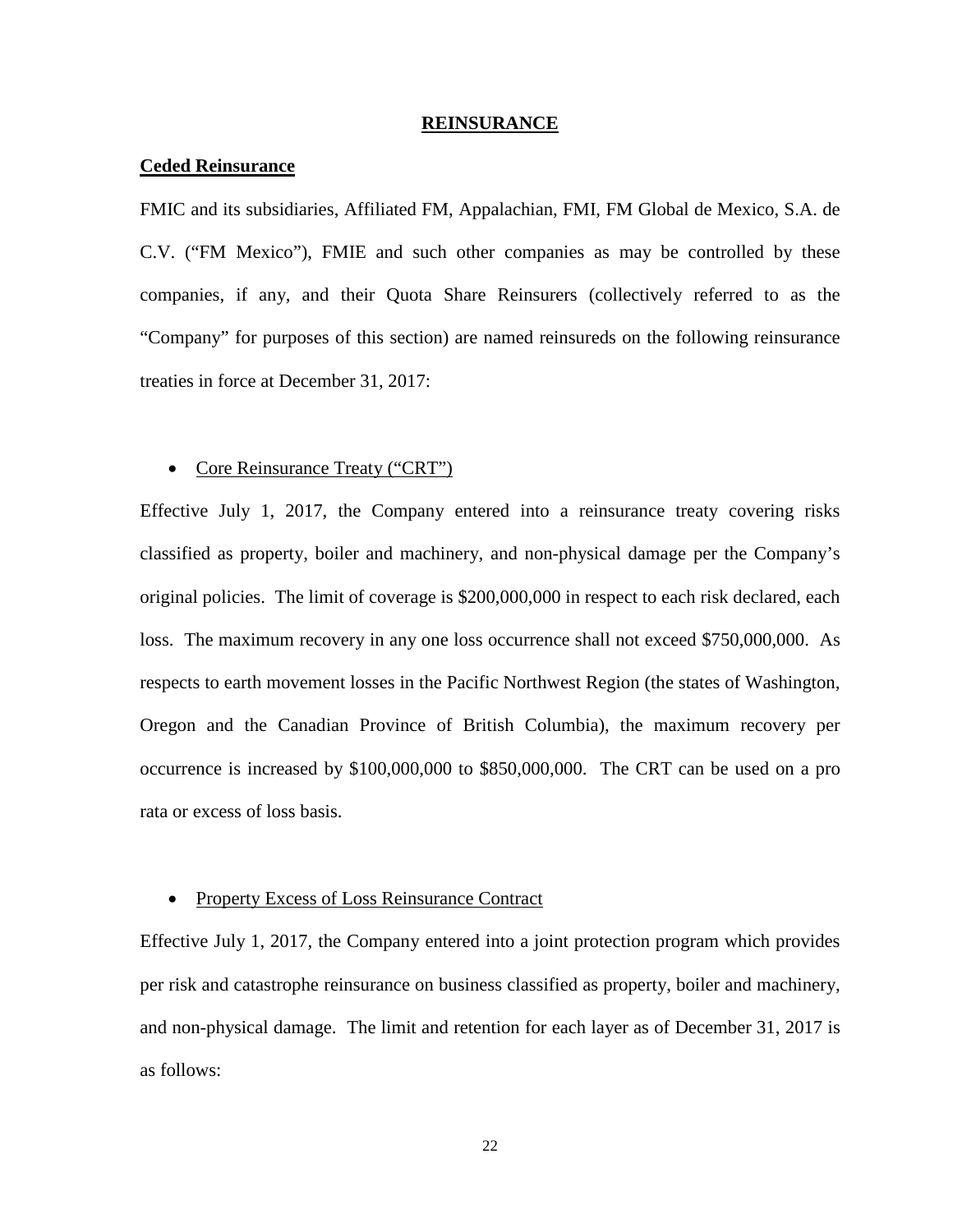| <b>PER RISK</b>           | <b>CATASTROPHE</b>                                                                            |
|---------------------------|-----------------------------------------------------------------------------------------------|
|                           | \$100M excess of \$1,800M<br>(Pacific Northwest Earthquake Only)                              |
|                           | \$50M excess of \$1,750M<br>(Pacific Northwest Earthquake Only)                               |
|                           | \$150M excess of \$1,600M<br>(Pacific Northwest Earthquake Only)                              |
|                           | \$200M excess of \$1,400M<br>(North America Earthquake Only)                                  |
| \$80M excess of \$1,400M  | \$100M excess of \$1,300M<br>(North America Earthquake and flood, and<br>Northeast wind only) |
| \$500M excess of \$900M   | \$100M excess of \$1,200M<br>(Worldwide)                                                      |
| \$400M excess of \$500M   | \$350M excess of \$850M<br>(Worldwide)                                                        |
| \$200M excess of \$300M   | \$300M excess of \$550M<br>(Worldwide)                                                        |
| \$300M Per Risk Retention | \$550M Catastrophe Retention                                                                  |

# • Maximum Capacity Treaty ("MCT")

Effective April 1, 2017, the Company entered into a reinsurance treaty whereby business classified as property, boiler and machinery, and non-physical damage per the Company's original policies, is used on an excess of loss basis. This treaty is used on the Company's "best of class" business and the risk limit is \$400,000,000 each risk, each loss. This treaty excludes flood and earth movement but includes fire following.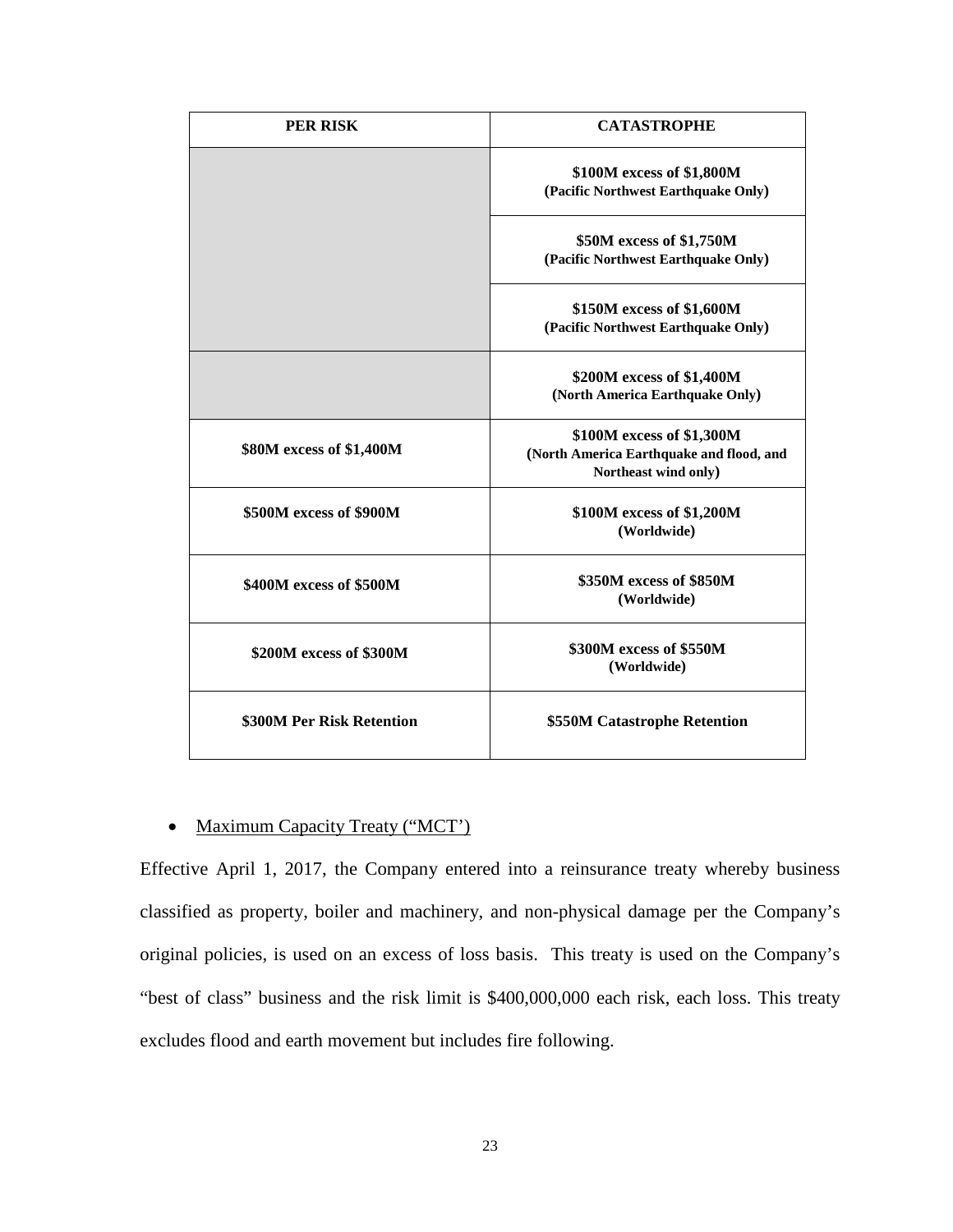#### • Woodworking Automatic Facility ("WWF")

Effective April 1, 2017, the Company entered into a reinsurance treaty whereby business classified as property, boiler and machinery, and non-physical damage per the Company's original policies, is used on an excess of loss basis. This treaty is used only for woodworking business and the risk limit is \$70,000,000 in excess of \$30,000,000.

## • Marine Cargo Excess of Loss Reinsurance Contract

Effective April 1, 2017, the Company entered into an excess of loss reinsurance treaty which protects the net writings of its ocean cargo book of business. The treaty includes two layers which provide coverage up to a maximum of \$30,000,000 in excess of \$7,500,000.

## • Figure 5 Facility

Effective December 1, 2017, the Company entered into a reinsurance treaty whereby business written and classified as "Figure 5" business or its equivalent, property, boiler and machinery and non-physical damage per the Company's original policies, is used on an excess of loss basis. Under the terms of the Figure 5 Facility, the reinsurance limit is \$50,000,000 each and every risk, each and every loss in excess of no less than \$75,000,000. This treaty excludes flood and earth movement but includes fire following.

## **Intercompany Reinsurance**

The following is a summary of the primary reinsurance agreements in force at December 31, 2017 that have been entered into between affiliated companies within the FM Global insurance holding company system:

24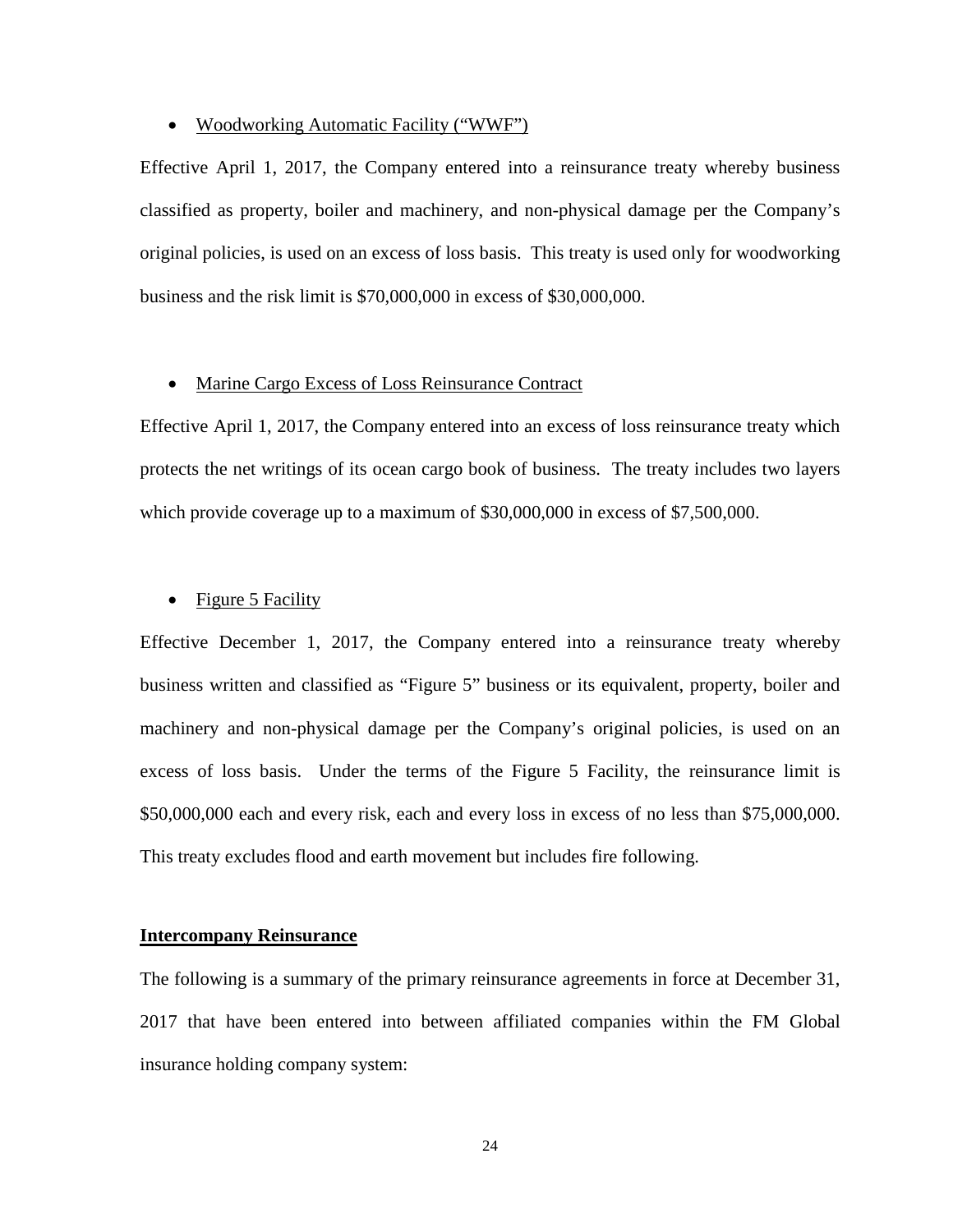### • Tripartite Quota Share Pooling Agreement

FMIC participates in a Tripartite Quota Share Pooling Agreement ("Pooling Agreement") with Affiliated FM and Appalachian. Under the terms of the Pooling Agreement which became effective on January 1, 1982, the parties agreed to pool all earned premiums, incurred losses, loss adjustment expenses and underwriting expenses. The pooling percentages, amended as of January 1, 2005, are FMIC - 86%, Affiliated FM - 12% and Appalachian - 2%. The percentages approximate the policyholders' surplus of each company to the combined surplus for the three companies.

## • Property Per Risk Excess of Loss Treaty

Effective January 1, 1982, FMIC entered into a Property Per Risk Excess of Loss Treaty with Affiliated FM whereby FMIC reinsures all business written directly or assumed by Affiliated FM from other companies. Effective January 1, 2017, the treaty was amended to include an annual premium of \$4,400,000.

#### • Property Per Risk Excess of Loss Treaty

Effective January 1, 1982, FMIC entered into a Property Per Risk Excess of Loss Treaty with Appalachian whereby FMIC reinsures all business written directly or assumed by Appalachian from other companies. Effective January 1, 2013, the treaty was amended to provide for 100% reinsurance coverage of the excess of the amount of any and each incurred risk, to the extent exceeding 10% of the total amount of capital and surplus as of the most recent calendar year.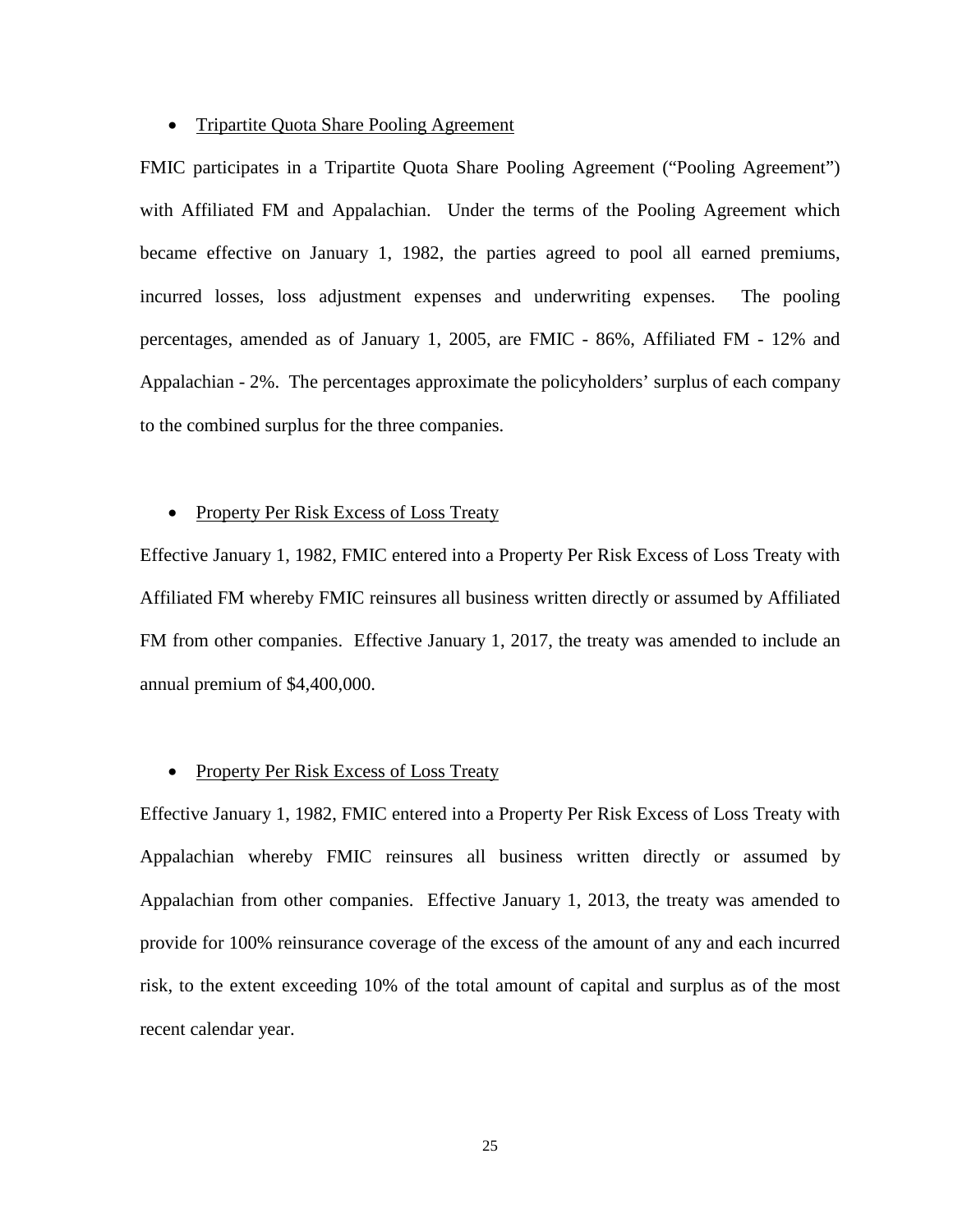#### • Quota Share Reinsurance Agreement ("FMGM-1")

Effective June 1, 2008, FMIC and FM Mexico entered into a quota share reinsurance agreement whereby FMIC will indemnify FM Mexico for 99.94% of the ultimate net loss of the per risk occurrence or the catastrophe occurrence in excess of each policies' local base deductibles up to the ultimate net loss to FM Mexico. It also covers 100% of the ultimate net loss of the per risk occurrence or of the catastrophe occurrence in excess of each policies' local base deductibles up to the ultimate net loss to FM Mexico for shared-and-layered programs.

## • Quota Share Reinsurance Agreement ("FM-2")

Effective January 1, 2008, FMIC entered into a quota share reinsurance agreement ("FM-2" agreement) with FMI and its subsidiaries whereby FMIC reinsures all business classified as property and boiler and machinery. Pursuant to the most recent amendment effective January 1, 2017, FMIC reinsures 75% of the ultimate net loss in excess of £650,000 up to and including an ultimate net loss of the sterling equivalent of the per risk attachment point for a single location occurrence or the catastrophe attachment point for a multiple location occurrence of the Property Excess of Loss Reinsurance Contract. FMIC also reinsures 100% of the ultimate net loss in excess of the per risk attachment point for a single location occurrence or of the catastrophe attachment point for a multiple location occurrence for which FMI is not reinsured under the Property Excess of Loss Reinsurance Contract. If the FMI combined ratio exceeds 125% FMIC agrees to pay FMI such amount as would reduce the FMI combined ratio to 125%. The FM-2 reinsurance agreement supersedes a previous agreement entered into between the parties that became effective January 1, 2004.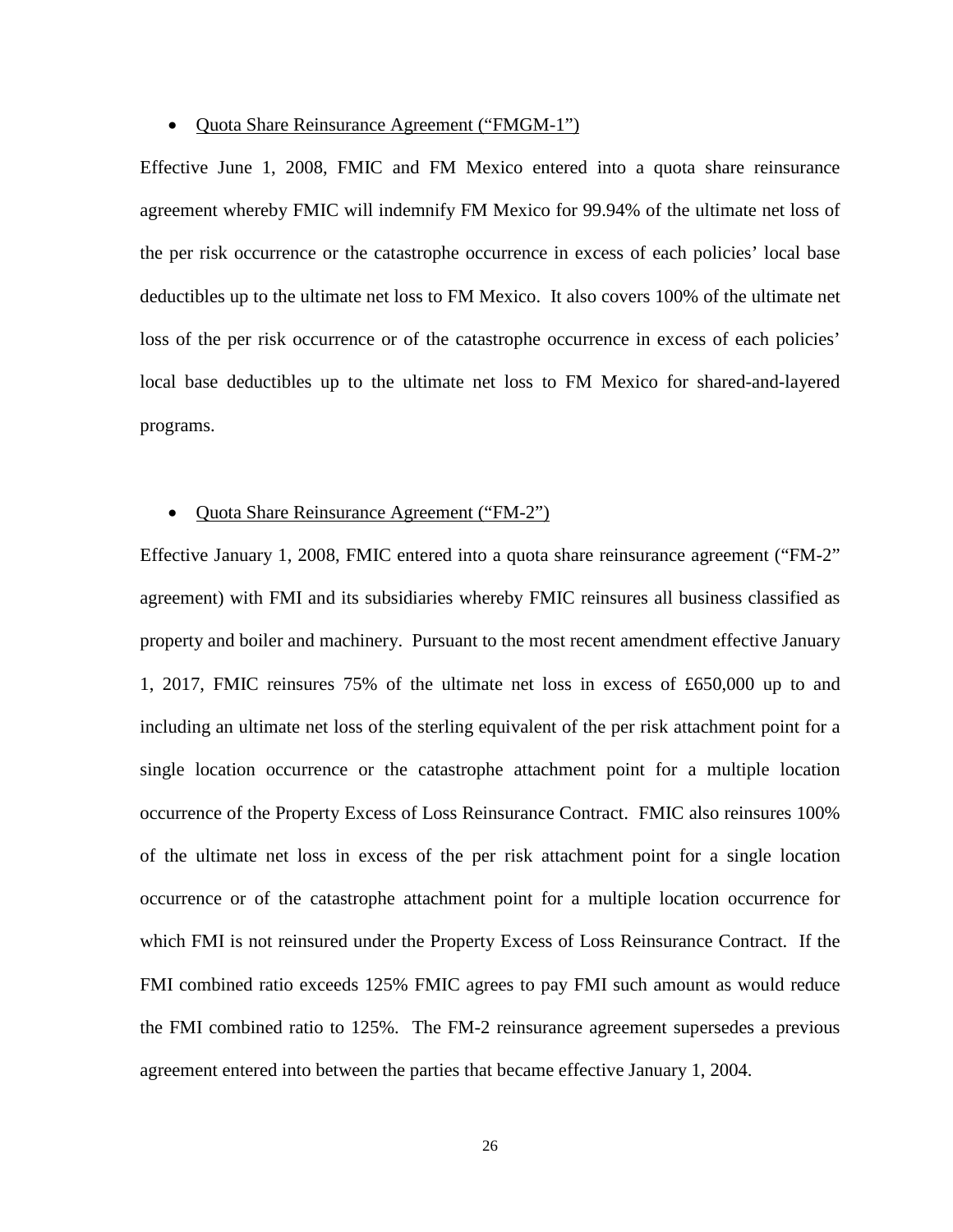• Excess of Loss Reinsurance Agreement – 'Category C' Business ("FMLTD-3")

Effective June 1, 1963, the legacy companies of FMIC entered into an excess of loss reinsurance agreement with FMI covering all of FMI's policies, contracts, binders and other obligations of insurance and reinsurance designated by FMI as "Category C." "Category C" relates to direct policies written by FMI in the United Kingdom between 1963 and 1967 for discontinued casualty coverage and casualty policies assumed by FMI in the United Kingdom between 1963 and 1967. The treaty terms, as amended, stipulates that the legacy companies will reinsure losses in excess of £5,000 up to a maximum of £50,000 each and every loss occurrence.

As a result of the merger of the legacy companies in 1999, FMIC became the successor-ininterest to the FMLTD-3 agreement.

## • Stop Loss Reinsurance Agreement – 'Category C' Business ("FMLTD-5")

Effective October 1, 1972, the legacy companies of FMIC entered into a stop loss reinsurance agreement with FMI covering all of FMI's policies, contracts, binders and other obligations of insurance and reinsurance designated by FMI as "Category C" (See FMLTD-3 treaty above for description). The treaty terms, as amended, stipulates that FMIC will reinsure 100% of all losses not covered by the FMLTD-3 treaty, up to an overall limit of £15,000,000 subject to an aggregate deductible of £900,000.

As a result of the merger of the legacy companies in 1999, FMIC became the successor-ininterest to the FMLTD-5 agreement.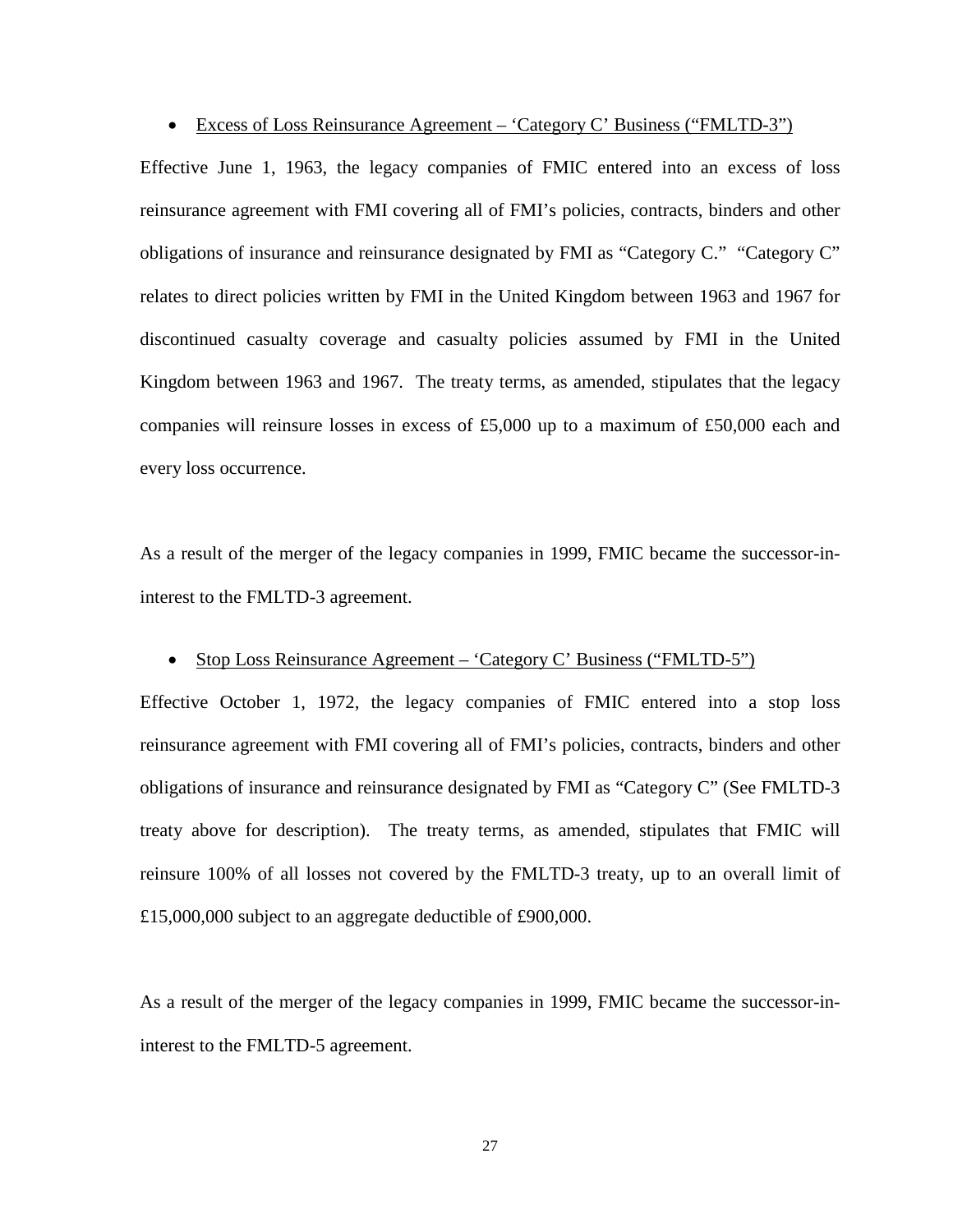### • Intercompany Reinsurance Treaty with REICL

Effective January 1, 2013 FMIC and its affiliates entered into a reinsurance agreement with REICL. FMIC may cede, in whole or in part, on a pro-rata or an excess basis, new or renewal business classified as property and/or boiler and machinery and/or non-physical damage, pursuant to FMIC's policies. REICL provides reinsurance at 100% of the ultimate net loss.

#### • Stop Loss Reinsurance Agreement – Singapore ("SI-1")

Effective January 1, 2014, the FMIC Singapore branch entered into a stop loss reinsurance agreement with Affiliated FM, stating that if as a result of net incurred losses, FMIC Singapore experiences a combined ratio of over 125%, then Affiliated FM agrees to pay FMIC Singapore such amount as would reduce the combined ratio to 125%.

## • Stop Loss Reinsurance Agreement – Hong Kong ("HK-1")

Effective March 1, 2014, the FMIC Hong Kong branch entered into a stop loss reinsurance agreement with Affiliated FM, stating that if as a result of net incurred losses, FMIC Hong Kong experiences a combined ratio of over 125%, then Affiliated FM agrees to pay FMIC Hong Kong such amount as would reduce the combined ratio to 125%.

## • Stop Loss Reinsurance Agreement – Labuan ("LB-1")

Effective March 1, 2014, the FMIC Labuan branch entered into a stop loss reinsurance agreement with Affiliated FM, stating that if as a result of net incurred losses, FMIC Labuan experiences a combined ratio of over 125%, then Affiliated FM agrees to pay FMIC Labuan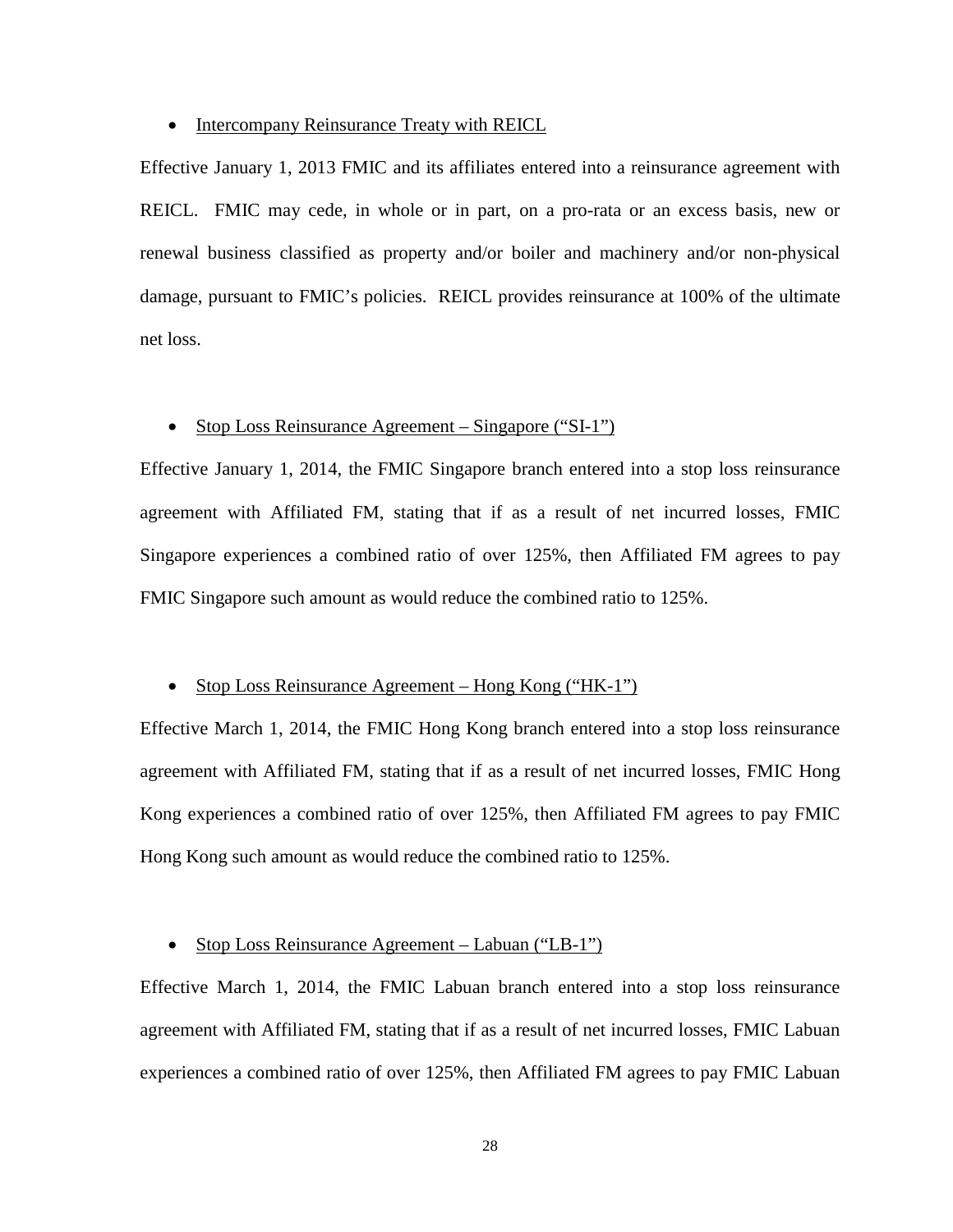such amount as would reduce the combined ratio to 125%.

#### • Stop Loss Reinsurance Agreement – Australia ("AUS-1")

Effective October 1, 2014, the FMIC Australia branch entered into a stop loss reinsurance agreement with Affiliated FM, stating that if as a result of net incurred losses, FMIC Australia experiences a combined ratio of over 125%, then Affiliated FM agrees to pay FMIC Australia such amount as would reduce the combined ratio to 125%.

## • Stop Loss Reinsurance Agreement – New Zealand ("NZ-1")

Effective January 1, 2016, the FMIC New Zealand branch entered into a stop loss reinsurance agreement with Affiliated FM, stating that if as a result of net incurred losses, FMIC New Zealand experiences a combined ratio of over 125%, then Affiliated FM agrees to pay FMIC New Zealand such amount as would reduce the combined ratio to 125%.

## • FM Insurance Europe S.A. Reinsurance Agreement ("L1")

Effective May 17, 2017, FMIC entered into a reinsurance agreement ("L1" agreement) with FMIE whereby FMIC reinsures all business classified as property and boiler and machinery. Under this agreement, FMIC reinsures 75% of the ultimate net loss in excess of Euro 1,000,000 up to and including an ultimate net loss of the Euro equivalent of the per risk attachment point for a single location occurrence or the catastrophe attachment point for a multiple location occurrence of the Property Excess of Loss Reinsurance Contract. FMIC also reinsures 100% of the ultimate net loss in excess of the per risk attachment point for a single location occurrence or of the catastrophe attachment point for a multiple location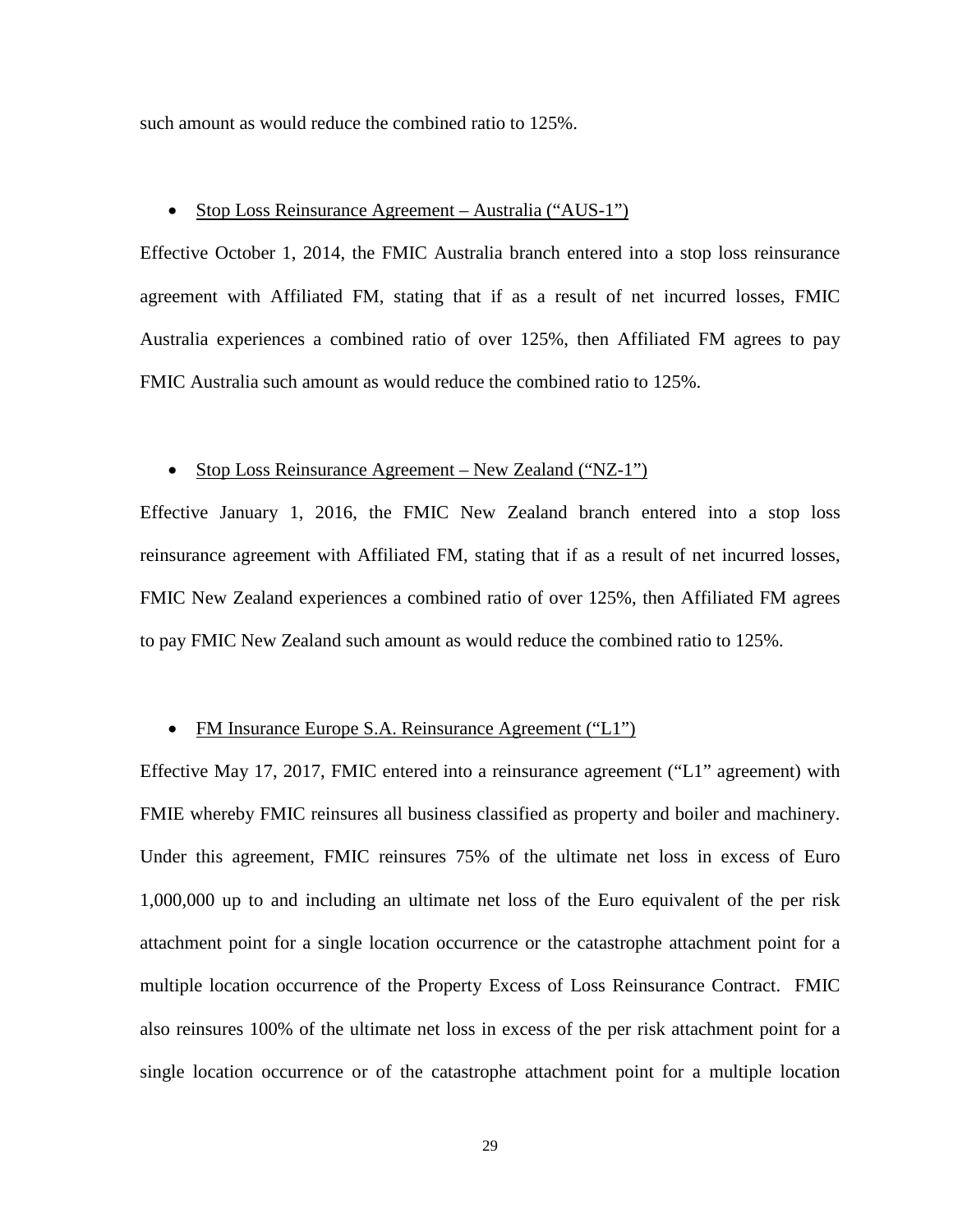occurrence for which FMIE is not reinsured under the Property Excess of Loss Reinsurance Contract. If the FMIE combined ratio exceeds 125% FMIC agrees to pay FMIE such amount as would reduce the combined ratio to 125%.

## **Assumed Reinsurance**

FM Global's assumed reinsurance revenue for the year ending December 31, 2017 is comprised of assumed business from the World Reach Partners network, Mutual Boiler Re business, discontinued casualty business, mandatory and voluntary pools, and business derived from where FM Global fronts for other insureds or takes a share of the program by way of reinsurance. The World Reach Partners network is used by FM Global to cover policyholder property in countries where the Company is not licensed.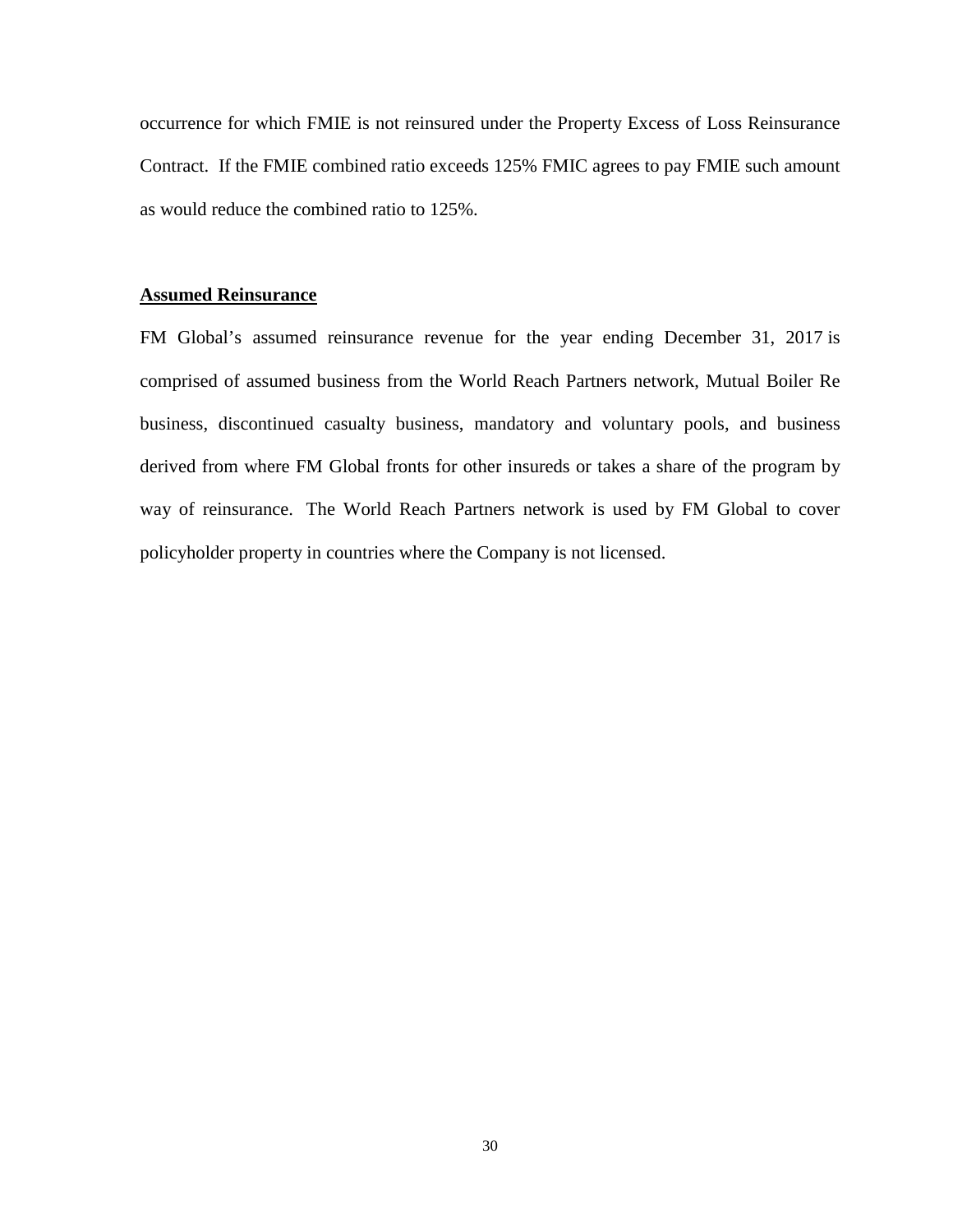## **FINANCIAL STATEMENTS**

The following financial statements are based on the statutory financial statements filed by FMIC, Affiliated FM and Appalachian, with the State of Rhode Island Department of Business Regulation and present the financial condition of each company for the period ending December 31, 2017. The accompanying comments on financial statements reflect examination adjustments to the amounts reported in the annual statements and should be considered an integral part of the financial statements:

> Comparative Statement of Assets December 31, 2017 and December 31, 2012

Comparative Statement of Liabilities and Capital and Surplus December 31, 2017 and December 31, 2012

> Statement of Income Year Ended December 31, 2017

Reconciliation of Capital and Surplus December 31, 2012 to December 31, 2017

Analysis of Examination Adjustments December 31, 2017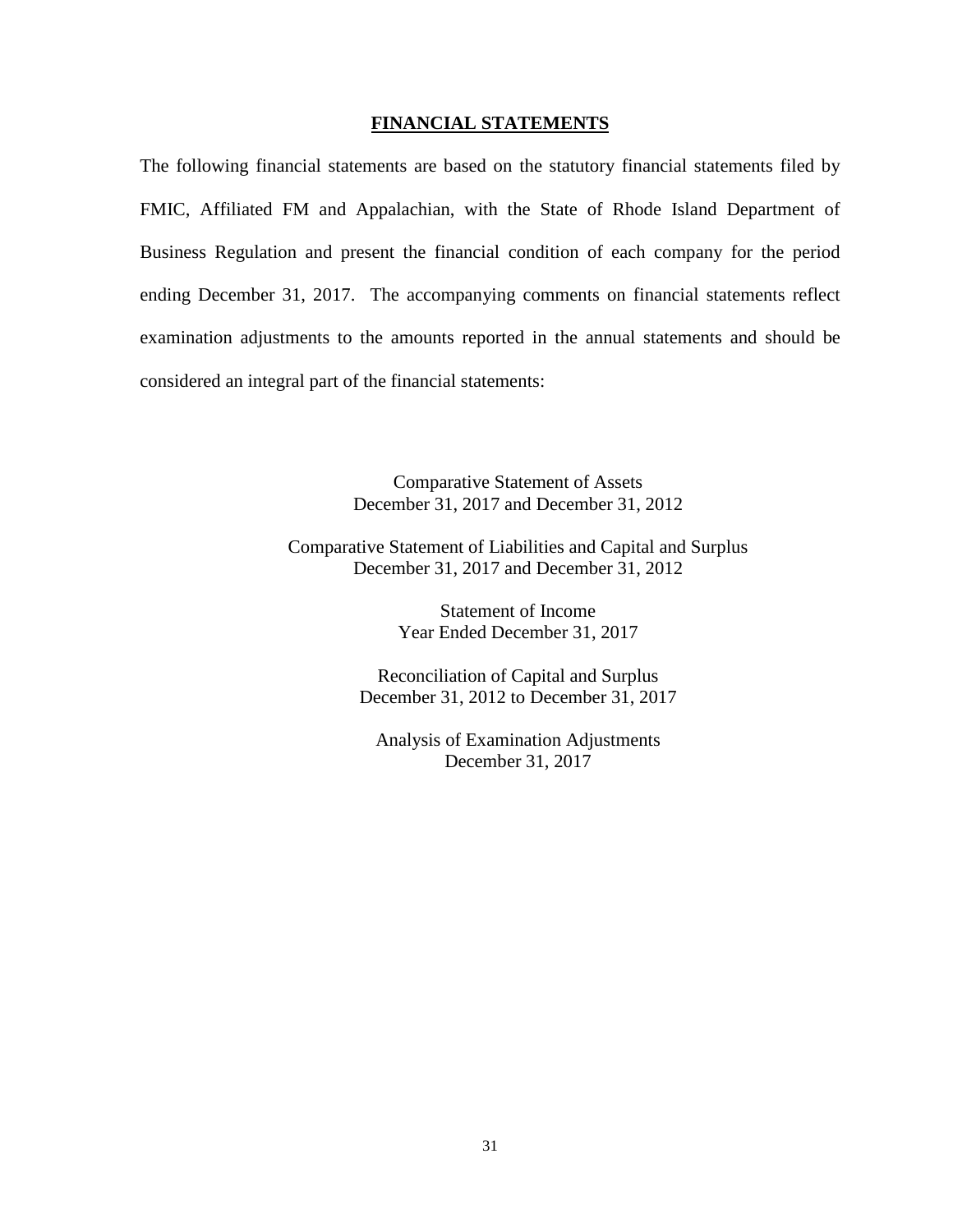# **FACTORY MUTUAL INSURANCE COMPANY Comparative Statement of Assets December 31, 2017 and December 31, 2012**

|                                                                                  | December 31,     | December 31,     | Increase        |
|----------------------------------------------------------------------------------|------------------|------------------|-----------------|
|                                                                                  | 2017             | 2012             | (Decrease)      |
| <b>Bonds</b>                                                                     | \$4,522,442,521  | \$3,267,962,329  | \$1,254,480,192 |
| Common stocks                                                                    | 10,220,077,668   | 5,795,731,527    | 4,424,346,141   |
| Real estate: properties occupied by the<br>company                               | $\theta$         | 11,926,749       | (11, 926, 749)  |
| Cash, cash equivalents and short-term<br>investments                             | 1,030,053,090    | 500,096,704      | 529,956,386     |
| Other invested assets                                                            | 1,903,317,568    | 1,403,318,902    | 499,998,666     |
| Receivables for securities<br>Securities lending reinvested collateral           | 1,705,619        | 18,363,894       | (16, 658, 275)  |
| assets                                                                           | 44,119,498       | 56,124,653       | (12,005,155)    |
| Investment income due and accrued<br>Uncollected premiums and agents'            | 54,078,664       | 43,186,467       | 10,892,197      |
| balances in the course of collection                                             | 527,414,381      | 430,400,201      | 97,014,180      |
| Amounts recoverable from reinsurers<br>Funds held by or deposited with           | 164,316,329      | 222,710,857      | (58, 394, 528)  |
| reinsured companies<br>Current federal and foreign income tax                    | 13,653,457       | 42,124,343       | (28, 470, 886)  |
| recoverable and interest thereon                                                 | 488,828,432      | 49,588,234       | 439,240,198     |
| Guaranty funds receivable or on deposit                                          | 161,009          | 493,559          | (332, 550)      |
| Electronic data processing equipment<br>Net adjustment in assets and liabilities | 4,636,604        | 2,363,661        | 2,272,943       |
| due to foreign exchange rates                                                    | $\mathbf{0}$     | 2,147,388        | (2,147,388)     |
| Receivable from parent, subsidiaries and<br>affiliates                           | $\mathbf{0}$     | 238,442,956      | (238, 442, 956) |
| Aggregate write-ins for other-than-<br>invested assets                           | 180,660,055      | 154,951,476      | 25,708,579      |
| <b>Total Assets</b>                                                              | \$19,155,464,895 | \$12,239,933,900 | \$6,915,530,995 |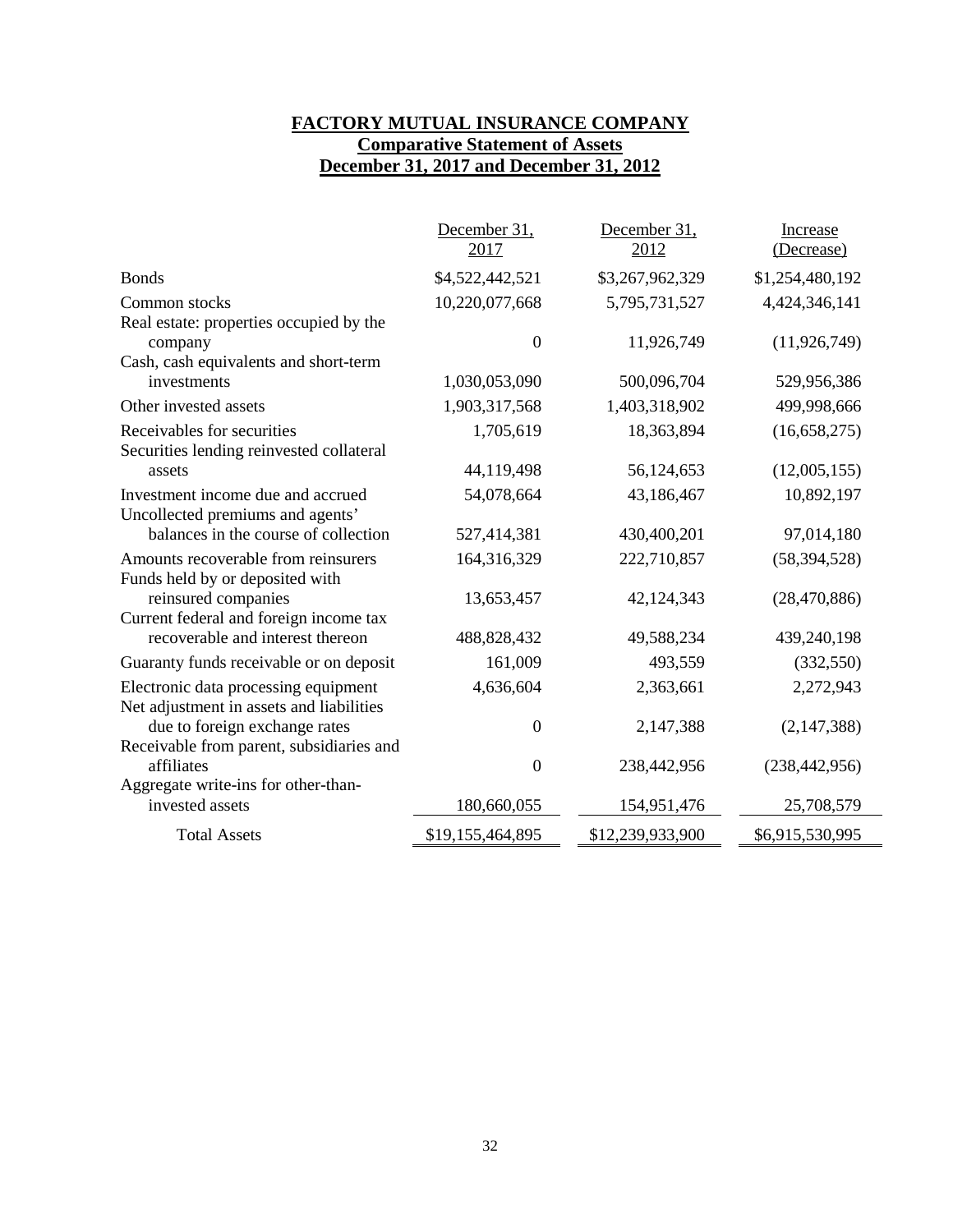# **FACTORY MUTUAL INSURANCE COMPANY Comparative Statement of Liabilities and Capital and Surplus December 31, 2017 and December 31, 2012**

|                                                                               | December 31,<br>2017 | December 31,<br>2012 | <b>Increase</b><br>(Decrease) |
|-------------------------------------------------------------------------------|----------------------|----------------------|-------------------------------|
| Losses                                                                        | \$3,326,000,928      | \$1,891,280,612      | \$1,434,720,316               |
| Reinsurance payable on paid losses and                                        |                      |                      |                               |
| loss adjustment expenses                                                      | 29,520,143           | 339,573,060          | (310,052,917)                 |
| Loss adjustment expenses                                                      | 210,946,724          | 186,832,025          | 24,114,699                    |
| Other expenses                                                                | 514,970,773          | 283,021,107          | 231,949,666                   |
| Taxes, licenses and fees                                                      | 17,125,138           | 25,479,271           | (8,354,133)                   |
| Net deferred tax liability                                                    | 562,454,668          | 323,408,000          | 239,046,668                   |
| Unearned premiums                                                             | 1,260,073,503        | 1,261,721,638        | (1,648,135)                   |
| Advance premium                                                               | 6,574,803            | 26,260,646           | (19, 685, 843)                |
| Ceded reinsurance premiums payable<br>Funds held by company under reinsurance | 225,695,866          | 156,284,027          | 69,411,839                    |
| treaties                                                                      | 7,852,457            | 11,326,143           | (3,473,686)                   |
| Amounts withheld or retained by<br>company for account of others              | 9,261,763            | 3,657,917            | 5,603,846                     |
| Remittance and items not allocated                                            | 6,599,890            | 3,120,828            | 3,479,062                     |
| Provision for reinsurance                                                     | 141,920,647          | 20,223,952           | 121,696,695                   |
| Net adjustments in assets and liabilities<br>due to foreign exchange rates    | 138,613,653          | $\boldsymbol{0}$     | 138,613,653                   |
| Payable to parent, subsidiaries and<br>affiliates                             | 63,531,926           | $\overline{0}$       | 63,531,926                    |
| Payable for securities                                                        | 12,340,459           | 62,175,111           | (49, 834, 652)                |
| Payable for securities lending                                                | 44,119,498           | 56,124,653           | (12,005,155)                  |
| Aggregate write-ins for liabilities                                           | 76,085,052           | 64,322,844           | 11,762,208                    |
| <b>Total Liabilities</b>                                                      | 6,653,687,891        | 4,714,811,834        | 1,938,876,057                 |
| Guaranty funds                                                                | 1,250,000            | 1,250,000            | $\overline{0}$                |
| Unassigned funds (surplus)                                                    | 12,500,527,004       | 7,523,872,066        | 4,976,654,938                 |
| <b>Total Capital and Surplus</b>                                              | 12,501,777,004       | 7,525,122,066        | 4,976,654,938                 |
| Total Liabilities, Surplus and<br><b>Other Funds</b>                          | \$19,155,464,895     | \$12,239,933,900     | \$6,915,530,995               |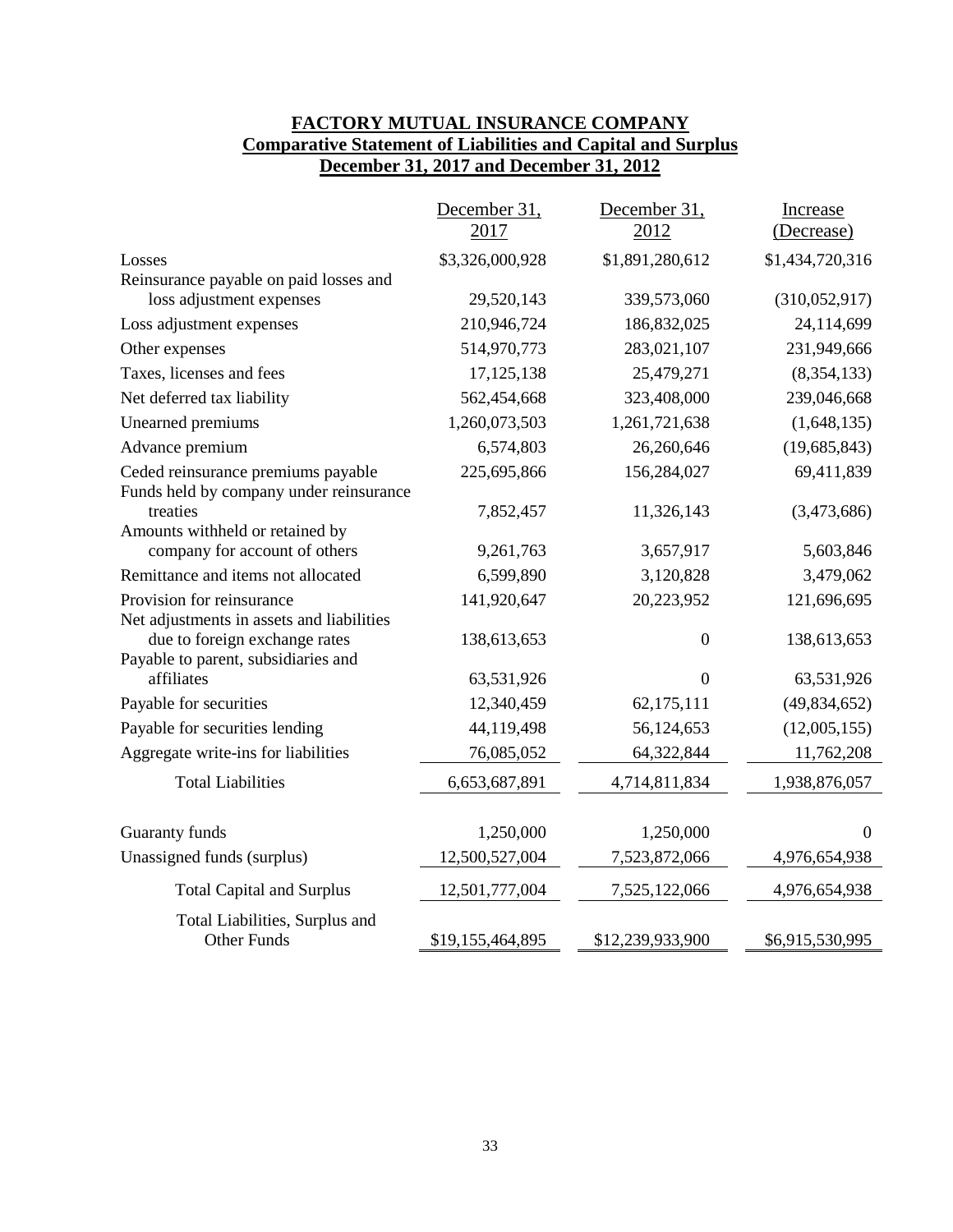# **FACTORY MUTUAL INSURANCE COMPANY Statement of Income Year Ended December 31, 2017**

## UNDERWRITING INCOME

| Premiums earned                                                          | \$3,026,293,802 |
|--------------------------------------------------------------------------|-----------------|
| Losses incurred                                                          | 3,167,990,980   |
| Loss adjustment expenses incurred                                        | 134,852,014     |
| Other underwriting expenses incurred                                     | 880,921,355     |
| Total underwriting deductions                                            | 4,183,764,349   |
| Net underwriting gain (loss)                                             | (1,157,470,547) |
| <b>INVESTMENT INCOME</b>                                                 |                 |
| Net investment income earned                                             | 260,452,588     |
| Net realized capital gains (losses) less capital gains tax               | 173,303,902     |
| Net investment gain (loss)                                               | 433,756,490     |
| <b>OTHER INCOME</b>                                                      |                 |
| Net gain (loss) from agents' balances or premium balances charged off    | (338,093)       |
| Aggregate write-ins for miscellaneous income                             | (4,317,358)     |
| Total other income                                                       | (4,655,451)     |
| Net income after dividends to policyholders, after capital gains tax and |                 |
| before all other federal and foreign income taxes                        | (728, 369, 508) |
| Federal and foreign income taxes incurred                                | (394, 965, 583) |
| Net income                                                               | \$(333,403,925) |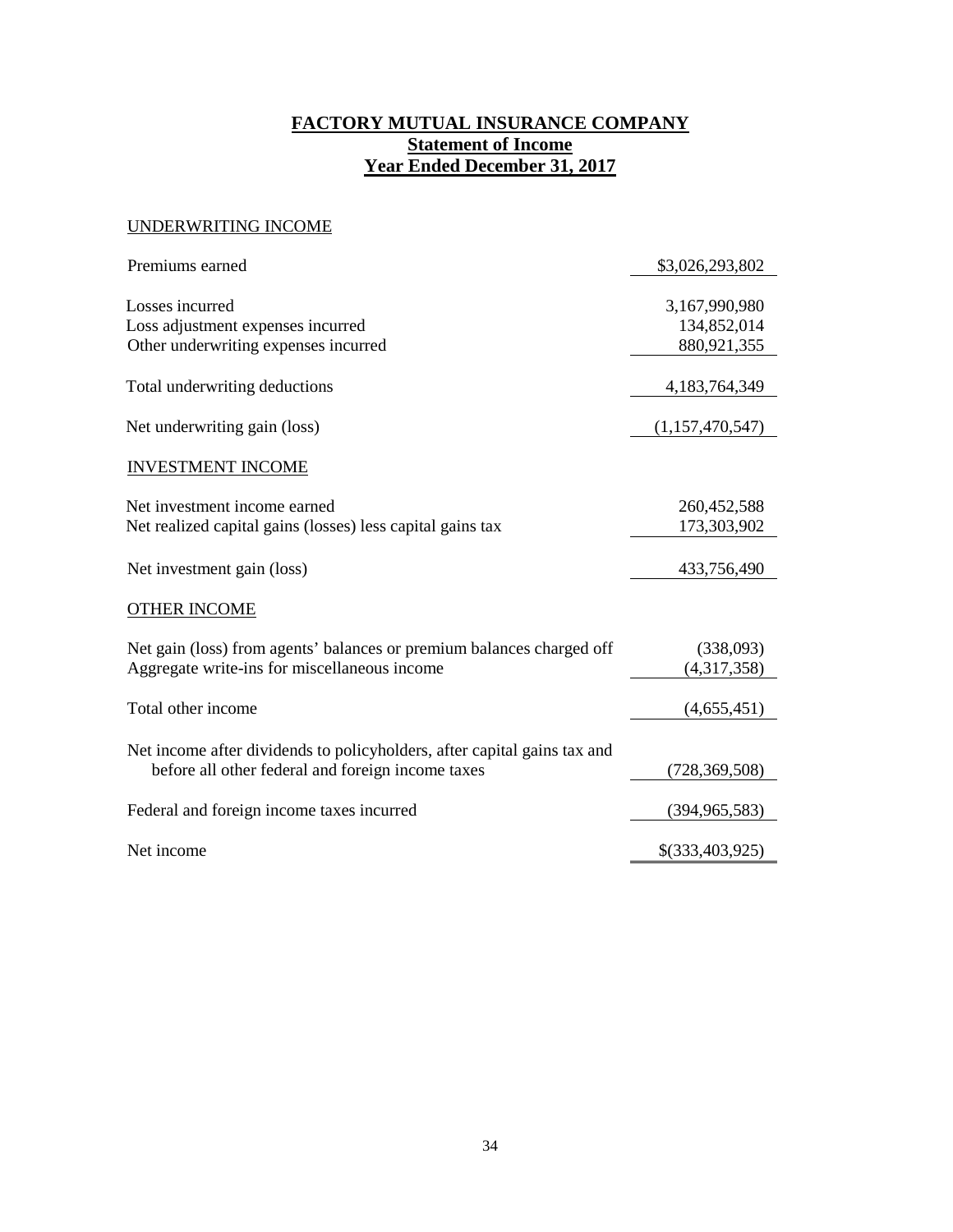# **FACTORY MUTUAL INSURANCE COMPANY Reconciliation of Capital and Surplus December 31, 2012 to December 31, 2017**

Capital and Surplus, December 31, 2012 \$7,525,122,066

|                                                                   | Gains           | Losses        |                  |
|-------------------------------------------------------------------|-----------------|---------------|------------------|
| Net income                                                        | \$2,151,547,793 |               |                  |
| Change in net unrealized capital gains of                         |                 |               |                  |
| (losses) less capital gains tax                                   | 3,193,489,817   |               |                  |
| Change in net unrealized foreign exchange<br>capital gains (loss) |                 | 121,709,045   |                  |
| Change in net deferred income tax                                 |                 | 46,036,925    |                  |
| Change in nonadmitted assets                                      |                 | 182,289,416   |                  |
| Change in provision for reinsurance                               |                 | 121,696,695   |                  |
| Cumulative effect of changes in accounting<br>principles          |                 | 36,017,800    |                  |
| Aggregate write-ins for gains and losses in                       |                 |               |                  |
| surplus                                                           | 139, 367, 209   |               |                  |
| Total gains and losses                                            | \$5,484,404,819 | \$507,749,881 |                  |
| Net change in capital and surplus for the                         |                 |               |                  |
| period                                                            |                 |               | 4,976,654,938    |
|                                                                   |                 |               |                  |
| Capital and Surplus, December 31, 2017                            |                 |               | \$12,501,777,004 |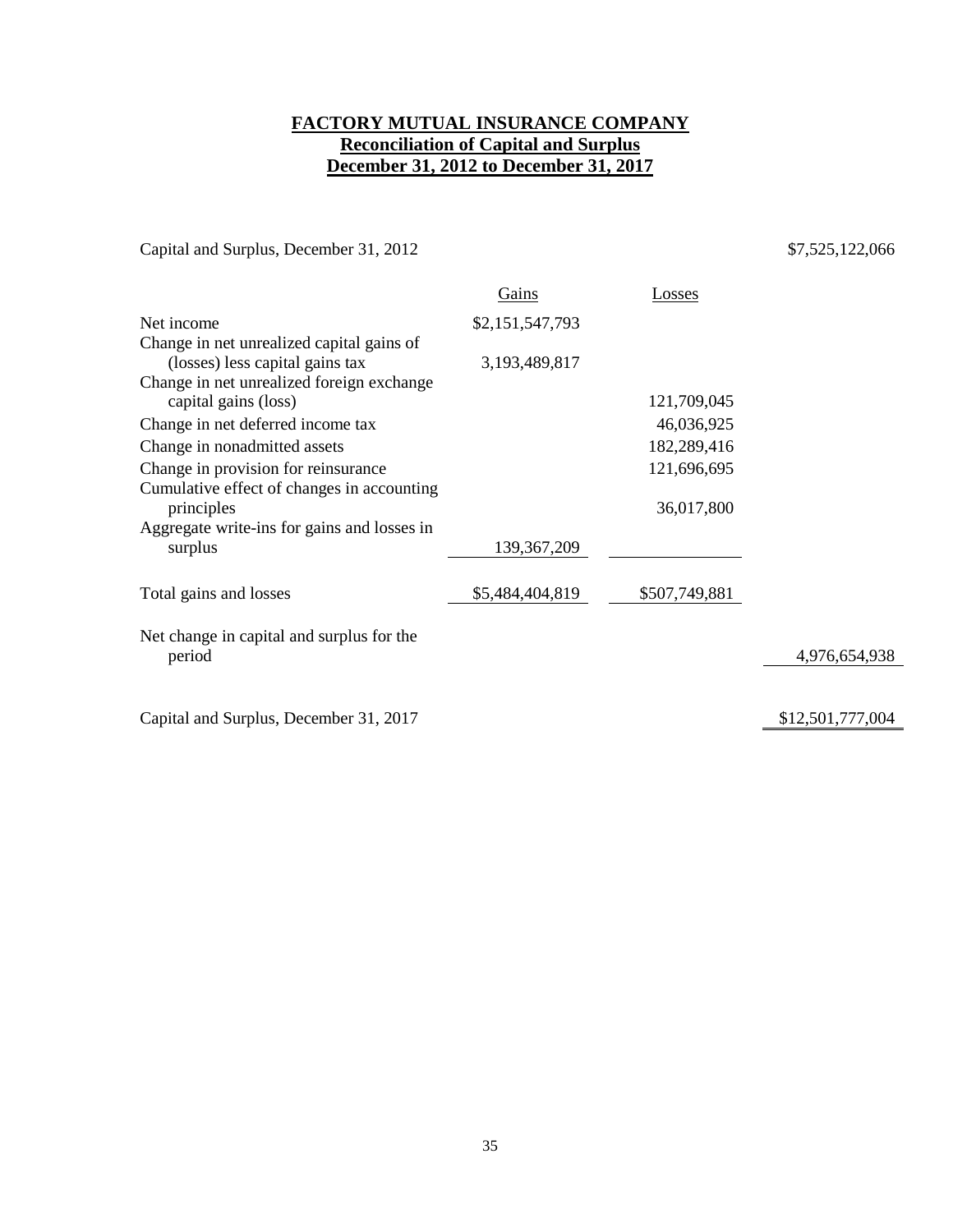## **FACTORY MUTUAL INSURANCE COMPANY Analysis of Examination Adjustments December 31, 2017**

The examination of FMIC, performed as of December 31, 2017, did not disclose any material misstatements to the financial statements contained in its 2017 Annual Statement filing. Accordingly, the amounts reported by FMIC have been accepted for purposes of this report.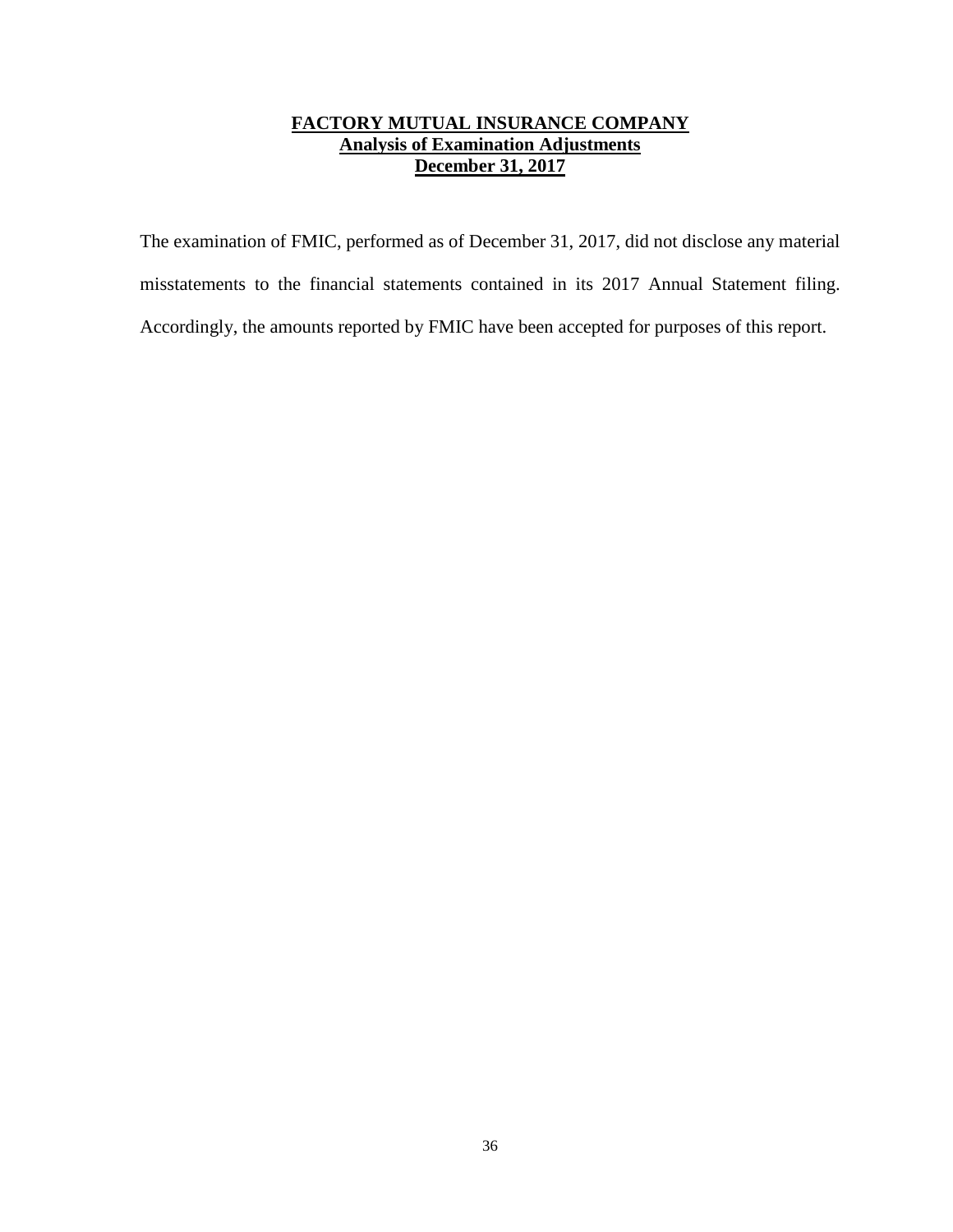# **AFFILIATED FM INSURANCE COMPANY Comparative Statement of Assets December 31, 2017 and December 31, 2012**

|                                                                                                                  | December 31,<br>2017 | December 31,<br>2012 | Increase<br>(Decrease) |
|------------------------------------------------------------------------------------------------------------------|----------------------|----------------------|------------------------|
| <b>Bonds</b>                                                                                                     | \$1,368,166,033      | \$1,063,569,679      | \$304,596,354          |
| Common stocks                                                                                                    | 1,357,295,441        | 629,507,128          | 727,788,313            |
| Cash, cash equivalents and short-term<br>investments                                                             | 194,672,989          | 58,204,867           | 136,468,122            |
| Receivable for securities<br>Securities lending reinvested collateral                                            | 0                    | 3,646,923            | (3,646,923)            |
| assets                                                                                                           | 42,880,694           | 59,021,560           | (16, 140, 866)         |
| Investment income due and accrued<br>Uncollected premiums and agents'                                            | 12,364,108           | 11,294,555           | 1,069,553              |
| balances in the course of collection                                                                             | 143,778,093          | 127,686,692          | 16,091,401             |
| Amounts recoverable from reinsurers<br>Funds held by or deposited with reinsured                                 | 11,363,640           | 336,668,406          | (325, 304, 766)        |
| companies<br>Current federal and foreign income tax                                                              | 13,398               | 29,845               | (16, 447)              |
| recoverable and interest thereon                                                                                 | 20,444,583           | $\Omega$             | 20,444,583             |
| Net deferred tax asset                                                                                           | $\Omega$             | 3,583,000            | (3,583,000)            |
| Guaranty funds receivable or on deposit<br>Receivables from parent, subsidiaries and                             | 42,864               | 119,737              | (76, 873)              |
| affiliates                                                                                                       | 19,455               | $\theta$             | 19,455                 |
| Net adjustment in assets and liabilities<br>due to foreign exchange rates<br>Aggregate write-ins for other-than- | $\mathbf{0}$         | 575,096              | (575,096)              |
| invested assets                                                                                                  | 11,982,750           | 8,255,188            | 3,727,562              |
| <b>Total Assets</b>                                                                                              | \$3,163,024,048      | \$2,302,162,676      | \$860,861,372          |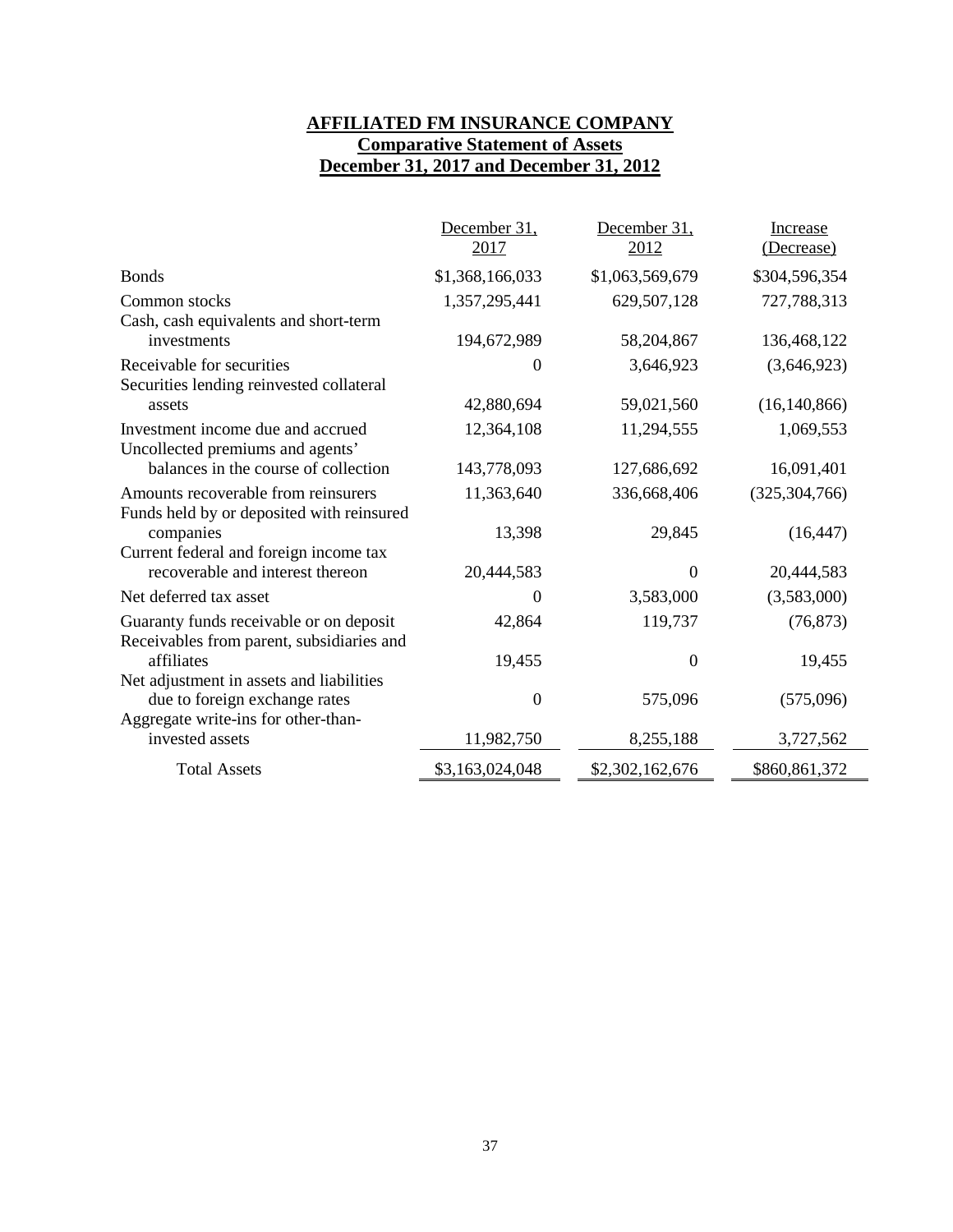# **AFFILIATED FM INSURANCE COMPANY Comparative Statement of Liabilities and Capital and Surplus December 31, 2017 and December 31, 2012**

|                                                                       | December 31,<br>2017 | December 31,<br>2012 | Increase<br>(Decrease) |
|-----------------------------------------------------------------------|----------------------|----------------------|------------------------|
| Losses                                                                | \$569,005,714        | \$562,923,744        | \$6,081,970            |
| Reinsurance payable on paid losses and                                |                      |                      |                        |
| loss adjustment expenses                                              | 41,350,363           | 1,653,961            | 39,696,402             |
| Loss adjustment expenses                                              | 64,197,922           | 48,386,482           | 15,811,440             |
| Other expenses                                                        | 438,445              | 60,751               | 377,694                |
| Taxes, licenses and fees                                              | 6,606,128            | 6,703,004            | (96, 876)              |
| Current federal and foreign income taxes                              | $\Omega$             | 40,356,448           | (40, 356, 448)         |
| Net deferred tax liability                                            | 92,708,000           | $\Omega$             | 92,708,000             |
| Unearned premiums                                                     | 383,839,642          | 354,687,242          | 29,152,400             |
| Advance premium                                                       | 524,622              | $\theta$             | 524,622                |
| Dividends declared and unpaid:                                        |                      |                      |                        |
| Policyholders                                                         | 240,451              | 188,889              | 51,562                 |
| Ceded reinsurance premiums payable<br>Amounts withheld or retained by | 107,309,496          | 98,172,853           | 9,136,643              |
| company for account of others                                         | 501,075              | 483,125              | 17,950                 |
| Remittances and items not allocated                                   | 4,179,184            | 14,464,791           | (10, 285, 607)         |
| Provision for reinsurance                                             | 3,640,341            | 9,721,287            | (6,080,946)            |
| Payable to parent, subsidiaries and<br>affiliates                     | $\boldsymbol{0}$     | 54,988,648           | (54,988,648)           |
| Net adjustments in assets and liabilities                             |                      |                      |                        |
| due to foreign exchange rates                                         | 47,352,088           | $\theta$             | 47,352,088             |
| Payable for securities                                                | 0                    | 6,144,320            | (6,144,320)            |
| Payable for securities lending                                        | 42,880,694           | 59,021,560           | (16, 140, 866)         |
| Aggregate write-ins for liabilities                                   | 18,377,417           | 10,107,364           | 8,270,053              |
| <b>Total Liabilities</b>                                              | 1,383,151,582        | 1,268,064,469        | 115,087,113            |
| Common capital stock                                                  | 4,000,000            | 4,000,000            | $\overline{0}$         |
| Preferred capital stock                                               | 7,250,000            | 7,250,000            | $\theta$               |
| Gross paid in and contributed surplus                                 | 270,210,661          | 272,939,180          | (2,728,519)            |
| Unassigned funds (surplus)                                            | 1,498,411,805        | 749,909,027          | 748,502,778            |
|                                                                       |                      |                      |                        |
| <b>Total Capital and Surplus</b>                                      | 1,779,872,466        | 1,034,098,207        | 745,774,259            |
| Total Liabilities, Surplus and<br>Other Funds                         | \$3,163,024,048      | \$2,302,162,676      | \$860,861,372          |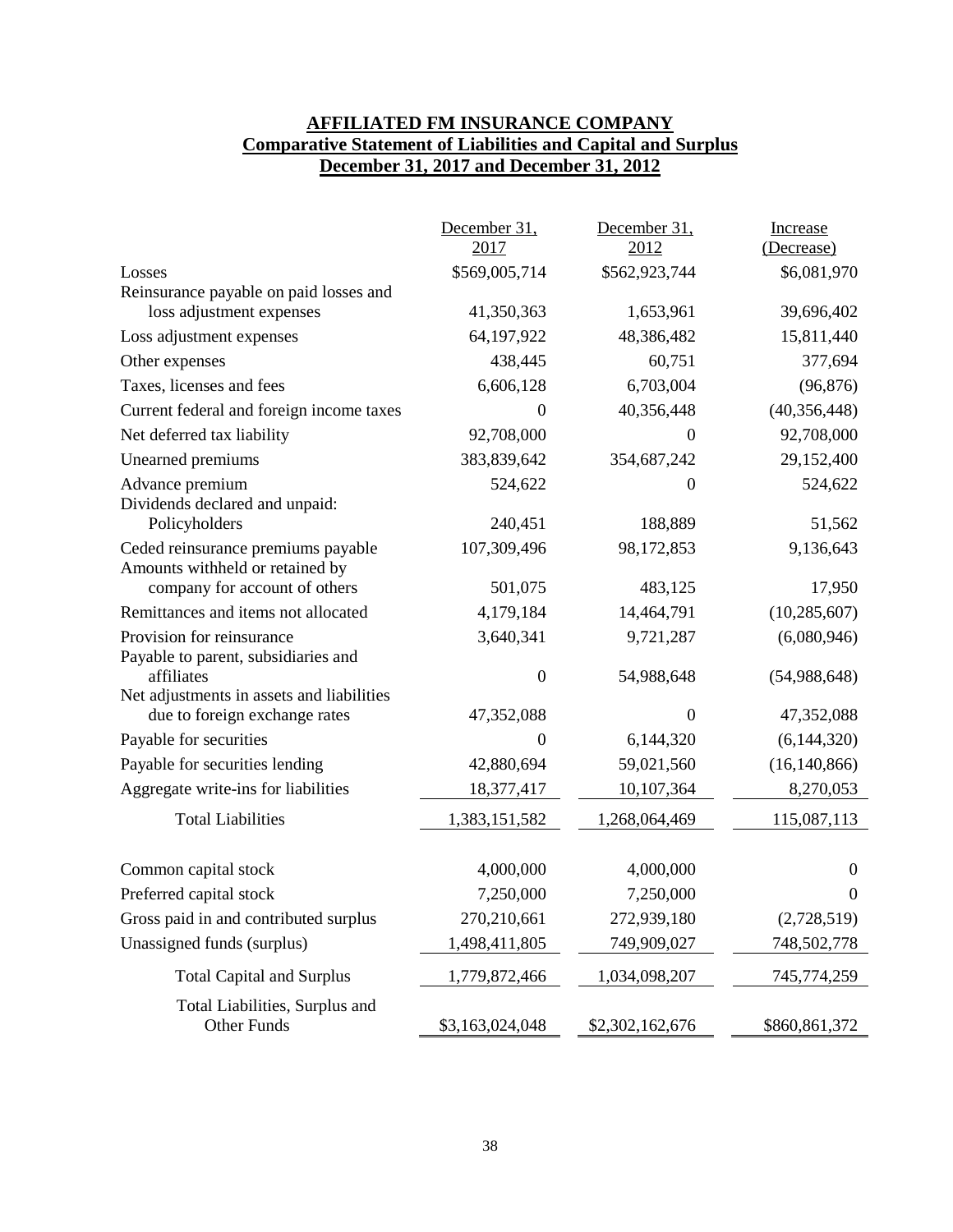# **AFFILIATED FM INSURANCE COMPANY Statement of Income Year Ended December 31, 2017**

## UNDERWRITING INCOME

| Premiums earned                                                                                                                | \$442,216,791                            |
|--------------------------------------------------------------------------------------------------------------------------------|------------------------------------------|
| Losses incurred<br>Loss adjustment expenses incurred<br>Other underwriting expenses incurred                                   | 437,906,500<br>18,816,559<br>122,940,362 |
|                                                                                                                                |                                          |
| Total underwriting deductions                                                                                                  | 579,663,421                              |
| Net underwriting gain (loss)                                                                                                   | (137, 446, 630)                          |
| <b>INVESTMENT INCOME</b>                                                                                                       |                                          |
| Net investment income earned                                                                                                   | 58,414,137                               |
| Net realized capital gains (losses) less capital gains tax                                                                     | 31,948,635                               |
| Net investment gain (loss)                                                                                                     | 90,362,772                               |
| <b>OTHER INCOME</b>                                                                                                            |                                          |
| Net gain (loss) from agents' balances or premium balances charged off<br>Aggregate write-ins for miscellaneous income          | (43,279)<br>(564, 595)                   |
| Total other income                                                                                                             | (607, 874)                               |
| Net income before dividends to policyholders, after capital gains tax<br>and before all other federal and foreign income taxes | (47, 691, 732)                           |
| Dividends to policyholders                                                                                                     | 483,059                                  |
| Net income after dividends to policyholders, after capital gains tax and<br>before all other federal and foreign income taxes  | (48, 174, 791)                           |
| Federal and foreign income taxes incurred                                                                                      | (31,224,155)                             |
| Net income                                                                                                                     | \$(16,950,636)                           |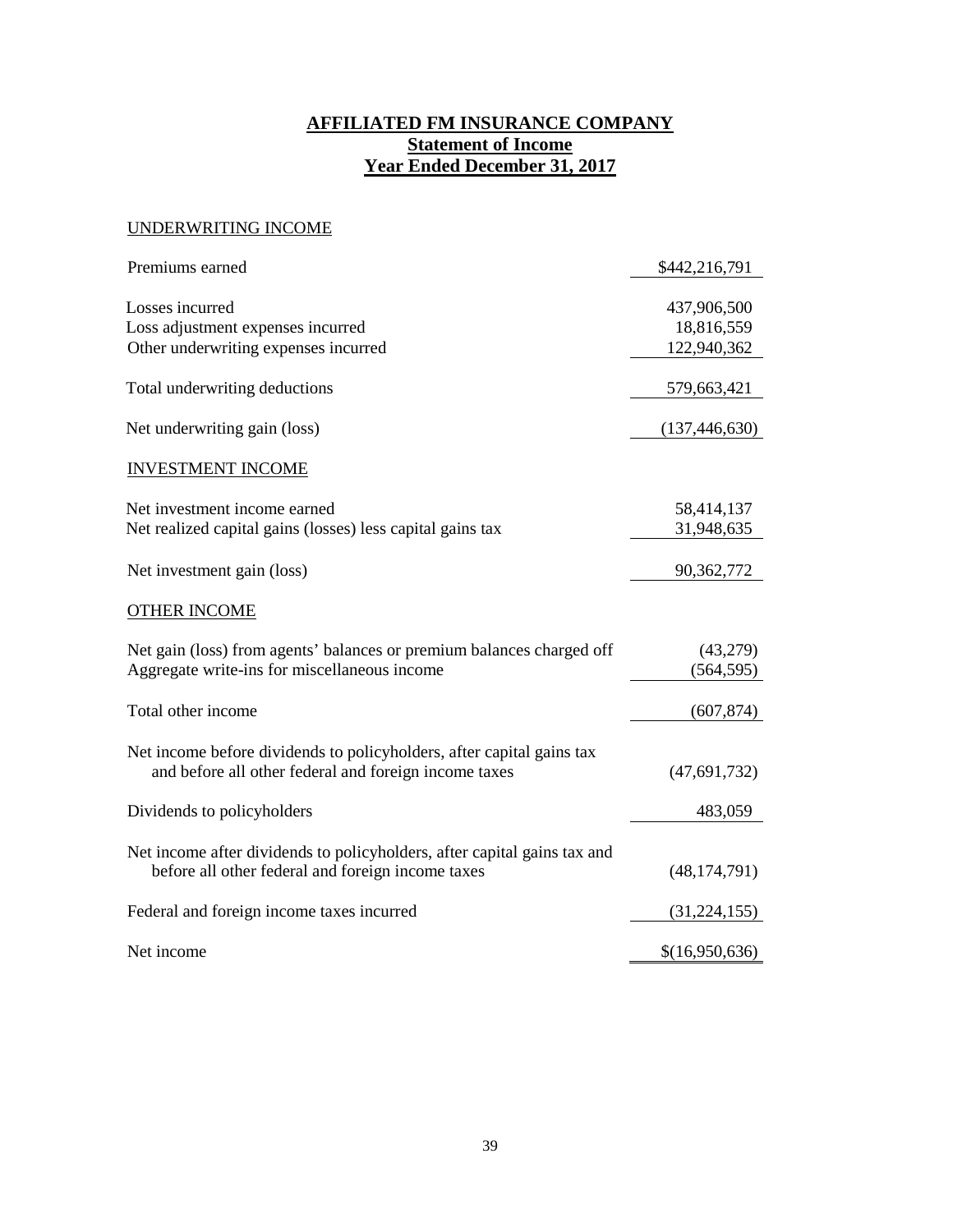# **AFFILIATED FM INSURANCE COMPANY Reconciliation of Capital and Surplus December 31, 2012 to December 31, 2017**

Capital and Surplus, December 31, 2012 \$1,034,098,207

|                                                                              | Gains         | <u>Losses</u> |                 |
|------------------------------------------------------------------------------|---------------|---------------|-----------------|
| Net income                                                                   | \$431,572,754 |               |                 |
| Change in net unrealized capital gains or<br>(losses) less capital gains tax | 368,479,084   |               |                 |
| Change in net unrealized foreign exchange<br>capital gains (loss)            |               | \$39,202,521  |                 |
| Change in net deferred income tax                                            |               | 14,933,000    |                 |
| Change in non-admitted assets                                                |               | 1,260,129     |                 |
| Change in provision for reinsurance                                          | 6,080,946     |               |                 |
| Surplus adjustments: Paid in                                                 |               | 2,728,519     |                 |
| Dividends to stockholders                                                    |               | 2,537,500     |                 |
| Aggregate write-ins for gains and losses in                                  |               |               |                 |
| surplus                                                                      | 303,144       |               |                 |
| Total gains and losses                                                       | \$806,435,928 | \$60,661,669  |                 |
| Net change in capital and surplus for the                                    |               |               |                 |
| period                                                                       |               |               | 745,774,259     |
|                                                                              |               |               |                 |
| Capital and Surplus, December 31, 2017                                       |               |               | \$1,779,872,466 |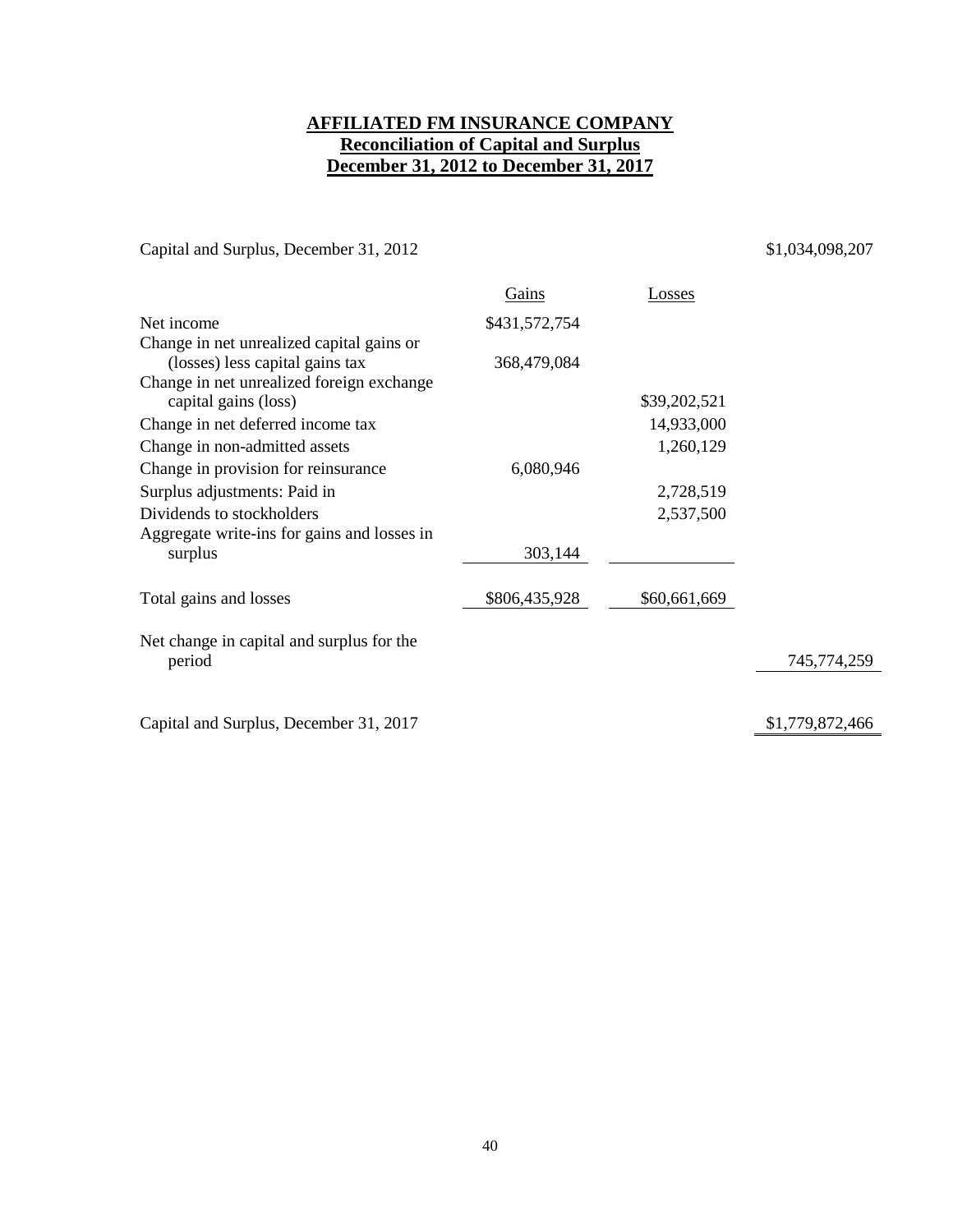# **AFFILIATED FM INSURANCE COMPANY Analysis of Examination Adjustments December 31, 2017**

The examination of Affiliated FM, performed as of December 31, 2017, did not disclose any material misstatements to the financial statements contained in its 2017 Annual Statement filing. Accordingly, the amounts reported by Affiliated FM have been accepted for purposes of this report.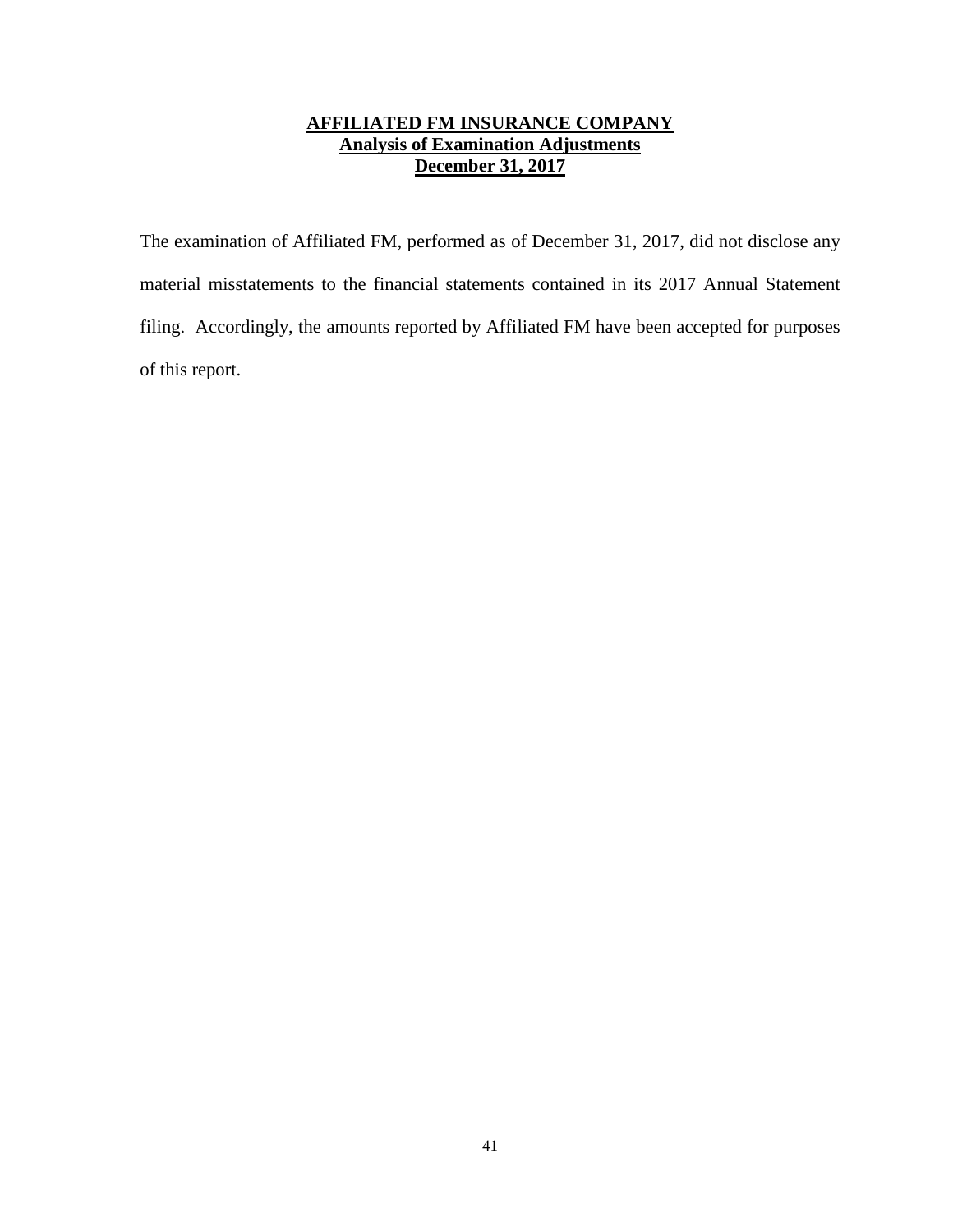# **APPALACHIAN INSURANCE COMPANY Comparative Statement of Assets December 31, 2017 and December 31, 2012**

|                                                                                                  | December 31,<br>2017 | December 31,<br>2012 | Increase<br>(Decrease) |
|--------------------------------------------------------------------------------------------------|----------------------|----------------------|------------------------|
| <b>Bonds</b>                                                                                     | \$218,261,238        | \$155,116,258        | \$63,144,980           |
| Preferred stocks                                                                                 | 2,500,000            | 2,500,000            | $\Omega$               |
| Cash, cash equivalents and short-term<br>investments<br>Securities lending reinvested collateral | 78,037,376           | 44,934,813           | 33, 102, 563           |
| assets                                                                                           | 1,166,402            | 10,784,358           | (9,617,956)            |
| Investment income due and accrued<br>Uncollected premiums and agents'                            | 1,302,251            | 1,383,225            | (80, 974)              |
| balances in the course of collection                                                             | 16,982,930           | 16,833,853           | 149,077                |
| Amounts recoverable from reinsurers<br>Current federal and foreign income tax                    | 458,108              | 1,816,552            | (1,358,444)            |
| recoverable and interest thereon                                                                 | 7,177,826            | $\Omega$             | 7,177,826              |
| Net deferred tax asset<br>Aggregate write-ins for other than                                     | 86,000               | 223,000              | (137,000)              |
| invested assets                                                                                  | $\Omega$             | 30,890               | (30, 890)              |
| <b>Total Assets</b>                                                                              | \$325,972,131        | \$233,622,949        | \$92,349,182           |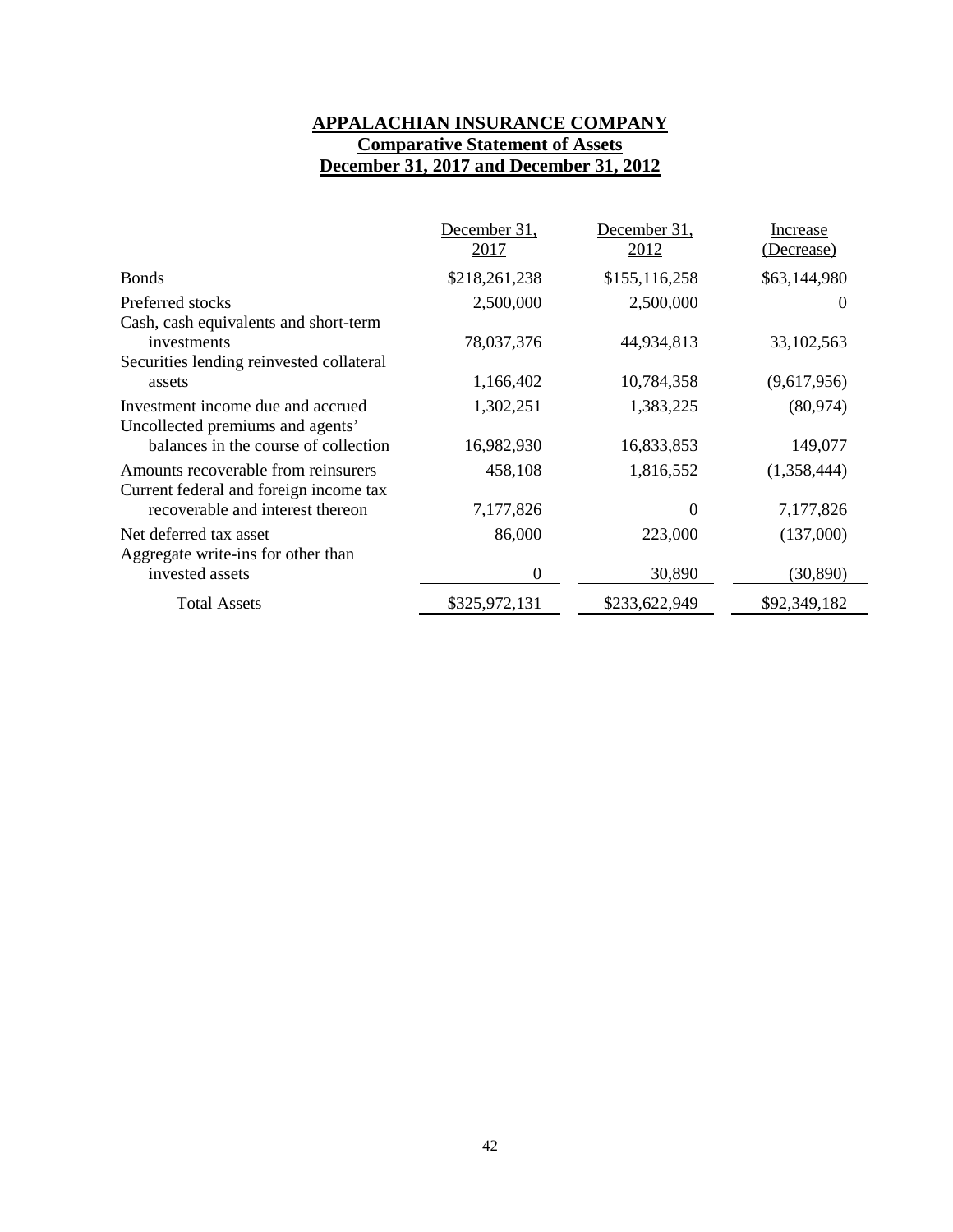# **APPALACHIAN INSURANCE COMPANY Comparative Statement of Liabilities and Capital and Surplus December 31, 2017 and December 31, 2011**

|                                                                    | December 31,  | December 31,  | Increase     |
|--------------------------------------------------------------------|---------------|---------------|--------------|
|                                                                    | 2017          | 2012          | (Decrease)   |
| Losses                                                             | \$60,904,656  | \$27,714,979  | \$33,189,677 |
| Reinsurance payable on paid losses and<br>loss adjustment expenses | 27,105,763    | 11,345,005    | 15,760,758   |
| Loss adjustment expenses                                           | 9,299,330     | 3,639,056     | 5,660,274    |
| Taxes, licenses and fees                                           | 2,497         | 8,039         | (5,542)      |
| Current federal and foreign income taxes                           | 0             | 7,523,262     | (7,523,262)  |
| Unearned premiums                                                  | 738           | 658           | 80           |
| Ceded reinsurance premiums payable                                 | 2,127         | $\Omega$      | 2,127        |
| Remittances and items not allocated                                | 0             | 113,758       | (113,758)    |
| Provision for reinsurance<br>Payable to parent, subsidiaries and   | 896,842       | 1,585,153     | (688, 311)   |
| affiliates                                                         | 22,159,798    | 1,149,219     | 21,010,579   |
| Payable for securities lending                                     | 1,166,402     | 10,784,358    | (9,617,956)  |
| Aggregate write-ins for liabilities                                | 131           | 11,919        | (11, 788)    |
| <b>Total Liabilities</b>                                           | 121,538,284   | 63,875,406    | 57,662,878   |
| Common capital stock                                               | 3,525,000     | 3,525,000     | $\Omega$     |
| Gross paid in and contributed surplus                              | 7,577,528     | 7,577,528     | $\Omega$     |
| Unassigned funds (surplus)                                         | 193,331,319   | 158,645,015   | 34,686,304   |
| <b>Total Capital and Surplus</b>                                   | 204,433,847   | 169,747,543   | 34,686,304   |
| Total Liabilities, Surplus and<br><b>Other Funds</b>               | \$325,972,131 | \$233,622,949 | \$92,349,182 |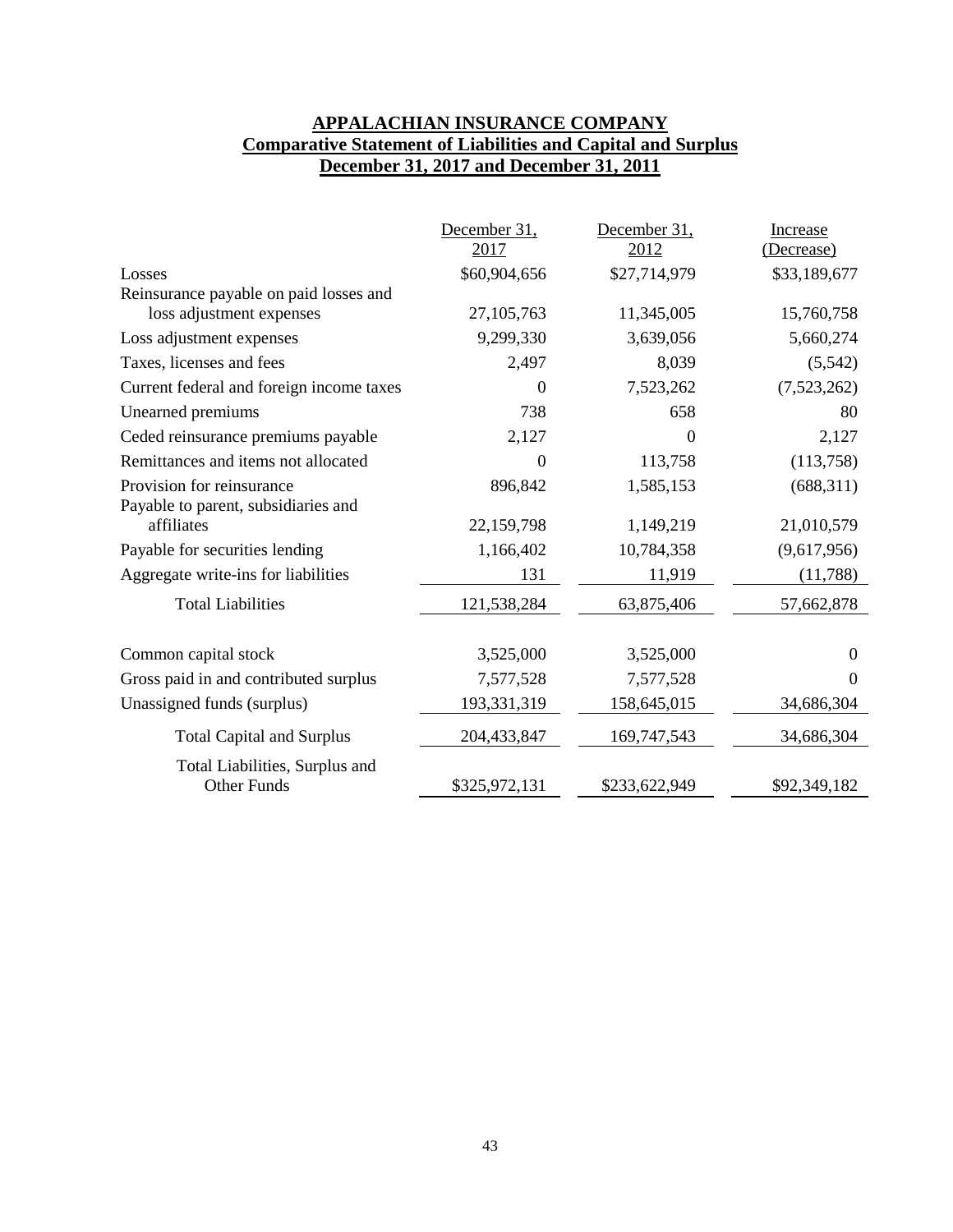# **APPALACHIAN INSURANCE COMPANY Statement of Income Year Ended December 31, 2017**

## UNDERWRITING INCOME

| Premiums earned                                                                                                                | \$70,765,868                          |
|--------------------------------------------------------------------------------------------------------------------------------|---------------------------------------|
| Losses incurred<br>Loss adjustment expenses incurred<br>Other underwriting expenses incurred                                   | 73,589,745<br>3,136,094<br>20,486,543 |
| Total underwriting deductions                                                                                                  | 97,212,382                            |
| Net underwriting gain (loss)                                                                                                   | (26, 446, 514)                        |
| <b>INVESTMENT INCOME</b>                                                                                                       |                                       |
| Net investment income earned<br>Net realized capital gains (losses) less capital gains tax                                     | 5,918,928<br>145,945                  |
| Net investment gain (loss)                                                                                                     | 6,064,873                             |
| <b>OTHER INCOME</b>                                                                                                            |                                       |
| Net gain (loss) from agents' balances or premium balances charged off<br>Aggregate write-ins for miscellaneous income          | $\boldsymbol{0}$<br>$\boldsymbol{0}$  |
| Total other income                                                                                                             | $\overline{0}$                        |
| Net income before dividends to policyholders, after capital gains tax and<br>before all other federal and foreign income taxes | (20, 381, 641)                        |
| Dividends to policyholders                                                                                                     | $\boldsymbol{0}$                      |
| Net income after dividends to policyholders, after capital gains tax and<br>before all other federal and foreign income taxes  | (20, 381, 641)                        |
| Federal and foreign income taxes incurred                                                                                      | (7,243,375)                           |
| Net income                                                                                                                     | \$(13,138,266)                        |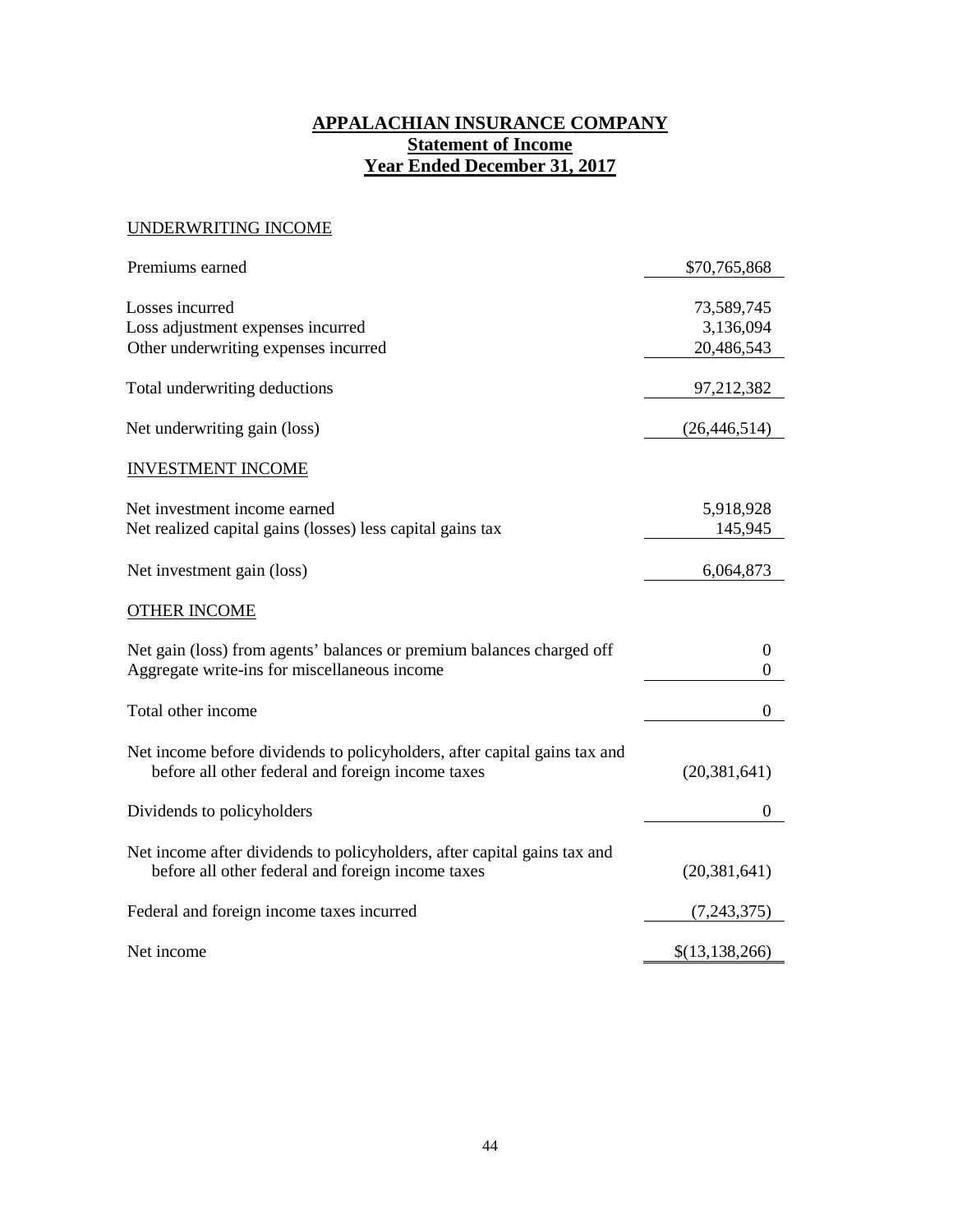# **APPALACHIAN INSURANCE COMPANY Reconciliation of Capital and Surplus December 31, 2012 to December 31, 2017**

Capital and Surplus, December 31, 2012 \$169,747,543

|                                                                              | Gains        | Losses  |               |
|------------------------------------------------------------------------------|--------------|---------|---------------|
| Net income                                                                   | \$34,150,109 |         |               |
| Change in net unrealized capital gains or<br>(losses) less capital gains tax |              | \$9,116 |               |
| Change in net deferred income tax                                            | 58,000       |         |               |
| Change in nonadmitted assets                                                 |              | 201,000 |               |
| Change in provision for reinsurance                                          | 688,311      |         |               |
| Total gains and losses                                                       | 34,896,420   | 210,116 |               |
| Net change in capital and surplus for the                                    |              |         |               |
| period                                                                       |              |         | 34,686,304    |
| Capital and Surplus, December 31, 2017                                       |              |         | \$204,433,847 |
|                                                                              |              |         |               |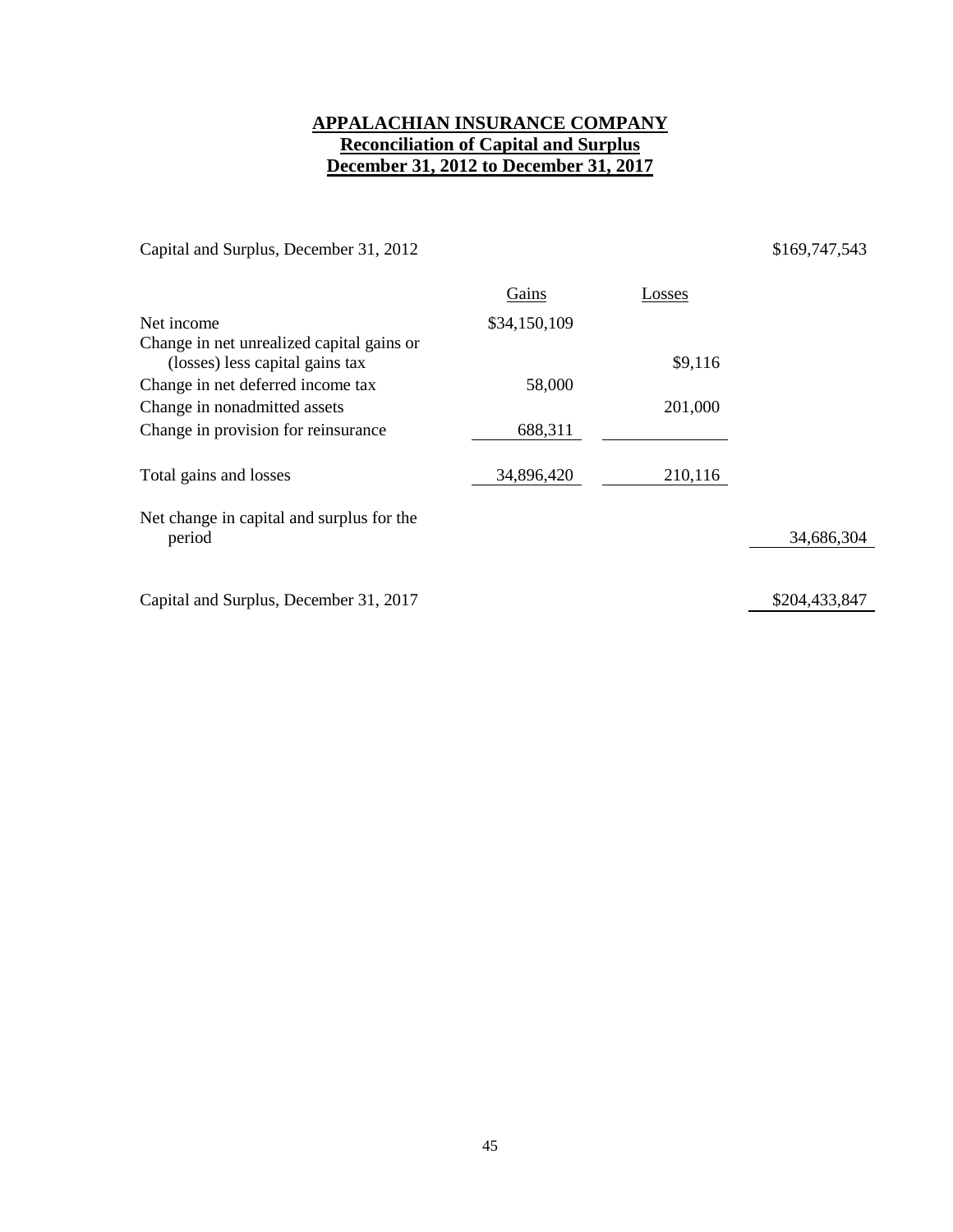# **APPALACHIAN INSURANCE COMPANY Analysis of Examination Adjustments December 31, 2017**

The examination of Appalachian, performed as of December 31, 2017, did not disclose any material misstatements to the financial statements contained in its 2017 Annual Statement filing. Accordingly, the amounts reported by Appalachian have been accepted for purposes of this report.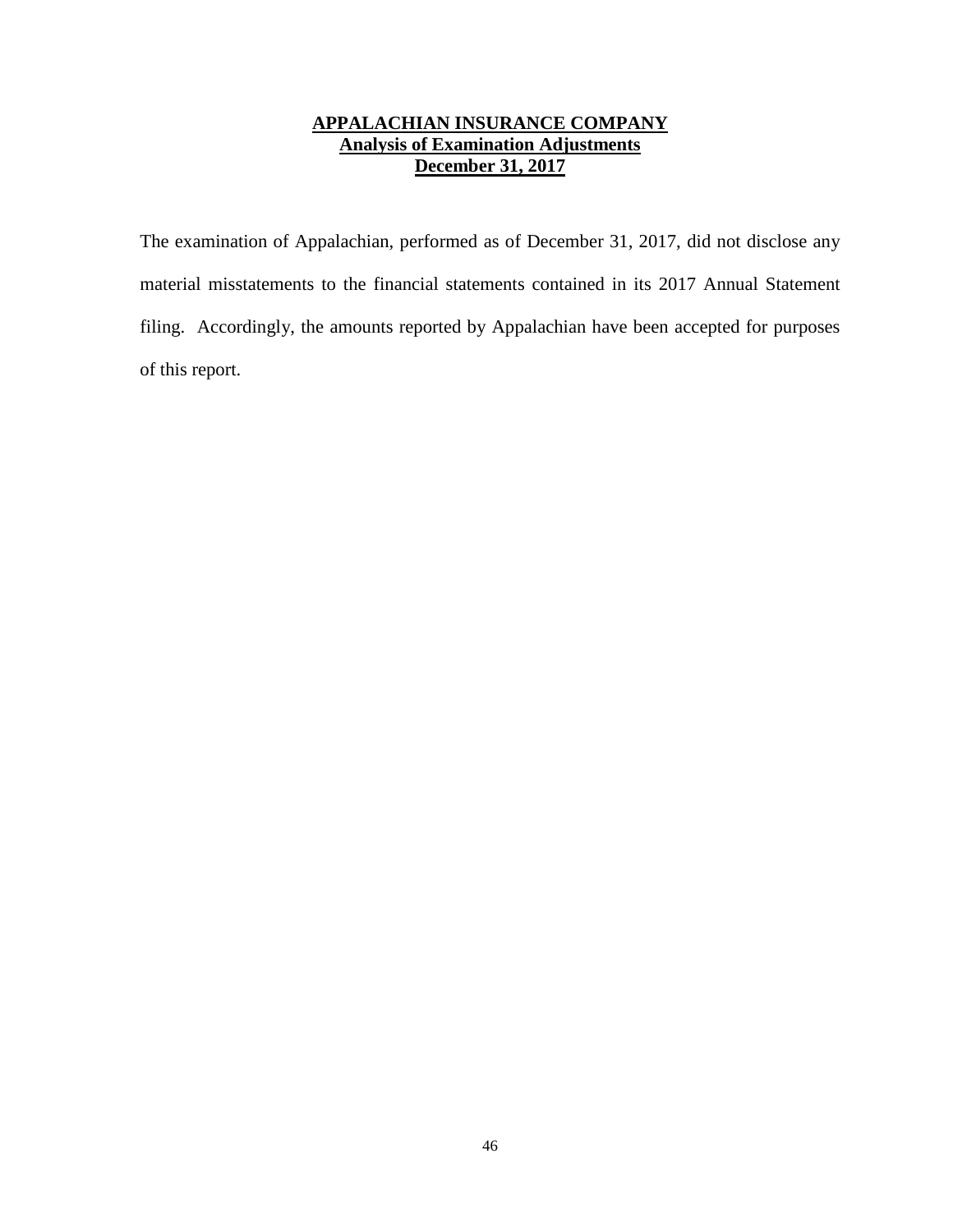#### **COMMENTS ON FINANCIAL STATEMENTS**

#### **ASSETS**

#### **Bonds \$6,108,869,792**

The above amount is the net admitted value of bonds owned by the FM Global Group and reflects the combined amount reported in the 2017 Annual Statements.

All of the bonds owned at year-end 2017 are held in accordance with custodial agreements with third parties. Approximately 0.27% of the combined bond portfolio, which amounts to \$16,575,532 is held in the form of special deposits with various states.

Approximately ninety-five percent (95%) of all bonds in the combined portfolio at December 31, 2017, were rated as Class 1 and Class 2 based upon evaluation methods established by the National Association of Insurance Commissioners, Securities Valuation Office. Class 1 and Class 2 securities are considered the "highest quality" and "high quality," respectively.

The aggregate book/adjusted carrying value of bonds owned by the FM Global Group at December 31, 2017, represents 30.3% of their combined total admitted assets. The book value, fair value, actual cost and par value of each insurer's bond portfolio at December 31, 2017, are as follows:

|                                 | <b>Book/Adjusted</b>  | <b>Fair Value</b> | <b>Actual Cost</b> | <b>Par Value</b> |
|---------------------------------|-----------------------|-------------------|--------------------|------------------|
| <b>Insurer</b>                  | <b>Carrying Value</b> |                   |                    |                  |
| <b>Factory Mutual Insurance</b> | \$4,522,442,521       | \$4,571,493,855   | \$4,647,061,213    | \$4,302,414,873  |
| Company                         |                       |                   |                    |                  |
| <b>Affiliated FM Insurance</b>  | 1,368,166,033         | 1,377,765,326     | 1,380,693,338      | 1,332,596,550    |
| Company                         |                       |                   |                    |                  |
| Appalachian Insurance Company   | 218, 261, 238         | 218,204,020       | 219,112,624        | 217, 245, 738    |
| Total                           | \$6,108,869,792       | \$6,167,463,201   | \$6,246,867,175    | \$5,852,257,161  |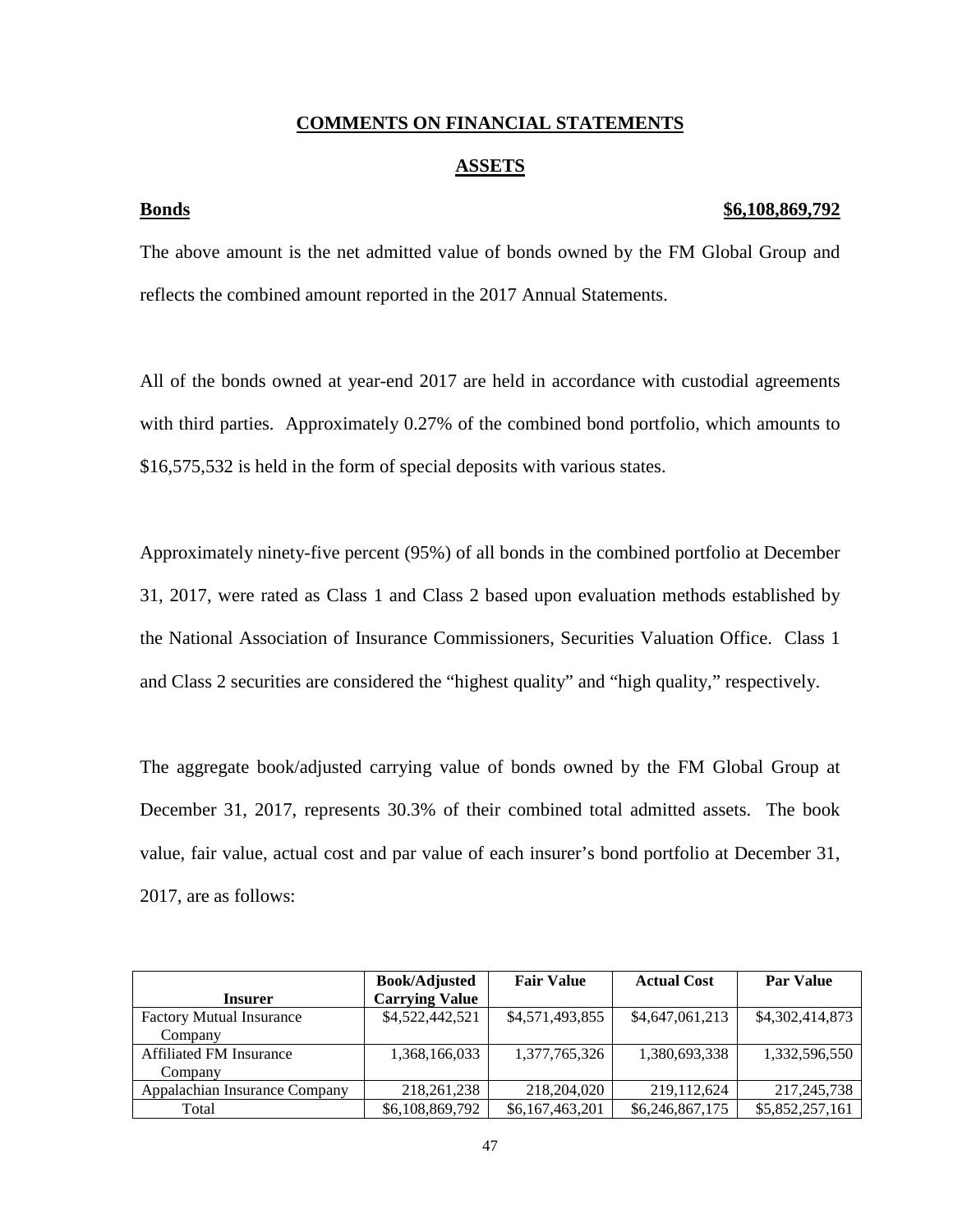#### **LIABILITIES**

## **Losses and Loss Adjustment Expenses \$4,240,355,274**

| Losses                          | \$3,955,911,298 |
|---------------------------------|-----------------|
| <b>Loss Adjustment Expenses</b> | 284,443,976     |
| Total                           | \$4,240,355,274 |

The reserves for losses and loss adjustment expenses reflected above are the same as that reported by the FM Global Group in the 2017 Combined Annual Statement. The FM Global Group's recorded reserves were reviewed for reasonableness by INS Regulatory Insurance Services, Inc. ("INS"), consulting actuaries for the Rhode Island Insurance Division. INS relied upon the underlying data reported by the Company, which was tested by the examiners without exception. INS' analyses included a review of the actuarial assumptions and methods utilized in determining the reserves, and such tests of actuarial calculations as deemed necessary.

Based upon the review performed by INS, the FM Global Group's recorded reserves were found to be calculated in accordance with commonly accepted reserving methods and are based on appropriate actuarial factors given the risk exposures under the policy provisions. INS also concluded that the reported reserves make reasonable provision for all unpaid loss and loss adjustment expense obligations of the FM Global Group, in the aggregate, under the terms of its policies and agreements.

INS' review was performed in accordance with the NAIC's *Risk-Focused Surveillance Framework* and was focused on those areas which generate the most risk to the FM Global Group.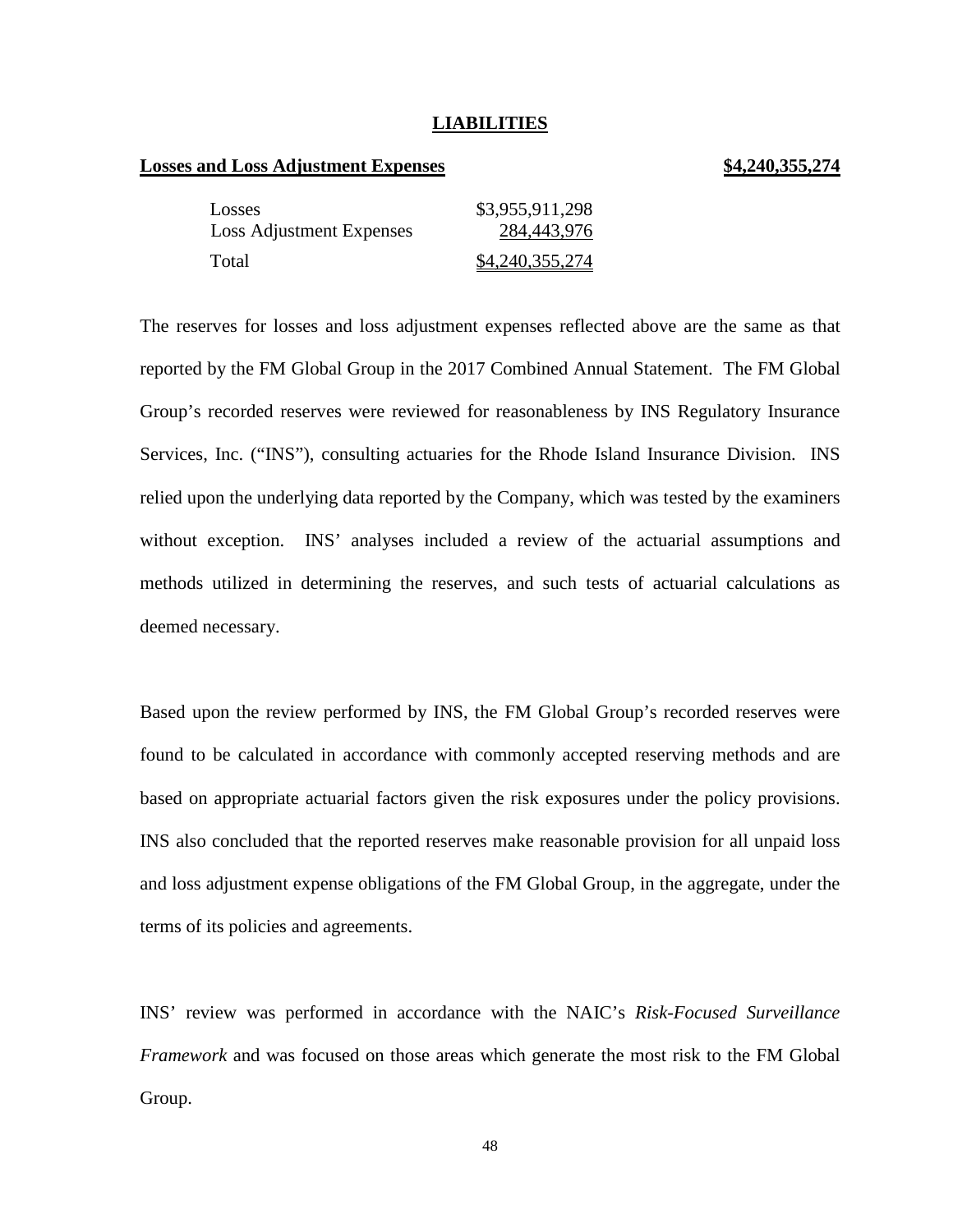## **SUBSEQUENT EVENTS**

A review of the minutes to the Board of Directors' meetings for the period subsequent to the examination period was performed to ascertain whether any subsequent events have occurred which would have a material impact on the Companies' operations or financial statements. In addition, an inquiry was made of FM Global's management regarding subsequent events. Based upon our review, the following significant events occurred subsequent to December 31, 2017.

## Changes in Senior Management

- Rodney Fisher, Chief Underwriting Officer, retired on March 31, 2018. Randall Hodge was promoted to Chief Underwriting Officer, effective December 1, 2017.
- Paul LaFleche, Chief Investment Officer, retired on March 31, 2018. Sanjay Chawla became Chief Investment Officer, effective March 31, 2018.
- Jonathan Hall, Chief Operating Officer, retired on July 1, 2018. Upon Mr. Hall's retirement, Malcolm C. Roberts was promoted to Executive Vice President, effective May 1, 2018, and Mr. Hall's responsibilities were reallocated between Bret Ahnell, Executive Vice President and Malcolm C. Roberts.
- William Lonchar, Senior Vice President, Central Division Manager, retired on October 1, 2018. James P. O'Brien, was promoted to Senior Vice President, Central Division Manager, effective July 1, 2018.